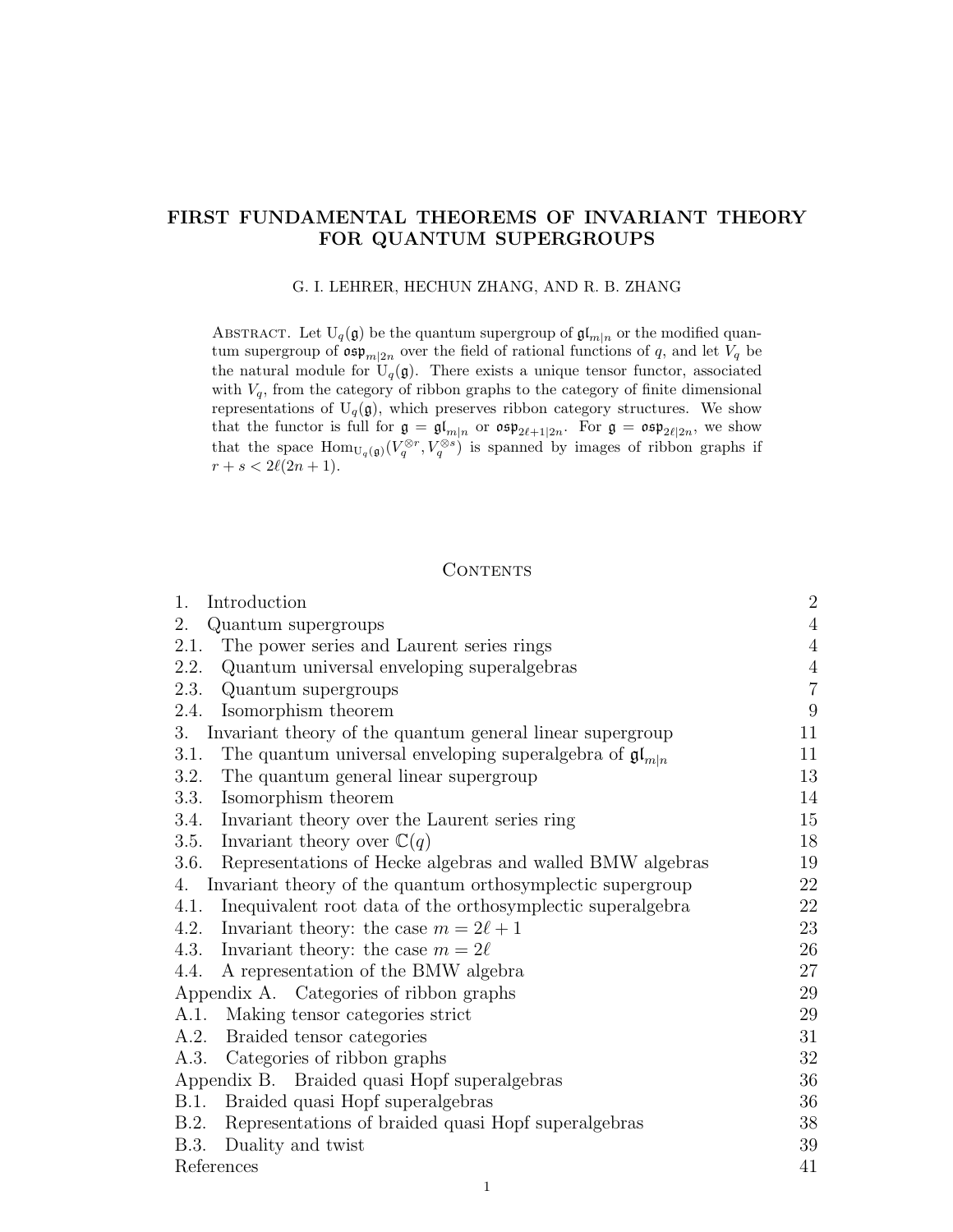### 1. Introduction

Quantum supergroups [3, 45, 65] are a class of quasi-triangular [7] Hopf superalgebras introduced in the early 90s, which have since been studied quite extensively, see e.g., [23, 34, 47, 51, 53, 55, 66] for results on the finite dimensional irreducible representations. Quantum supergroups have also been applied to obtain interesting results in several areas, most notably, in the study of Yang-Baxter type integrable models [3, 4, 62], construction of topology of knots and 3-manifolds [24, 52, 56, 57] and development of quantum supergeometry [58, 60]. It was the quasi triangular Hopf superalgebraic structure [16, 22, 45] that renders quantum supergroups so useful to so many areas. A brief review of early works on the theory and applications of quantum supergroups can be found in [58]. Partially successful constructions of crystal and canonical bases for quantum supergroups were given in [1, 34, 48, 50, 49, 67, 68].

This paper develops the invariant theory for quantum supergroups associated with the classical series of Lie superalgebras  $\mathfrak{gl}_{m|n}$  and  $\mathfrak{osp}_{m|2n}$  [19, 36]. Invariant theory is at the foundation of symmetries in physics; even the very concept of a symmetry is an invariant theorical notion. A quantum system has a certain symmetry if some algebraic structure, e.g., a Lie (super)group or quantum (super)group, acts on the Hilbert space and the algebra of operators on the Hilbert space of the quantum system in such a way that the Hamiltonian is an invariant. It is of crucial importance to find out about the invariants of this action in order to understand physical properties of the system. Thus this paper is directly relevant to fundamental physics.

We shall generalise to the quantum supergroup context results on the invariant theory of ordinary quantum groups [7, 17] obtained in the endomorphsim algebra setting in [25]. We will do this by following the categorical approach to invariant theory developed in [27, 28, 29] for the orthogonal group and orthosymplectic supergroup. The ground work has already been done when constructing invariants of knots and 3-manifolds using quantum supergroups in [57, 59], where a braided tensor functor from the category of coloured ribbon graphs to the category of finite dimensional representations of the quantum supergroup [57, Theorem 1] played a crucial role. It is a special case of this functor which provides the natural way to the invariant theory of the quantum supergroups.

Let  $U_q(\mathbb{F})$  denote either the quantum general linear supergroup or (modified) quantum orthosymplectic supergroup over the field  $\mathbb{F} := \mathbb{C}(q)$  of rational functions of q, and let  $V_q$  be the natural module for  $U_q(\mathbb{F})$ . Denote by  $\mathscr{T}_{q}(\mathbb{F})$  the category of tensor modules for  $U_q(\mathbb{F})$ , that is, the full subcategory of the category of finite dimensional  $\mathbb{Z}_2$ -graded U<sub>q</sub>(F)-modules with objects being repeated tensor products of  $V_q$  and its dual  $V_q^*$  ( $V_q^* \cong V_q$  for quantum  $\mathfrak{osp}_{m|2n}$ ). There is a unique braided tensor functor  $\mathcal{F}_{q,\mathbb{F}}$  from the category of ribbon graphs (or non-directed ribbon graphs) to  $\mathcal{T}_{\mathfrak{g}}(\mathbb{F}),$ which preserves ribbon category structures.

For  $\mathrm{U}_q(\mathbb{F})$  being quantum  $\mathfrak{gl}_{m|n}$  or the modified quantum supergroup of  $\mathfrak{osp}_{2\ell+1|2n}$ , Theorems 3.3 and 4.3 state that the braided tensor functor  $\mathcal{F}_{q,\mathbb{F}}$  is full. This is the first fundamental theorems (FFTs) of invariant theory for these quantum supergroups in the categorical formulation of [27, 28, 29]. It in particular implies that the endomorphism algebra  $\text{End}_{U_q(\mathbb{F})}(V_q^{\otimes r})$  is the representation of the braid group on rstrings generated by the R-matrix of the natural  $U_q(\mathbb{F})$ -module. This representation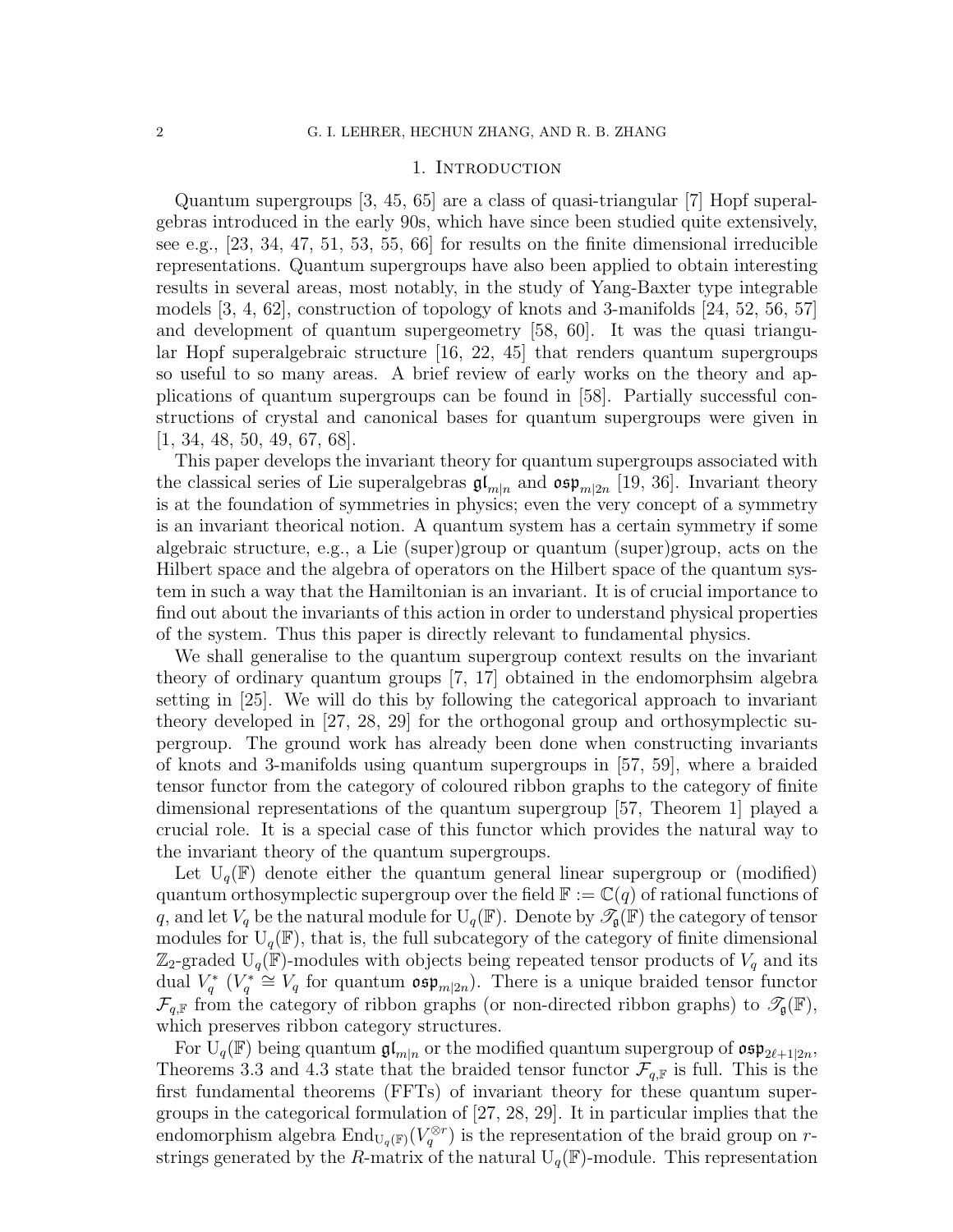factors through the Hecke algebra if  $U_q(\mathbb{F})$  is quantum  $\mathfrak{gl}_{m|n}$  (see Proposition 3.1), and the Birman-Wenzl-Murakami algebra with appropriate parameters if  $U_q(\mathbb{F})$  is quantum  $\mathfrak{osp}_{2\ell+1|2n}$  (see Proposition 4.2).

For the quantum supergroup of  $\mathfrak{osp}_{2\ell|2n}$ , we show in Proposition 4.1 that the space  $\text{Hom}_{U_q(\mathbb{F})}(V_q^{\otimes r}, V_q^{\otimes s})$  is spanned by images of ribbon graphs under  $\mathcal{F}_{q,\mathbb{F}}$  if  $r+s$  $2\ell(2n+1)$ . This in particular says that  $\text{End}_{U_q(\mathbb{F})}(V_q^{\otimes r})$  for  $r < \ell(2n+1)$  is the image of the Birman-Wenzl-Murakami algebra of degree  $r$  in the representation generated by the R-matrix of the natural module (see Theorem 4.2).

Our study is based on the deformation theoretical treatment of quantum supergroups [13, 14, 39, 59] and makes essential use of the Etingof-Kazhdan quantisation [10, 11]. It was shown in [59] (also see [13, 14]) that the universal enveloping superalgebra  $U(\mathfrak{g};T)$  over the power series ring  $T = \mathbb{C}[[t]]$  can be endowed with the structure of a braided quasi Hopf superalgebra, where the universal R-matrix was constructed from the quadratic Casimir operator and the associator was obtained by using solutions of a KZ equation following the strategy of Drinfeld [8]. The Drinfeld-Jimbo quantum supergroup  $U_q(\mathfrak{g};T)$  [3, 45, 65] over T is the Etingof-Kazhdan quantisation of  $U(\mathfrak{g};T)$  [13, 14]. It follows from a general property of the Etingof-Kazhdan quantisation that  $U_q(\mathfrak{g}; T)$  and  $U(\mathfrak{g}; T)$  are equivalent (cf. Definition B.1) as braided quasi Hopf superalgebras.

This result enables one to bring the invariant theory for classical supergroups developed in [6, 28, 29, 30] into the quantum supergroup setting. One translates the first fundamental theorems (FTTs) for classical supergroups [6, 28] to (modified) U( $\mathfrak{g}; T$ ). The equivalence between U( $\mathfrak{g}; T$ ) and U<sub>q</sub>( $\mathfrak{g}; T$ ) as braided quasi Hopf superalgebras in turn enables us to obtain an FFT for  $U_q(\mathfrak{g};T)$ . The FFT remains valid when we change scalars from  $T$  to its fraction field  $T_t$ , the formal Laurent series ring. Thus Theorem 3.3, Theorem 4.3 and Proposition 4.1 essentially follow from the fact that the specialisation of  $U_q(\mathbb{F})$  to  $T_t$  (by  $\mathbb{F} \to T_t$ ,  $q \mapsto \exp(t/2)$ ) is a dense subalgebra of the Drinfeld-Jimbo quantum supergroup over  $T_t$  completed in the t-adic topology.

We mention the work [31], which is closely related to [25], on invariants of quantised coordinate rings of modules over ordinary quantum groups. A similar investigation on invariants of quantised coordinate rings of modules over the quantum supergroups will be carried out in a future publication. Another aspect of the invariant theory of quantum supergroups studies the centers of the quantum supergroups. In [51, 63], generators of the centers were constructed using the method developed in [15, 64]. The same method was employed to construct knot invariants using quantum groups and quantum supergroups in [24, 52, 64].

The organisation of the paper is as follows. Section 2 gives a deformation theoretical treatment of quantum supergroups, where we also explain how to place quantum supergroups in the framework of Etingof-Kazhdan quantisation [10, 11]. Sections 3 and 4 contain the main results on the invariant theory of the quantum general linear supergroup and quantum orthosymplectic supergroup respectively, in particular, the FFTs. The two appendices contain basic facts on braided tensor categories and braided quasi Hopf superalgebras, which are used throughout the paper. We collect them here for easy reference and to stream-line the terminology in the paper.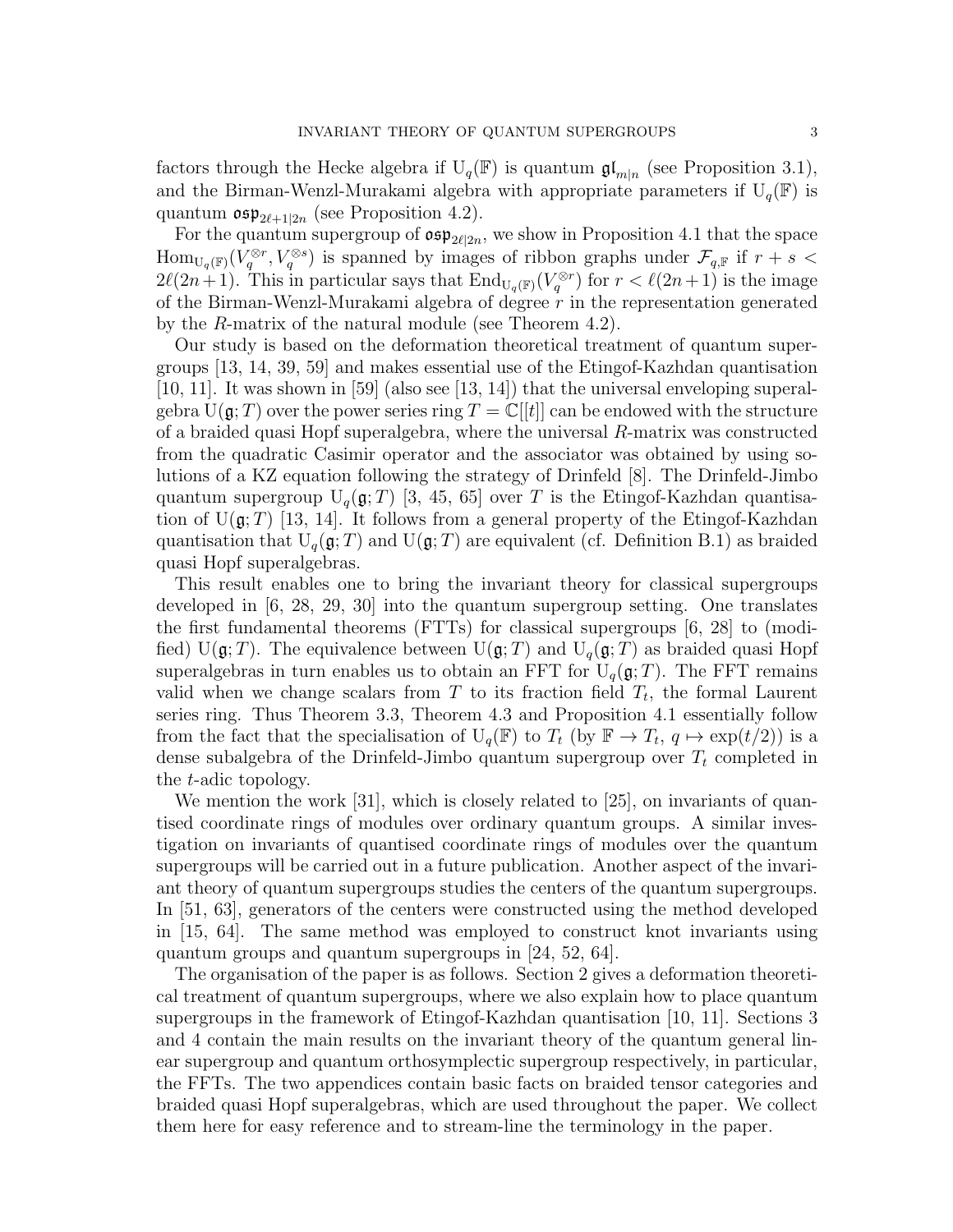#### 2. Quantum supergroups

2.1. The power series and Laurent series rings. In some parts of this paper, we will work over the power series ring in the indeterminate  $t$ 

$$
T := \mathbb{C}[[t]] = \left\{ \sum_{i=0}^{\infty} f_i t^i \middle| f_i \in \mathbb{C} \right\}
$$

endowed with the t-adic topology. We can regard  $T$  as an inverse limit of an inverse system defined in the following way. Let  $\mathbb{C}[t]$  be the ring of polynomials in t, and set  $K_n = \mathbb{C}[t]/(t^n)$  for all  $n \in \mathbb{Z}_+$ . We have the inverse system  $(p_n : K_n)_{n>0}$ with  $p_n$  being the natural projection  $p_n : K_n \to K_{n-1}$ . Then  $T = \underline{\lim} T_n$  equipped with the inverse limit topology. Given any  $T$ -module  $M$ , the quotient modules  $M_n = M/(t^n M)$  and natural projections  $M_n \to M_{n-1}$  form an inverse system. The t-adic completion of M is the inverse limit  $\lim M_n$  equipped with the inverse limit topology. Let M and N be T-modules, we define the topological tensor product  $M\hat{\otimes}_T N$  to be the t-adic completion of  $M\otimes_T N$ . Given a C-vector space, we denote by  $V[[t]]$  the complex vector space of formal series  $\sum_{n\geq 0} v_i t^n$ , where  $v_i \in V$ . We give  $V[[t]]$  the (obvious) T-module structure defined for any  $f = \sum_{k\geq 0} f_k t^k \in T$  and  $v(t) = \sum_{n\geq 0} v_i t^n \in V[[t]]$  by  $fv(t) = \sum_{m\geq 0} (\sum_{k=0}^m f_k v_{m-k}) t^m$ . Call such T-modules topologically free. If V and W are C-vector spaces,  $V[[t]] \hat{\otimes}_T W[[t]] = (V \otimes_{\mathbb{C}} W)[[t]]$ .

The definitions of any given type of superalgebras can be extended to the topological setting of  $T = \mathbb{C}[[t]]$  by replacing the algebraic tensor product by the topological tensor product, leading to the notion of topological superalgebras of that type.

The Laurent series ring

$$
T_t := \left\{ \sum_{i \in \mathbb{Z}} f_i t^i \middle| f_i \in \mathbb{C}, \ f_j = 0 \text{ if } j < \infty \right\}
$$

is the quotient field of T. For any topological T-module M, we let  $M_t := M \hat{\otimes}_T T_t$ . If M is topologically free module of finite rank r over T, then  $M_t$  is an r-dimensional vector space over  $T_t$ .

**Notation.** Throughout the paper,  $\hat{\otimes}_T$  will simply be written as  $\otimes_T$ , and superalgebras of all types over T are understood to be topological.

2.2. Quantum universal enveloping superalgebras. To consider quantum supergroups [3, 45, 65] from a deformation theoretical point of view [13, 14, 39, 59], we will need the notion of quasi Hopf superalgebras [59, §II], which will be briefly discussed in Appendix B.

Let  $\mathfrak{g} = \mathfrak{g}_{\bar{0}} \oplus \mathfrak{g}_{\bar{1}}$  be a complex Lie superalgebra [19, 36] with the even subspace  $\mathfrak{g}_{\bar{0}}$ and odd subspace  $\mathfrak{g}_{\bar{1}}$ . Then  $\mathfrak{g}_{\bar{0}}$  forms a Lie subalgebra called the even subalgebra, and the odd subspace is a  $\mathfrak{g}_{\bar{0}}$ -module under the adjoint action. Kac [19] called  $\mathfrak{g}$ classical if it has the properties that  $\mathfrak{g}_{\bar{0}}$  is a reductive Lie algebra and  $\mathfrak{g}_{\bar{1}}$  is a semisimple  $\mathfrak{g}_{\bar{0}}$ -module [19, 36]. If in addition  $\mathfrak g$  admits a non-degenerate invariant bilinear form, it is called contragredient.

Given a simple contragredient Lie superalgebra  $\mathfrak g$  over  $\mathbb C$ , we choose for it a Borel subalgebra  $\mathfrak b$  containing a Cartan subalgebra  $\mathfrak h$ . The restriction of the bilinear form to h remains non-degenerate, and induces a non-degenerate symmetric bilinear form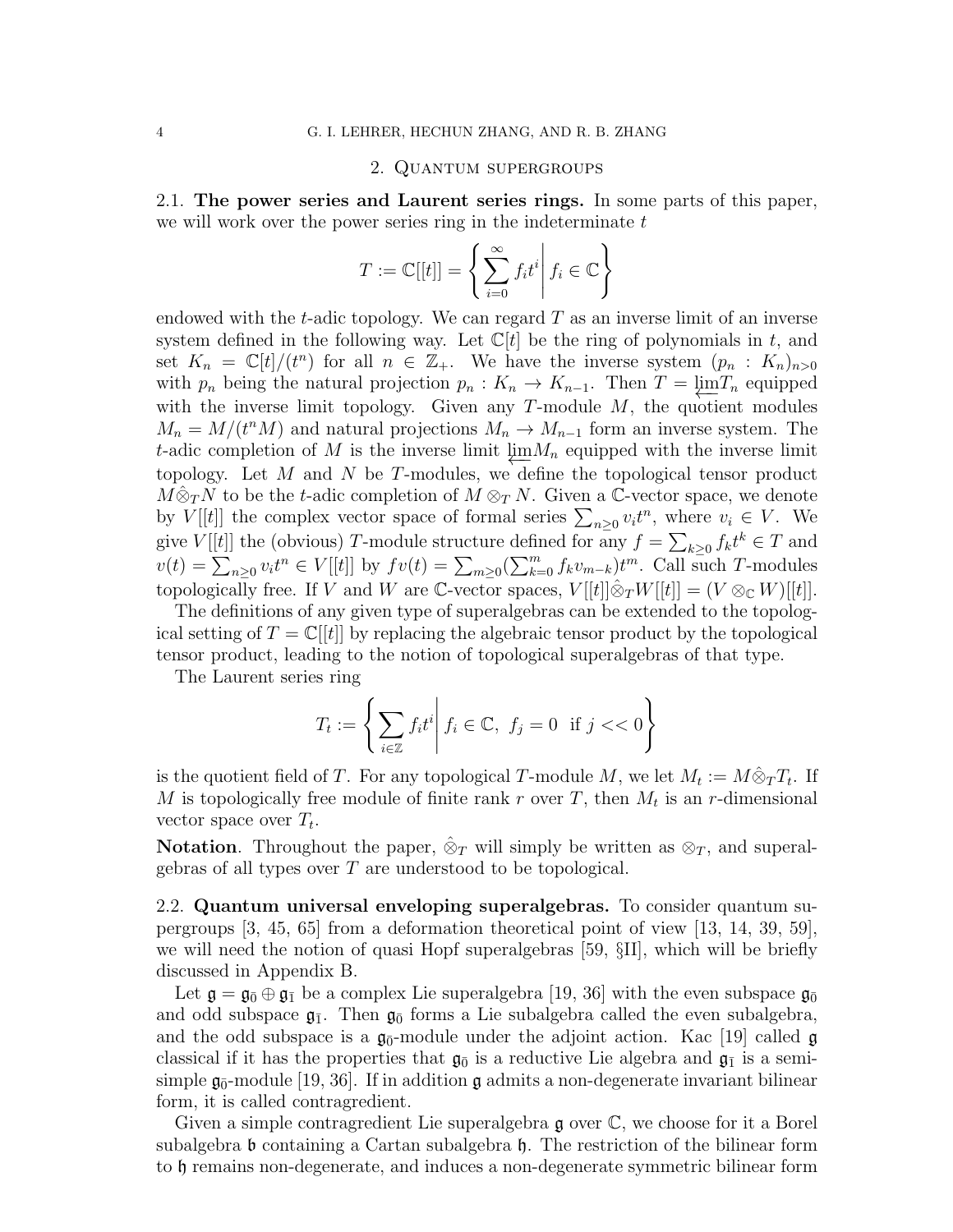(,) on the dual space  $\mathfrak{h}^*$  of  $\mathfrak{h}$ . Let  $\Pi_{\mathfrak{b}} = {\alpha_i | i = 1, 2, ..., r}$  be the set of simple roots relative to b, and let  $\Delta$  be the set of all the roots. Denote by  $\phi \subset \Pi_{\mathfrak{b}}$  the subset consisting of all the odd simple roots. Let  $\ell_m^2$  be the minimum of  $|(\beta, \beta)|$  for all non-isotropic  $\beta \in \Delta$  if  $\mathfrak{g} \neq D(2, 1; \alpha)$ . If  $\mathfrak{g}$  is  $D(2, 1; \alpha)$ , let  $\ell_m^2$  be the minimum of all  $|(\beta, \beta)| > 0 \ (\beta \in \Delta)$ , which are independent of the arbitrary parameter  $\alpha$ . Let  $d_i = \frac{(\alpha_i, \alpha_i)}{2}$  $\frac{a_i}{2}$  if  $(\alpha_i, \alpha_i) \neq 0$ , and  $d_i = \frac{\ell_m^2}{2\kappa}$  $\frac{\ell_m^2}{2^{\kappa}}$  if  $(\alpha_i, \alpha_i) = 0$ , where  $\kappa = 0$  if  $\mathfrak g$  is of type B and  $\kappa = 1$  otherwise. Introduce the matrices  $D = \text{diag}(d_1, \ldots, d_r)$  and  $B = (b_{ij})_{i,j=1}^r$ with  $b_{ij} = (\alpha_i, \alpha_j)$ . Then the Cartan matrix A associated to the set of simple roots  $\Pi$ <sub>b</sub> is defined by  $A = D^{-1}B$ . Note that A has rank r except when **g** = A(n, n) with  $n = \frac{r-1}{2}$  $\frac{-1}{2}$  for odd r. In the latter case, there exists a unique integral row vector J of length  $2n + 1$  with  $J_1 = 1$  such that  $JA = 0$ .

The Lie superalgebra  $\mathfrak g$  has the following Serre type presentation [61] for each choice of the Borel subalgebra. The generators are  $e_i^0, f_i^0$  and  $h_i^0$   $(1 \le i \le r)$  with  $e_i^0$ and  $f_i^0$  being odd for  $\alpha_i \in \phi$  and all other generators even. The relations are • quadratic relations

$$
[h_i^0, h_j^0] = 0,
$$
  
\n
$$
[h_i^0, e_j^0] = a_{ij}e_j^0, \quad [h_i^0, f_j^0] = -a_{ij}f_j^0,
$$
  
\n
$$
[e_i^0, f_j^0] = \delta_{ij}h_i^0, \quad \forall i, j;
$$

• standard Serre relations

$$
[e_t^0, e_t^0] = 0
$$
,  $[f_t^0, f_t^0] = 0$ , for  $a_{tt} = 0$   
\n $(ad_{e_t^0})^{1-a_{ij}}(e_j^0) = 0$ ,  $(ad_{f_t^0})^{1-a_{ij}}(f_j^0) = 0$ ,  
\nfor  $i \neq j$  with  $a_{ii} \neq 0$  or  $a_{ij} = 0$ ; and

- higher order Serre relations given in [61, Theorem 3.3]; and
- the additional linear relation  $\sum_{i=1}^{r} J_i h_i^0 = 0$  if  $\mathfrak{g} = A(\frac{r-1}{2})$  $\frac{-1}{2}$ ,  $\frac{r-1}{2}$  $\frac{-1}{2}$ ) for odd r.

**Remark 2.1.** The general linear Lie superalgebra  $\mathfrak{gl}_{m|n}$  can be similarly described.

Remark 2.2. In general, a simple Lie superalgebra has many Borel subalgebras which are not Weyl group conjugate, and the Serre type presentations corresponding to different choices of Borel subalgebras can be very different.

Now we let  $\mathfrak g$  be either a simple contragedient Lie superalgebra or  $\mathfrak{gl}_{m|n}$ . Denote by  $U(g; \mathbb{C})$  the universal enveloping superalgebra of g over  $\mathbb{C}$ , and let  $U(g; T) =$  $U(\mathfrak{g}; \mathbb{C}) \otimes_{\mathbb{C}} T$  be the universal enveloping superalgebra over the power series ring T. Then  $U(\mathfrak{g};T)$  has a standard Hopf superalgebra structure with the co-multiplication  $\Delta$ , co-unit  $\epsilon$  and antipode S respectively given by

$$
(2.1) \quad \Delta(X) = X \otimes 1 + 1 \otimes X, \quad \epsilon(X) = 0, \quad S(X) = -X, \quad \forall X \in \mathfrak{g}.
$$

Note the co-commutativity of U( $\mathfrak{g}; T$ ), namely,  $\Delta^{op} = \Delta$ .

Let  $\omega$  denote the quadratic Casimir operator of  $\mathfrak{g}$ , that is, the central element of the universal enveloping superalgebra  $U(\mathfrak{g}; \mathbb{C})$  which takes the eigenvalue  $(\lambda + 2\rho, \lambda)$ in any simple  $U(\mathfrak{g}; \mathbb{C})$ -module with highest weight  $\lambda$ . The following result is clear.

**Lemma 2.1.** Let 
$$
C = \frac{1}{2} (\Delta(\omega) - \omega \otimes 1 - 1 \otimes \omega)
$$
. Then  

$$
C\Delta(x) - \Delta(x)C = 0, \quad \forall x \in \mathcal{U}(\mathfrak{g}; \mathbb{C}).
$$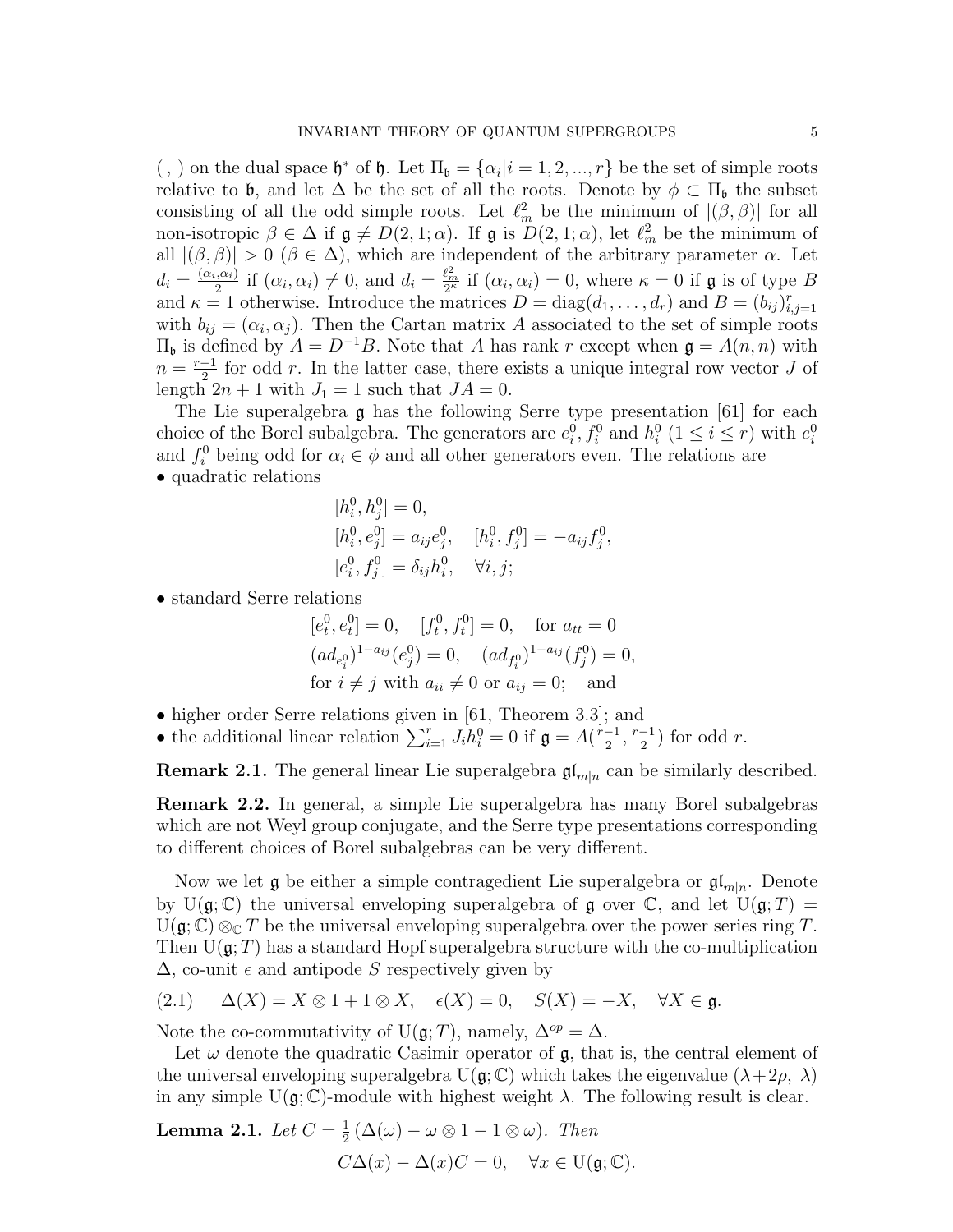Let us write  $C = \sum_{a=1}^{\dim \mathfrak{g}} X_a \otimes Y_a$  for elements  $X_a, Y_a \in \mathfrak{g}$ , and introduce the following elements in  $U(\mathfrak{g}; \mathbb{C}) \otimes U(\mathfrak{g}; \mathbb{C}) \otimes U(\mathfrak{g}; \mathbb{C})$ :

$$
C_{12}=C\otimes 1, \quad C_{23}=1\otimes C, \quad C_{13}=\sum_a X_a\otimes 1\otimes Y_a.
$$

We will still loosely refer to C and the  $C_{ij}$  as quadratic Casimir operators.

Lemma 2.2. The quadratic Casimir operators satisfy the following relations

- (2.2)  $(id \otimes \Delta)C = C_{12} + C_{13}, \quad (\Delta \otimes id)C = C_{13} + C_{23},$
- (2.3)  $[C_{12}, C_{13} + C_{23}] = 0, [C_{12} + C_{13}, C_{23}] = 0.$

Equation (2.3) is known as the 'four-term relations', which is essential for the construction of the associator to be described below.

Now consider the following power series (see [59, (3.3)])

(2.4) 
$$
R := \exp(tC/2) = \sum_{n=0}^{\infty} \frac{(tC/2)^n}{n!}.
$$

As  $U(\mathfrak{g};T)$  is co-commutative, it immediately follows from Lemma 2.1 that

$$
R\Delta(x) = \Delta^{op}(x)R, \quad \forall x \in \mathcal{U}(\mathfrak{g};T).
$$

Our aim is to interpret R as a universal R-matrix for  $U(\mathfrak{g};T)$ . This requires us to work in the setting of braided quasi Hopf superalgebras (cf. Section B.1).

As shown in [59], Cartier's theory [5] of infinitesimal symmetric categories applies to  $U(g;T)$ . This follows from Lemma 2.2, that is, the quadratic Casimir operators  $C_{ij}$  satisfy the four-term relations (2.3). Thus Drinfeld's construction [9] of associators for enveloping algebras of semi-simple Lie algebras can be directly generalized to the present context to construct the desired associator  $\Phi = \Phi_{KZ} \in U(\mathfrak{g};T)^{\otimes 3}$ .

To explain the construction (see [59, §III.B]), we consider the following differential equation on  $\mathbb{C}\backslash\{0,1\}$ 

(2.5) 
$$
\frac{dG(z)}{dz} = \frac{t}{2\pi i} \left( \frac{C_{12}}{z} + \frac{C_{23}}{z - 1} \right) G(z)
$$

for the analytic function  $G : \mathbb{C}\backslash\{0,1\} \to U(\mathfrak{g};T)^{\otimes 3}$ . This is a special case of the celebrated Knizhnik-Zamolodchikov equations, which first arose in the context of Wess-Zumino-Witten models of two dimensional conformal quantum field theory. The classical theory of Fuchsian differential equations guarantees the existence and uniqueness of solutions  $G_0$  and  $G_1$  of equation (2.5) with the asymptotes

$$
G_0(z) \to z^{\frac{tC_{12}}{2\pi i}}, \quad z \to 0; \qquad G_1(z) \to (1-z)^{\frac{tC_{23}}{2\pi i}}, \quad z \to 1.
$$

Furthermore, the two solutions can only differ by a z independent factor

(2.6) 
$$
\Phi_{KZ} := (G_0(z))^{-1} G_1(z).
$$

Then  $\Phi_{KZ}$  can be expressed as a power series in t with coefficients being linear combinations of Lie words (that is, repeated commutators) in  $C_{12}$  and  $C_{23}$ , where the coefficients involve Chen's iterated integrals.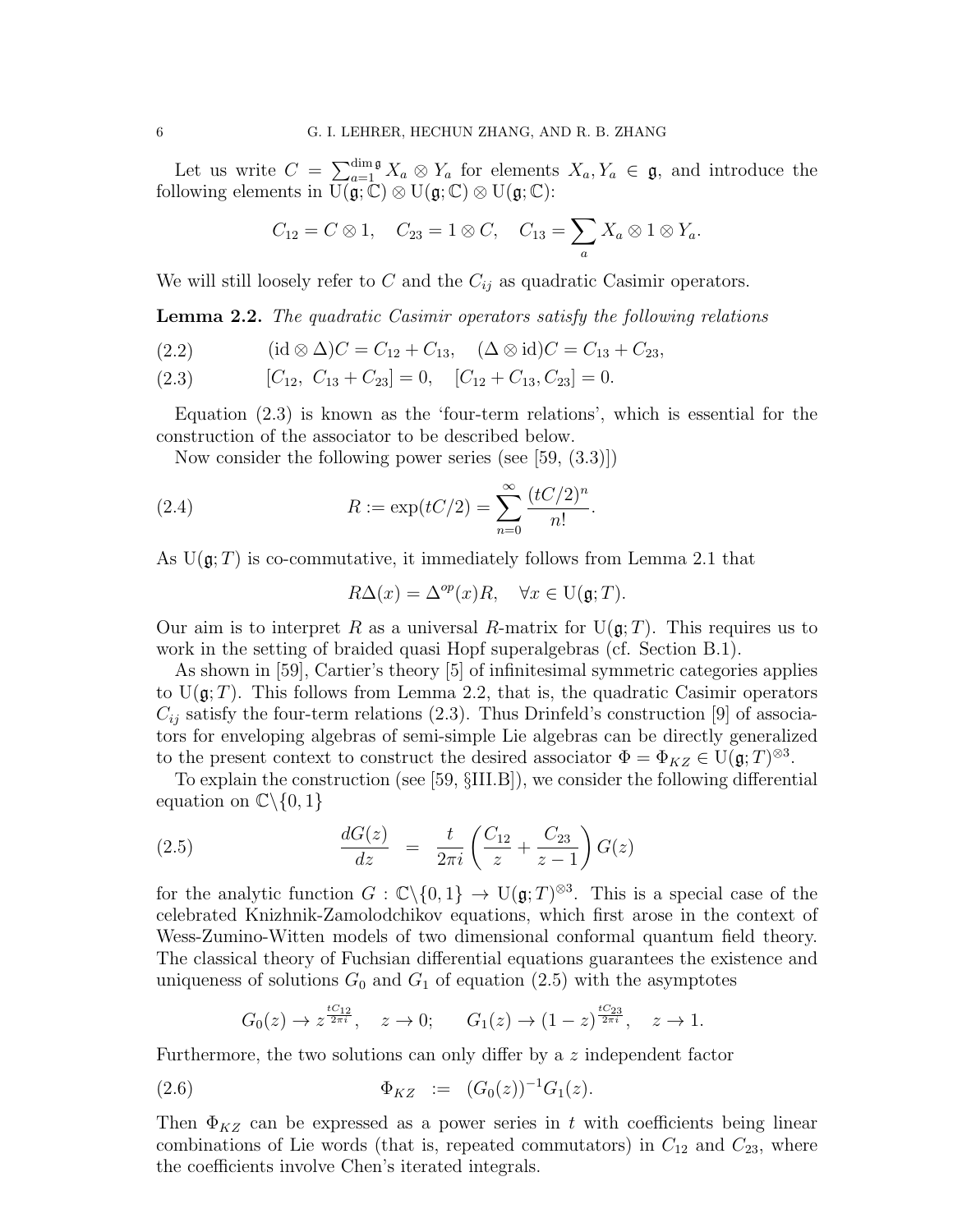Now  $\Phi_{KZ}$  in (2.6) yields the desired associator for U( $\mathfrak{g}; T$ ) as it satisfies the defining relations (B.1) and (B.4) of the associator. Furthermore, given a simple contragredient Lie superalgebra,  $\Phi_{KZ}$  is the unique associator for the co-multiplication  $(2.1)$  and universal R-matrix  $(2.4)$ .

Now  $U(\mathfrak{g};T)$  has the structure of a braided quasi Hopf superalgebra [59]. Its antipode triple  $(S, \alpha, \beta)$  of  $U(\mathfrak{g}; T)$  can be taken to be

(2.7) 
$$
\alpha = 1, \quad \beta^{-1} = m(m \otimes id)(id \otimes S \otimes id)\Phi_{KZ},
$$

where we have used m to denote the multiplication of  $U(\mathfrak{g};T)$ .

Let  $u \in U(\mathfrak{g};T)$  be defined by equation (B.6). Then  $uS(u) = 1 + o(t)$ , and thus there exists  $v = 1 + o(t)$  in  $U(g; T)$  such that  $v^2 = uS(u)$ . Hence

(2.8) 
$$
(\mathbf{U}(\mathfrak{g};T), \Delta, \epsilon, \Phi_{KZ}, S, \alpha, \beta, R, v)
$$

is a ribbon quasi Hopf superalgebra, which will be called the quantum enveloping superalgebra of  $\mathfrak{g}$ .

We denote by  $U(\mathfrak{g}; T)$ -Mod the category of  $U(\mathfrak{g}; T)$ -modules which are topologically free over T. Also, we denote by  $U(g;T)$ -mod the full subcategory with objects which are free T-modules of finite rank.

Remark 2.3. The construction of the ribbon quasi Hopf superalgebra works for any finite dimensional Lie superalgebra g with a quadratic element  $C \in \mathfrak{g} \otimes \mathfrak{g}$  satisfying Lemma 2.1 and Lemma 2.2.

Remark 2.4. The ribbon quasi Hopf superalgebras (2.8) were introduced and applied in [59] to construct a class of Vassiliev invariants of knots [2, 21]. These invariants are the coefficients in the power series expansions in  $t$  of the quantum supergroup invariants of knots constructed in [24, 51]. These knot invariants and related 3-manifold invariants [56, 57] have recently been investigated in [33] from a quantum field theoretical point of view [44].

2.3. Quantum supergroups. Given any simple contragredient Lie superalgebra g of rank r, we make a choice  $\mathfrak{g} \supset \mathfrak{b} \supset \mathfrak{h}$  of Borel and Cartan subalgebras. Let  $(\Pi_{\mathfrak{b}}, \phi, A)$  denote the corresponding root datum, associated to which are the Cartan matrix  $A = (a_{ij})$  and diagonal matrix  $D = diag(d_1, \ldots, d_r)$  defined in Section 2.2. Let  $q = \exp(t/2)$  and  $q_i = q^{d_i}$ , then  $q_i^{a_{ij}} = q_j^{a_{ji}}$  $j_j^{a_{ji}}$  for all  $i, j = 1, 2, ..., r$ .

A Drinfeld-Jimbo quantum supergroup  $U_q(\mathfrak{g}, \phi; T)$  was introduced in [3, 45, 65], which is a deformation of the universal enveloping superalgebra of  $\mathfrak g$  as a Hopf superalgebra. The quantum supergroup  $U_q(\mathfrak{g}, \phi; T)$  as an associative superalgebra is generated by the homogeneous generators  $e_i, f_i, h_i$   $(i = 1, 2, ..., r)$ , where  $e_i$  and  $f_i$ for all  $\alpha_i \in \phi$  are odd and all the other generators are even, subject to the following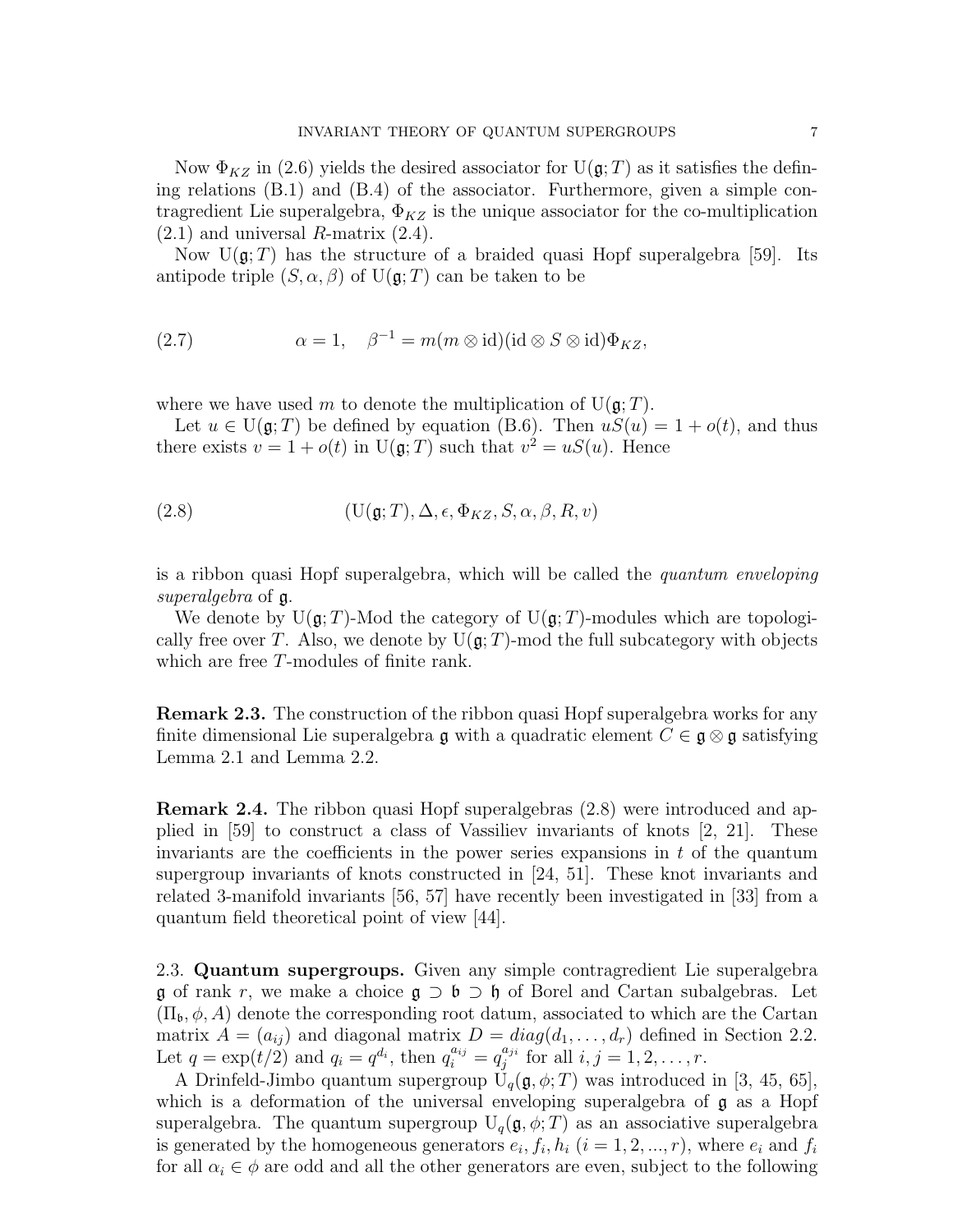relations:

(2.9)  
\n
$$
k_{i}k_{i}^{-1} = k_{i}^{-1}k_{i} = 1, \quad k_{i}k_{j} = k_{j}k_{i},
$$
\n
$$
k_{i}e_{j}k_{i}^{-1} = q_{i}^{a_{ij}}e_{j}, \quad k_{i}f_{j}k_{i}^{-1} = q_{i}^{-a_{ij}}f_{j},
$$
\n
$$
e_{i}f_{j} - (-1)^{[e_{i}][f_{j}]}f_{j}e_{i} = \delta_{ij}\frac{k_{i} - k_{i}^{-1}}{q_{i} - q_{i}^{-1}},
$$
\n
$$
(e_{s})^{2} = 0, \quad (f_{s})^{2} = 0, \quad \text{if } a_{ss} = 0,
$$
\n
$$
Ad_{e_{i}}^{1-a_{ij}}(e_{j}) = 0, \quad Ad_{f_{i}}^{1-a_{ij}}(f_{j}) = 0,
$$
\n
$$
\text{for } i \neq j \text{ with } a_{ii} \neq 0 \text{ or } a_{ij} = 0,
$$

higher order quantum Serre relations, and

$$
\sum_{i=1}^{r} J_i h_i = 0 \text{ if } \mathfrak{g} = A\left(\frac{r-1}{2}, \frac{r-1}{2}\right) \text{ for odd } r,
$$

where  $k_i := \sum_{p=0}^{\infty}$  $(td_ih_i/2)^p$  $\frac{n_i/2)^p}{p!}$ , and the quantum adjoint operations are defined by

$$
Ad_{e_i}(x) = e_i x - (-1)^{[e_i][x]} q^{h_i} x q^{-h_i} e_i,
$$
  

$$
Ad_{f_i}(x) = f_i x - (-1)^{[f_i][x]} q^{-h_i} x q^{h_i} f_i.
$$

For the distinguished root datum [61, Appendix A.2.1], higher order Serre relations appear if the Dynkin diagram contains a sub-diagram of the following types:

 $(1)$   $\bigcirc$  $s - 1$ ② s ✐  $s + 1$ , the higher order quantum Serre relations are  $e_s E_{s-1;s;s+1} + E_{s-1;s;s+1}e_s = 0, \quad f_s F_{s-1;s;s+1} + F_{s-1;s;s+1}f_s = 0;$  $(2)$   $\bigcirc$  $s - 1$  $\overline{\phantom{a}}$ s  $\Rightarrow$  $s+1$ , the higher order quantum Serre relations are  $e_s E_{s-1;s;s+1} + E_{s-1;s;s+1}e_s = 0, \quad f_s F_{s-1;s;s+1} + F_{s-1;s;s+1}f_s = 0;$  $(3)$   $\bigcirc$  $\blacktriangleright$ ✟✟  $<\,$  $\big)$ s + 1 , the higher order quantum Serre relations are

$$
e_s E_{s-1;s;s+1} + E_{s-1;s;s+1}e_s = 0, \quad f_s F_{s-1;s;s+1} + F_{s-1;s;s+1}f_s = 0,
$$
  

$$
e_s E_{s-1;s;s+2} + E_{s-1;s;s+2}e_s = 0, \quad f_s F_{s-1;s;s+2} + F_{s-1;s;s+2}f_s = 0;
$$

where

 $s - 1$ 

s

 $\big)$ s + 2

$$
\begin{aligned} E_{s-1;s;j}= & e_{s-1}(e_se_j-q_j^{a_{js}}e_je_s)-q_{s-1}^{a_{s-1,s}}(e_se_j-q_j^{a_{js}}e_je_s)e_{s-1}, \\ F_{s-1;s;j}= & f_{s-1}(f_sf_j-q_j^{a_{js}}f_jf_s)-q_{s-1}^{a_{s-1,s}}(f_sf_j-q_j^{a_{js}}f_jf_s)f_{s-1}. \end{aligned}
$$

For the other root data of  $\mathfrak{g}$ , the higher order quantum Serre relations vary considerably with the choice of the root datum, thus we will not spell them out explicitly here.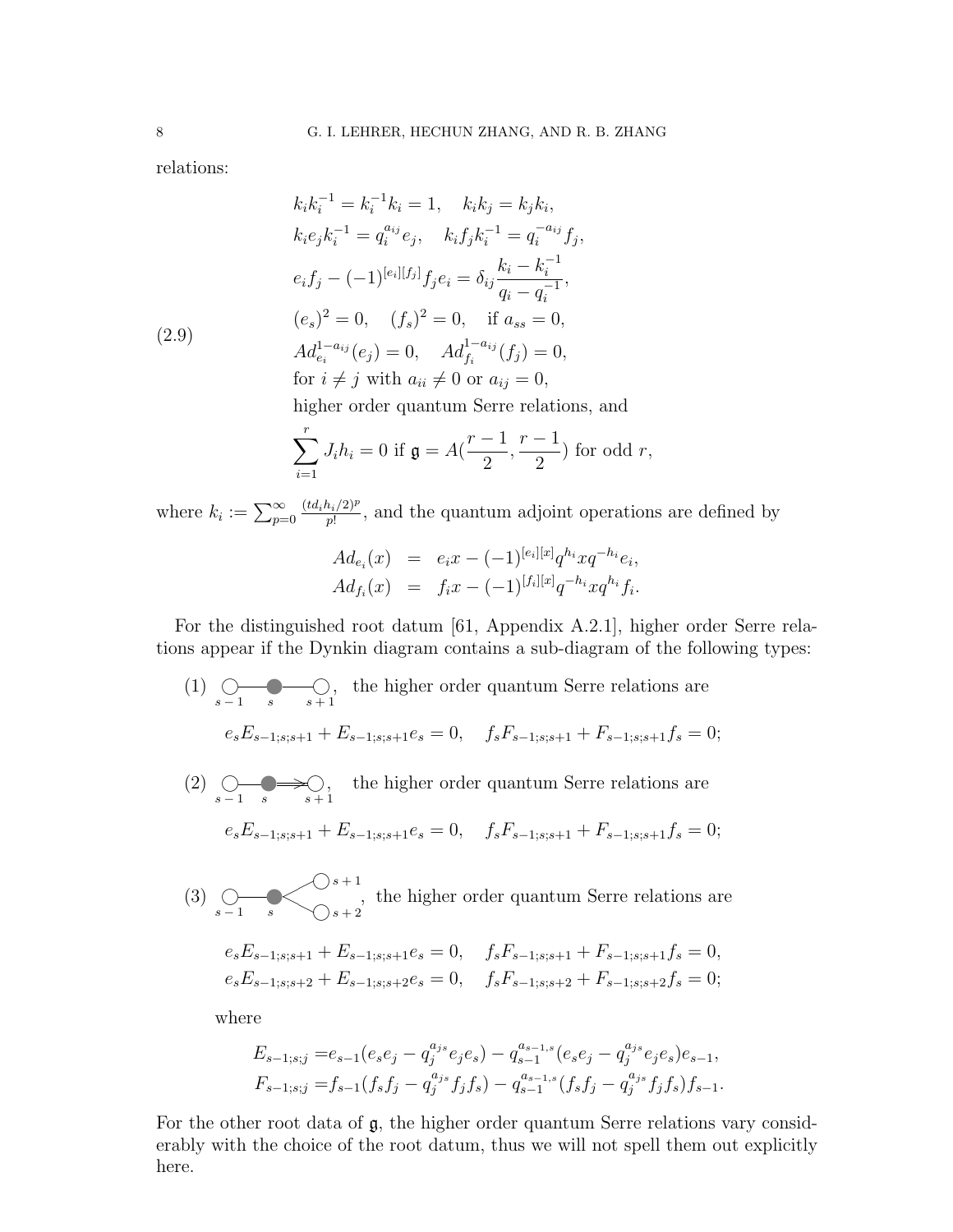It is known that  $U_q(\mathfrak{g}, \phi; T)$  has the structures of a Hopf superalgebra, with the co-associative co-multiplication  $\Delta_q$ , co-unit  $\epsilon_q$  and antipode  $S_q$  respectively given by

$$
\Delta_q(h_i) = h_i \otimes 1 + 1 \otimes h_i, \quad \Delta_q(e_i) = e_i \otimes q^{h_i} + 1 \otimes e_i
$$
  
\n
$$
\Delta_q(f_i) = f_i \otimes 1 + q^{-h_i} \otimes f_i;
$$
  
\n
$$
\epsilon_q(h_i) = \epsilon_q(e_i) = \epsilon_q(f_i) = 0;
$$
  
\n
$$
S_q(h_i) = -h_i, \quad S_q(e_i) = -e_i q^{-h_i}, \quad S_q(f_i) = -q^{h_i} f_i.
$$

Let  $2\rho$  be the sum of the even positive roots minus the sum of the odd positive roots of  $\mathfrak g$ . Let  $2h_{\rho}$  denote the linear combination of the  $h_i$  such that  $[h_{\rho}, e_i] =$  $(\rho, \alpha_i)e_i$  for all i. Set  $K = q^{2h_{\rho}}$ . Then  $S_q^2(x) = KxK^{-1}$  for all  $x \in U_q(\mathfrak{g}, \phi; T)$ . We shall regard  $U_q(\mathfrak{g}, \phi; T)$  as a quasi Hopf superalgebra with  $\Phi = 1 \otimes 1 \otimes 1$  and  $\alpha = \beta = 1.$ 

The most important property of  $U_q(\mathfrak{g}, \phi; T)$  is its braiding, that is, the existence of a universal R-matrix  $R_q$  [16, 22, 45], which satisfies the relations (B.4) with  $\Phi = 1 \otimes 1 \otimes 1$ . The explicit form of  $R_q$  is in principle known. One has  $R_q =$  $1 \otimes 1 + \frac{t}{2}r_c + o(t^2)$ , where  $r_c$  is the classical r-matrix [65]. Thus  $U_q(\mathfrak{g}, \phi; T)$  has the structure of a quasi triangular Hopf superalgebra.

We denote by  $U_q(\mathfrak{b};T)$  the Hopf subalgebra of  $U_q(\mathfrak{g}, \phi;T)$  generated by the elements  $e_i, h_i$  for all i, and by  $U_q(\mathfrak{h}; T)$  the Hopf subalgebra of  $U_q(\mathfrak{b}; T)$  generated by the elements  $h_i$ . Then  $U_q(\mathfrak{g}, \phi; T)$  is the quantum double of  $U_q(\mathfrak{b}; T)$  [16, 13].

Let  $u_q \in U_q(\mathfrak{g}, \phi; T)$  be the element defined by equation (B.6). Then  $u_qS(u_q)$  =  $1 + o(t)$ , hence there exists an element  $v_q = 1 + o(t)$  such that  $v^2 = uS(u)$ . Thus

$$
(2.10) \qquad \qquad (\mathcal{U}_q(\mathfrak{g}, \phi; T), \Delta_q, \epsilon_q, S_q, R_q, v_q)
$$

is a ribbon Hopf superalgebra, which is the quantum supergroup of g in the root datum.

Remark 2.5. One can similarly define the quantum general linear supergroup [55]. Details will be given in Section 3.2.

## 2.4. Isomorphism theorem.

2.4.1. The Etingof-Kazhdan quantisation in a nutshell. In a series of papers (the most relevant to us are [10, 11]), Etingof and Kazhdan developed a functorial method of quantisation, which turns quasi-triangular Lie bialgebras to quasi-triangular Hopf algebras [7]. It also commutes with Drinfeld's double constructions for Lie bialgebras and Hopf algebras [7]. Their method applies in the category of  $\mathbb{Z}_2$ -graded vector spaces, thus can be used to quantise Lie super bialgebras [16].

Let  $\mathfrak g$  be either a simple contragredient Lie superalgebra or  $\mathfrak{gl}_{m|n}$  with the quasitriangular Lie super bialgebra structure described in [16, Example 8]. The classical R-matrix R of g has the property that  $r + \tau(r) = 2C$ , where  $\tau$  is the  $\mathbb{Z}_2$ -graded permutation defined by (B.9). Let  $\mathcal{M}_{\mathfrak{g}}$  be the Drinfeld category of  $\mathfrak{g}$ , whose objects are  $U(\mathfrak{g};T)$ -modules which are topologically free over T, and whose morphisms are defined in the following way. Corresponding to any given objects  $V[[t]]$  and  $W[[t]]$ , we have the g-modules V and W over C. Then  $\text{Hom}_{\mathcal{M}_{\mathfrak{g}}}(V[[t],W[[t]]) :=$  $\text{Hom}_{\mathfrak{g}}(V, W)[[t]]$ . This is a tensor category with the associativity constraint given by the associator  $\Phi_{KZ}$ .

,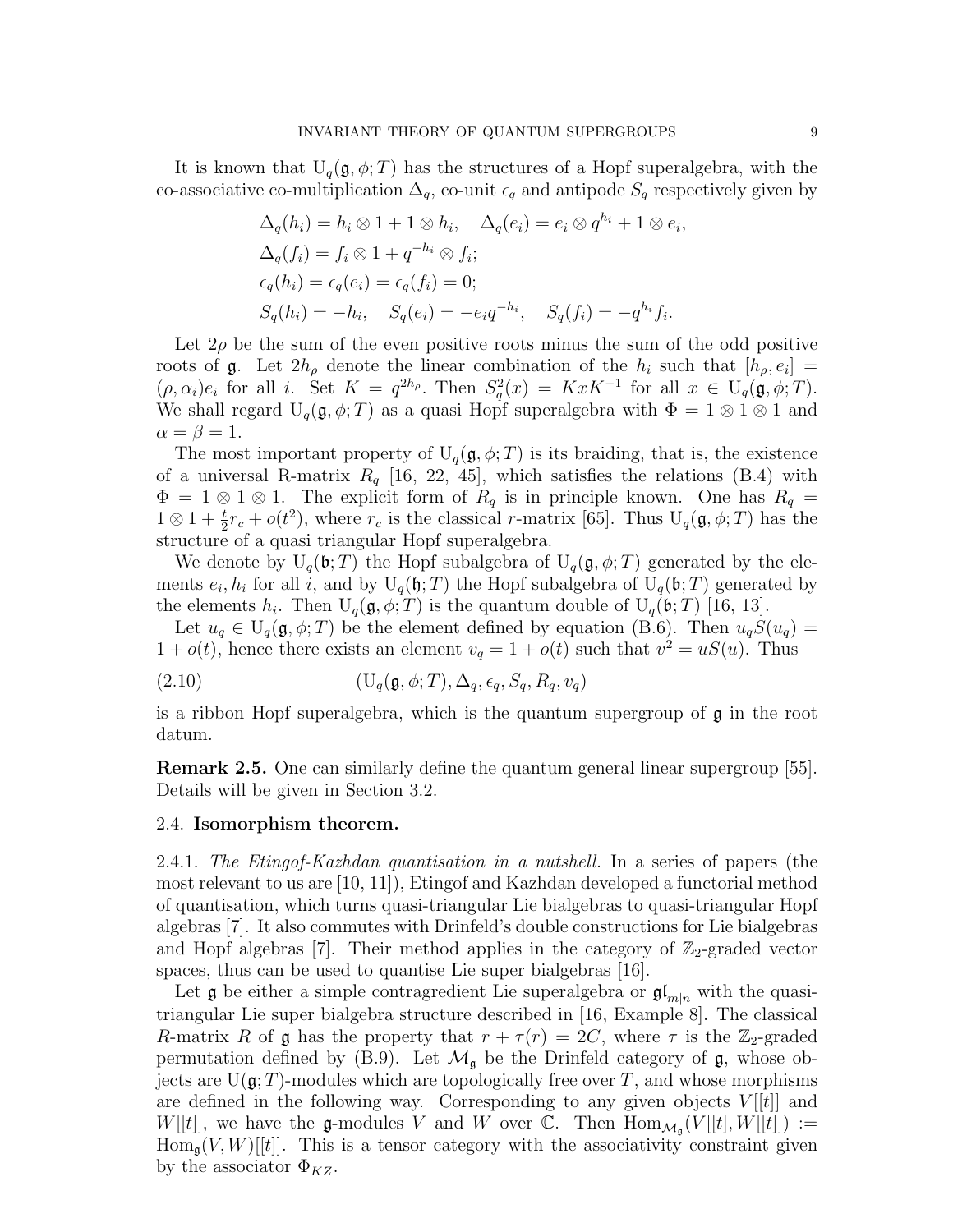Given a Borel subalgebra  $\mathfrak b$  of  $\mathfrak g$ , we denote by  $\mathfrak b$  the opposite Borel subalgebra. Then we have the Verma module  $M_+ = U(\mathfrak{g}; \mathbb{C}) \otimes_{U(\mathfrak{b}; \mathbb{C})} \mathbb{C}_0$  with highest weight 0, and opposite Verma module  $M = U(\mathfrak{g}; \mathbb{C}) \otimes_{U(\bar{\mathfrak{b}}:\mathbb{C})} \mathbb{C}_0$  with lowest weight 0. Let F be the functor from  $\mathcal{M}_{\mathfrak{g}}$  to the category of V topologically free T-modules (with continuous morphisms) defined by  $\mathcal{F}(W[[t]]) = \text{Hom}_{\mathfrak{a}}(M_+ \otimes M_-, W)[[t]]$ . There exist a family of isomorphisms  $J_{V_1,V_2}: \mathcal{F}(V_1) \otimes \mathcal{F}(V_2) \longrightarrow \mathcal{F}(V_1 \otimes V_2)$  natural in  $V_1$  and  $V_2$ , making F into a tensor functor [10, Proposition 2.2] (in the notation of Appendix A.1,  $\phi_2$ ) is J, and  $\phi_0$  is the obvious map). Since the modules  $M_{\pm}$  are defined with respect to  $\mathfrak b$  and  $\mathfrak b$  respectively,  $\mathcal F$  depends on the choice of the Borel subalgebra.

The following results were all proved in [10, §3] (see [10, Propositions 3.6, 3.7] in particular). The algebra of endomorphisms  $\text{End}(\mathcal{F})$  of the tensor functor  $\mathcal F$  has a natural braided quasi Hopf superalgebra structure, and is equivalent to  $U(\mathfrak{g};T)$  as given by (2.8). One can turn  $\text{End}(\mathcal{F})$  into a Hopf superalgebra  $U_t^{EK}(\mathfrak{g}, \phi; T)$  by a gauge transformation. This Hopf superalgebra admits a quasi triangular structure, which in the semi-classical limit reduces to the quasi triangular Lie bi superalgebraic structure of  $\frak g$  discussed earlier. The quasi triangular Hopf superalgebra  ${\rm U}_t^{EK}(\frak g,\phi;T)$ is the Etingof-Kazhdan quantisation of the quasi triangular Lie super bialgebra g.

It was proved by Geer [14, Theorem 1.1] that for any simple contragredient Lie superalgebra  $\mathfrak g,$  the Etingof-Kazhdan quantum superalgebra  ${\rm U}_t^{EK}(\mathfrak g,\phi;T)$  is equal to the Drinfeld-Jimbo quantum supergroup  $U_q(\mathfrak{g}, \phi; T)$  as quasi triangular Hopf superalgebra. Geer's proof was based on the fact that the Etingof-Kazhdan quantisation commutes with Drinfeld's double constructions. It generalises to  $\mathfrak{gl}_{m|n}$ , as we will see in Section 3.3.

# 2.4.2. Isomorphism theorem over power series ring. We have the following result.

**Theorem 2.1.** Let  $\mathfrak g$  be either a finite dimensional simple Lie superalgebra or  $\mathfrak{gl}_{m|n}$ . Let  $(U_q(g, \phi; T), \Delta_q, \epsilon_q, S_q, R_q, v_q)$  be the quantum supergroup described in Section 2.3, which can be regarded as a ribbon quasi Hopf superalgebra with a trivial associator. Let  $(U(g; T), \Delta, \epsilon, \Phi_{KZ}, S, \alpha, \beta, R, v)$  be the ribbon quasi Hopf superalgebra constructed in Section 2.2. Then the two ribbon quasi Hopf superalgebras are equivalent (cf. Definition  $B.1$ ) for any root datum of  $\mathfrak{g}$ .

*Proof.* If  $\mathfrak g$  is a simple Lie superalgebra, this follows from the discussions in Section 2.4.1 above. The case of  $\mathfrak{gl}_{m|n}$  will be proved in Section 3.3.

We denote the equivalence in Theorem 2.1 by

 $(f, F, q) : (U_q(\mathfrak{g}, \phi; T), \Delta_q, \epsilon_q, S_q, R_q, v_q) \longrightarrow (U(\mathfrak{g}; T), \Delta, \epsilon, \Phi_{KZ}, S, \alpha, \beta, R, v),$ 

where  $f: U_q(\mathfrak{g}, \phi; T) \longrightarrow U(\mathfrak{g}; T)$  is the superalgebra isomorphism, F the gauge transformation on  $U(\mathfrak{g};T)$  and g the antipode transformation.

**Remark 2.6.** One has  $f(h_i) = h_i^0$  for all i (see [13, §41, §4.2]) and hence the algebra isomorphism  $U_q(\mathfrak{h};T) \longrightarrow U(\mathfrak{h};T)$ . Furthermore,  $[\Delta(h), F] = 0$  for all  $h \in \mathfrak{h}$ .

**Remark 2.7.** For  $\mathfrak{g} = \mathfrak{sl}(m|n)$ ,  $\mathfrak{osp}(1|2n)$  or  $\mathfrak{osp}(2|2n)$ , it was shown in [39, 41] that the universal enveloping superalgebra  $U(q; \mathbb{C})$  is rigid as associative algebra, that is, it admits no nontrivial deformation. However, this is not true in general, e.g.,  $U(\mathfrak{osp}(4|2); \mathbb{C})$  is not rigid [54].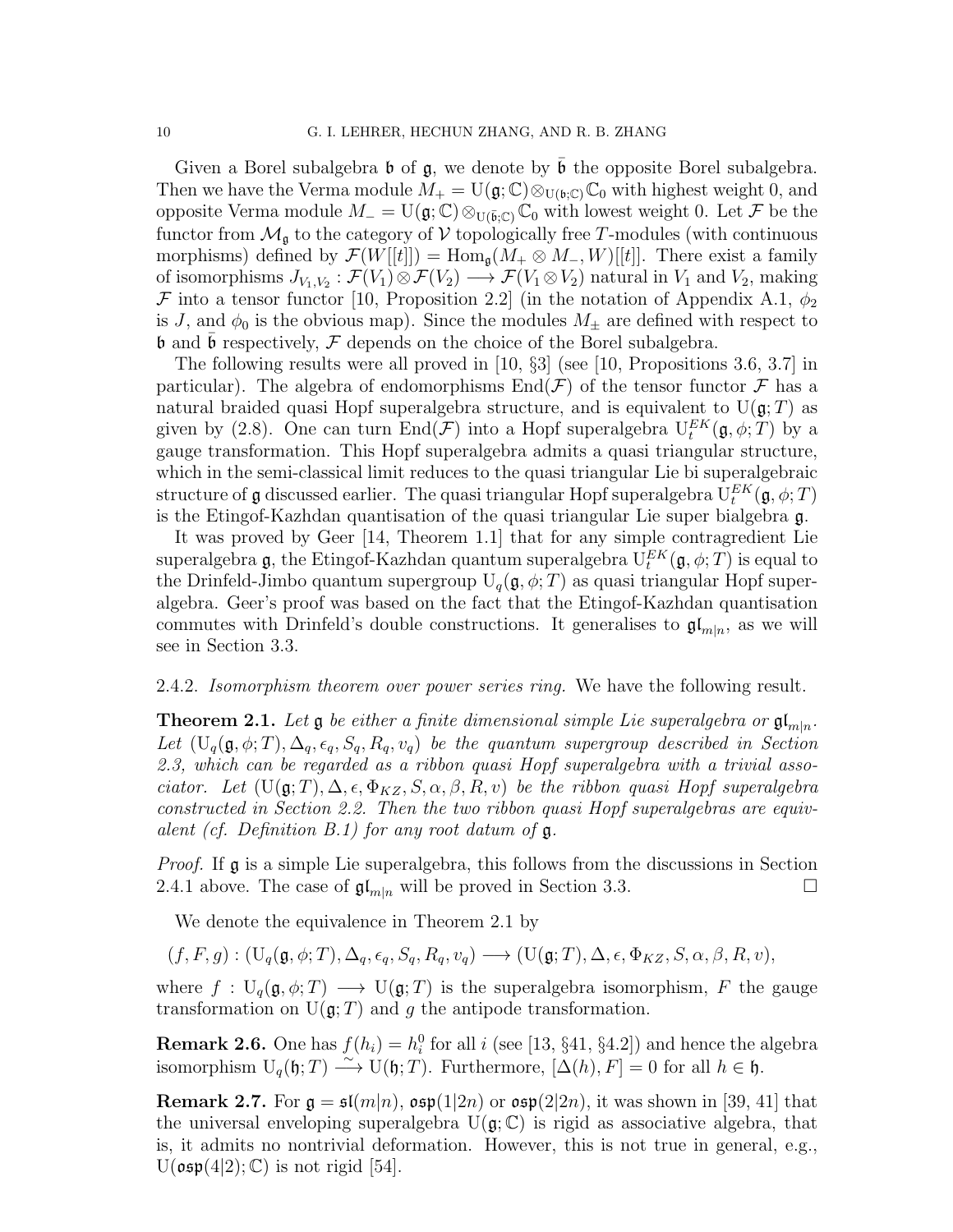Let  $U_q(\mathfrak{g}, \phi; T)$ -mod (resp.  $U(\mathfrak{g}; T)$ -mod) be the category of  $U_q(\mathfrak{g}, \phi; T)$ -modules (resp.  $U(\mathfrak{g};T)$ -modules) which are topologically T-free modules of finite ranks. By Theorem B.2, both  $U_q(\mathfrak{g}, \phi; T)$ -mod and  $U(\mathfrak{g}; T)$ -mod are ribbon categories.

**Corollary 2.1.** There exists a braided tensor equivalence between  $U_q(\mathfrak{g}, \phi; T)$ -mod and  $U(\mathfrak{g}; T)$ -mod, which preserves duality and twist.

*Proof.* Applying Theorem B.3 to  $U_q(\mathfrak{g}, \phi; T)$ -mod and  $U(\mathfrak{g}; T)$ -mod, we immediately obtain the result by using Theorem 2.1.  $\Box$ 

We say that  $U_q(\mathfrak{g}, \phi; T)$ -mod and  $U(\mathfrak{g}; T)$ -mod are equivalent as ribbon categories.

2.4.3. Isomorphism theorem over Laurent series ring. Let

 $\mathrm{U}_q(\mathfrak{g}, \phi; T_t) := \mathrm{U}_q(\mathfrak{g}, \phi; T) \otimes_T T_t, \quad \mathrm{U}(\mathfrak{g}; T_t) = \mathrm{U}(\mathfrak{g}; T) \otimes_T T_t,$ 

and extend  $T_t$ -linearly the structure maps of  $U_q(\mathfrak{g}, \phi; T)$  and  $U(\mathfrak{g}; T)$  to these superalgebras, and retain their universal R-matrices, associators etc.. Then we obtain two ribbon (quasi) Hopf superalgebras over  $T_t$ . The following result is an immediate consequence of Theorem 2.1.

Corollary 2.2. For any root datum of  $\mathfrak g$ , there is an equivalence of ribbon quasi Hopf superalgebras

 $(U_q(\mathfrak{g}, \phi; T_t), \Delta_q, \epsilon_q, S_q, R_q, v_q) \longrightarrow (U(\mathfrak{g}; T_t), \Delta, \epsilon, \Phi_{KZ}, S, \alpha, \beta, R, v).$ 

Now we have the category  $U_q(\mathfrak{g}, \phi; T_t)$ -mod (resp.  $U(\mathfrak{g}; T_t)$ -mod) of finite dimensional  $U_q(\mathfrak{g}, \phi; T_t)$ -modules (resp.  $U(\mathfrak{g}; T_t)$ -modules). Corollary 2.2 immediately leads to the following result.

**Corollary 2.3.** There exists a braided tensor equivalence between  $U_q(\mathfrak{g}, \phi; T_t)$ -mod and  $U(\mathfrak{g}; T_t)$ -mod, which preserves duality and twist.

3. Invariant theory of the quantum general linear supergroup

We now develop the invariant theory of the quantum general linear supergroup.

3.1. The quantum universal enveloping superalgebra of  $\mathfrak{gl}_{m|n}$ . Let us start by describing the structure of the general linear superalgebra  $\mathfrak{gl}_{m|n} = \mathfrak{gl}(\mathbb{C}^{m|n})$  over  $\mathbb C$  in some detail. We regard  $\mathbb C^{m|n}$  as the space of column vectors of length  $m + n$ , and denote its standard basis by  $B_{st} = (e_1, \ldots, e_m, e_{m+1}, \ldots, e_{m+n})$ , that is, for each b, the column vector  $e_b$  has entries  $(e_b)_a = \delta_{ab}$ . Here  $e_b$  is even if  $b \leq m$  and odd if  $b > m$ . Let  $B = (v_1, v_2, \ldots, v_{m+n})$  be another basis which is obtained from  $B_{st}$  by re-ordering the basis elements in an *admissible* way, that is, in such a way that  $e_i$ appears before  $e_j$  for all  $i < j \leq m$ , and  $e_\mu$  appears before  $e_\nu$  for all  $\nu > \mu > m$ . Let  $E_{ab} \in \text{End}_{\mathbb{C}}(M)$   $(1 \leq a, b \leq m+n)$  be the matrix units relative to the basis B. Then  $E_{ab}v_c = \delta_{bc}v_a$  for all  $a, b, c$ . The matrix units form a homogeneous basis of  $\mathfrak{gl}_{m|n}$  with the commutation relations

$$
[E_{ab}, E_{cd}] = \delta_{bc} E_{ad} - (-1)^{([a] + [b])([c] + [d])} \delta_{da} E_{cb},
$$

where  $[b] = 0$  if  $v_b$  is even and  $[b] = 1$  if  $v_b$  is odd.

Let b be a Borel subalgebra of  $\mathfrak{gl}_{m|n}$  consisting of upper triangular matrices and let h ⊂ b be the Cartan subalgebra consisting of diagonal matrices. Then the elements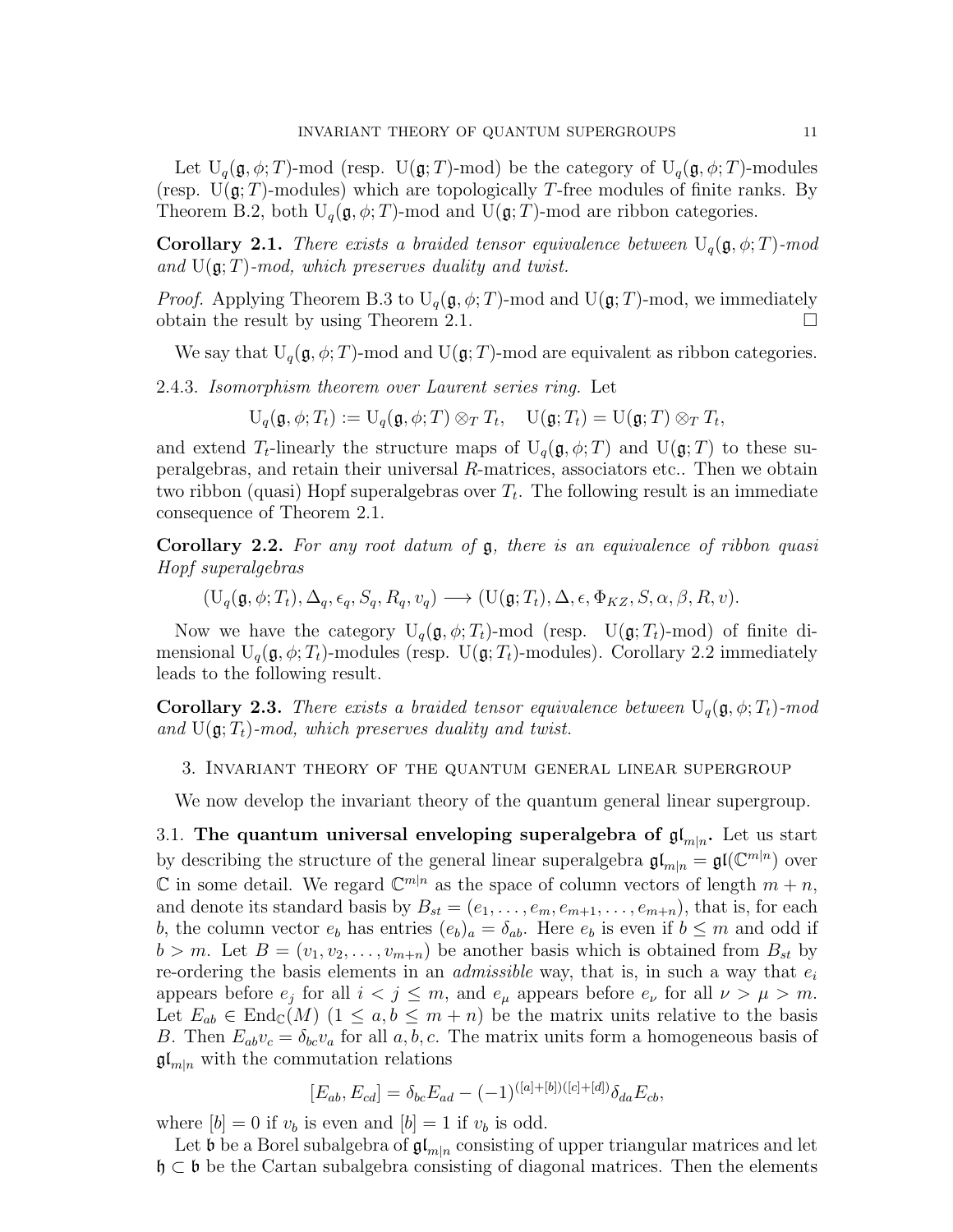$E_{aa}$   $(1 \le a \le m+n)$  form a basis of  $\mathfrak h$ . Let  $(\mathcal{E}_a | 1 \le a \le m+n)$  be the dual basis of  $\mathfrak{h}^*$ , that is,

$$
\mathcal{E}_a(E_{bb}) = \delta_{ab}, \quad \forall a, b.
$$

The supertrace form on  $\mathfrak h$  induces a bilinear form  $( , )$  on  $\mathfrak h^*$  such that

(3.1) 
$$
(\mathcal{E}_a, \mathcal{E}_b) = (-1)^{[a]} \delta_{ab}, \quad \forall a, b.
$$

The set of roots of  $\mathfrak{gl}_{m|n}$  is  $\{\mathcal{E}_a-\mathcal{E}_b \mid a\neq b\}$ , and the set of simple roots is  $\{\alpha_a:=$  $\mathcal{E}_a - \mathcal{E}_{a+1} \mid 1 \leq a < m+n$ .

**Notation 3.1.** Denote by  $\mathcal{E}(m|n)$  the  $(m+n)$ -dimensional vector space, which has a basis consisting of elements  $\mathcal{E}_a$   $(1 \le a \le m+n)$  and is equipped with the bilinear form (3.1). For later use, we let  $\epsilon_i$   $(i = 1, 2, \ldots, m)$  be the basis elements such that if  $\epsilon_i = \mathcal{E}_{a_i}$ , then  $[a_i] = 0$ . We order the elements so that for any  $\epsilon_i = \mathcal{E}_{a_i}$  and  $\epsilon_j = \mathcal{E}_{a_j}$ , if  $i < j$ , then  $a_i < a_j$ . Similarly let  $\delta_j = \mathcal{E}_{b_j}$   $(j = 1, 2, ..., n)$  be the basis elements such that  $[b_j] = 1$  for all j and  $b_i < b_j$  if  $i < j$ .

Now we will regard  $E_{ab}$  as elements in the universal enveloping superalgebra  $U(\mathfrak{gl}_{m|n};\mathbb{C})$ . The quadratic Casimir operator of  $U(\mathfrak{gl}_{m|n};\mathbb{C})$  is given by

$$
\omega_{\mathfrak{gl}_{m|n}} = \sum_{a,b=1}^{m+n} (-1)^{[b]} E_{ab} E_{ba},
$$
  
and 
$$
C_{\mathfrak{gl}_{m|n}} = \frac{1}{2} \left( \Delta(\omega_{\mathfrak{gl}_{m|n}}) - \omega_{\mathfrak{gl}_{m|n}} \otimes 1 - 1 \otimes \omega_{\mathfrak{gl}_{m|n}} \right)
$$
 is given by
$$
C_{\mathfrak{gl}_{m|n}} = \sum_{a,b=1}^{m+n} (-1)^{[b]} E_{ab} \otimes E_{ba}.
$$

Clearly Lemma 2.1 and Lemma 2.2 are still valid for  $C_{\mathfrak{gl}_{m|n}}$ . As usual, we set  $U(\mathfrak{gl}_{m|n};T) = U(\mathfrak{gl}_{m|n};\mathbb{C}) \otimes_{\mathbb{C}} T$ . We can now construct the ribbon quasi Hopf superalgebra (see Remark 2.3)

(3.2) 
$$
\left(\mathbf{U}(\mathfrak{gl}_{m|n};T),\Delta,\epsilon,\Phi_{KZ},S,\alpha,\beta,R,v\right),
$$

where the universal R-matrix is given by  $R = \exp(tC_{\mathfrak{gl}_{m|n}}/2)$  and the associator  $\Phi_{KZ}$ is constructed using the KZ equation associated to  $C_{\mathfrak{gl}_{m|n}}$ ,

$$
\frac{dG(z)_{\mathfrak{gl}_{m|n}}}{dz} = \frac{t}{2\pi i} \left( \frac{(C_{\mathfrak{gl}_{m|n}})_{12}}{z} + \frac{(C_{\mathfrak{gl}_{m|n}})_{23}}{z-1} \right) G(z)_{\mathfrak{gl}_{m|n}},
$$

as explained in Section 2.2 (see (2.6) in particular).

3.1.1. Relationship to  $A(m-1|n-1)$ . It is very informative to see how the ribbon quasi Hopf superalgebra structure of  $\mathrm{U}(\mathfrak{gl}_{m|n};T)$  is related to that of  $\mathrm{U}(\mathfrak{g};T)$  where  $\mathfrak{g} = A(m-1|n-1)$ . Recall that  $\mathfrak{gl}_{m|n}$  contains the special linear superalgebra  $\mathfrak{sl}_{m|n}$ . If  $m \neq n$ , then  $\mathfrak{sl}_{m|n}$  is simple and equal to  $A(m-1|n-1)$ . If  $m = n$ , let I be the identity matrix of size  $n \times n$ , then  $I \in \mathfrak{sl}_{n|n}$  and  $\mathfrak{sl}_{n|n}/\mathbb{C}I$ . Note that  $I = \sum_{a=1}^{m+2n} E_{aa}$ . We regard it as an element in  $U(\mathfrak{gl}_{m|n};T)$ , and let  $\langle I \rangle$  be the 2-sided ideal generated by I. Denote by  $\pi: \mathrm{U}(\mathfrak{gl}_{m|n};T) \longrightarrow \mathrm{U}(\mathfrak{gl}_{m|n};T)/\langle I \rangle$  the canonical surjection, We have the following result.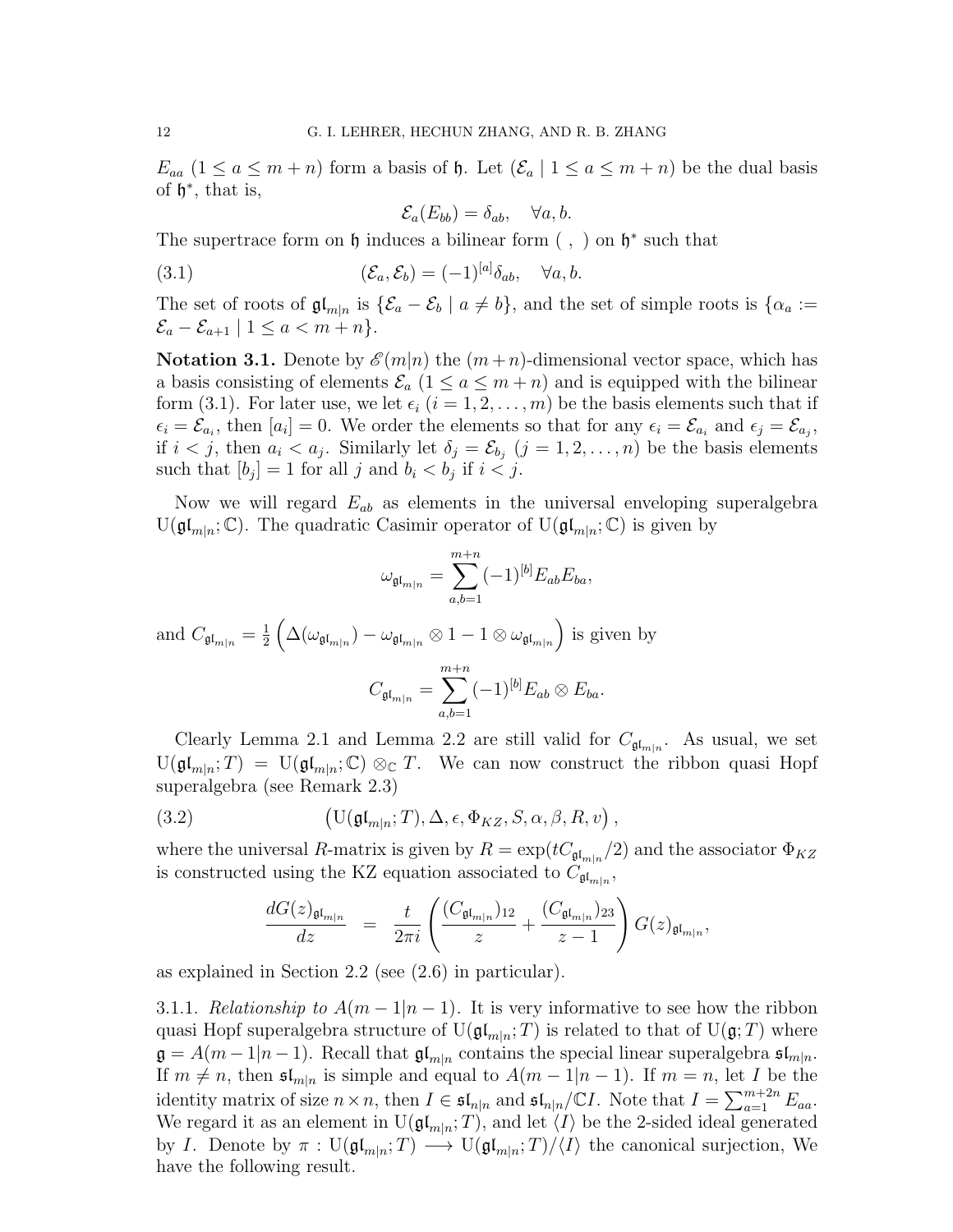**Lemma 3.1.** Denote  $\mathfrak{g} = A(m-1|n-1)$ . Let R and  $\Phi_{KZ}$  be the universal R matrix and Drinfeld associator for  $U(\mathfrak{gl}_{m|n};T)$  respectively.

(1) The universal R matrix and the Drinfeld associator for  $U(\mathfrak{g};T)$  are given by

$$
R_{\mathfrak{g}} = \pi \otimes \pi(R), \quad \Phi_{KZ, \mathfrak{g}} = \pi \otimes \pi \otimes \pi(\Phi_{KZ}).
$$

(2) If  $m \neq n$ , one can regard  $\mathfrak{g} = \mathfrak{sl}_{m|n}$  as a Lie super subalgebra of  $\mathfrak{gl}_{m|n}$ , and hence  $U(\mathfrak{g};T)$  as a super subalgebra of  $U(\mathfrak{gl}_{m|n};T)$ . Then

(3.3) 
$$
R_{\mathfrak{g}} = R \exp\left(-\frac{tI \otimes I}{2(m-n)}\right), \quad \Phi_{KZ,\mathfrak{g}} = \Phi_{KZ}.
$$

Part (1) of the lemma is obvious. To see part (2), note that  $\mathfrak{sl}_{m|n}$  is the subalgebra of  $\mathfrak{gl}_{m|n}$  spanned by the elements  $E_{ab}$  and  $(-1)^{[a]}E_{aa} - (-1)^{[b]}E_{bb}$  for all  $a \neq b$ . Let  $\omega$  be the quadratic Casimir operator of U( $\mathfrak{g}$ ; C), and let C be the Casimir element in  $U(\mathfrak{g}; \mathbb{C}) \otimes U(\mathfrak{g}; \mathbb{C})$  defined by Lemma 2.1. Denote by  $U(\mathbb{C}I; T)$  the universal enveloping algebra of  $\mathbb{C}I$ , which is the polynomial algebra in I. If  $m \neq n$ , then  $\mathfrak{g} = \mathfrak{sl}_{m|n}$  and hence  $\mathrm{U}(\mathfrak{gl}_{m|n};T) \cong \mathrm{U}(\mathfrak{g};T) \otimes \mathrm{U}(\mathbb{C}I;T)$ . We have

$$
\omega=\omega_{\mathfrak{gl}_{m|n}}-\frac{I^2}{m-n},\quad C=C_{\mathfrak{gl}_{m|n}}-\frac{I\otimes I}{m-n}.
$$

Since I is central in  $U(\mathfrak{gl}_{m|n}; \mathbb{C})$ , we immediately obtain (3.3). Let

$$
G(z) = z^{-\frac{t}{2\pi i} \frac{I \otimes I \otimes 1}{m-n}} (z-1)^{-\frac{t}{2\pi i} \frac{1 \otimes I \otimes I}{m-n}} G(z)_{\mathfrak{gl}_{m|n}}
$$

(regarded as a power series in t with coefficients being functions of  $z \in \mathbb{C} \setminus \{0, 1\}$ valued in  $U(\mathfrak{gl}_{m|n};\mathbb{C})$ . We have

$$
\frac{dG(z)}{dz} = \frac{t}{2\pi i} \left( \frac{C_{12}}{z} + \frac{C_{23}}{z - 1} \right) G(z),
$$

which is the KZ equation associated to  $C$ . A quick inspection of the construction of the Drinfeld associator (2.6) reveals that

(3.4) 
$$
\Phi_{KZ} = (G_0(z)_{\mathfrak{gl}_{m|n}})^{-1} G_1(z)_{\mathfrak{gl}_{m|n}} = (G_0(z))^{-1} G_1(z) = \Phi_{KZ, \mathfrak{g}}.
$$

3.2. The quantum general linear supergroup. We now consider the quantum general linear supergroup  $U_q(\mathfrak{gl}_{m|n}, \phi; T)$  following [51, 55]. It is generated by  $E_{aa}$ with  $a = 1, 2, ..., m + n$  and  $e_i, f_i$  with  $i = 1, 2, ..., m + n - 1$ . Let  $K_a = q^{(-1)^{[a]}E_{aa}},$ where  $[a] = 0$  if  $(\mathcal{E}_a, \mathcal{E}_a) = 1$ , and  $[a] = 1$  if  $(\mathcal{E}_a, \mathcal{E}_a) = -1$ . Then the defining relations of  $U_q(\mathfrak{gl}_{m|n}, \phi)$  are

$$
K_a K_b = K_b K_a, \quad K_a K_a^{-1} = 1, \quad \forall a, b,
$$
  
\n
$$
K_a e_i K_a^{-1} = q^{(\mathcal{E}_a, \alpha_i)} e_i, \quad K_a f_i K_a^{-1} = q^{-(\mathcal{E}_a, \alpha_i)} f_i, \quad \forall a, i,
$$
  
\nrelations in (2.9) with  $h_i = E_{ii} - (-1)^{[i+1]} E_{i+1, i+1}.$ 

The Hopf superalgebra structure of  $U_q(\mathfrak{g}, \phi)$  with  $\mathfrak{g} = A(m-1|n-1)$  extends to  $U_q(\mathfrak{gl}_{m|n}, \phi)$  with  $\Delta_q(E_{aa}) = E_{aa} \otimes 1 + 1 \otimes E_{aa}, S_q(E_{aa}) = -E_{aa}$  and  $\epsilon_q(E_{aa}) = 0$ . The resulting Hopf superalgebra admits a universal R-matrix  $R_q$ , which can be expressed as

$$
R_q = K\Theta, \quad K = q^{\sum_a (-1)^{[a]} E_{aa} \otimes E_{aa}}, \quad \Theta = 1 \otimes 1 + (q - q^{-1}) \sum_s E_s \otimes F_s,
$$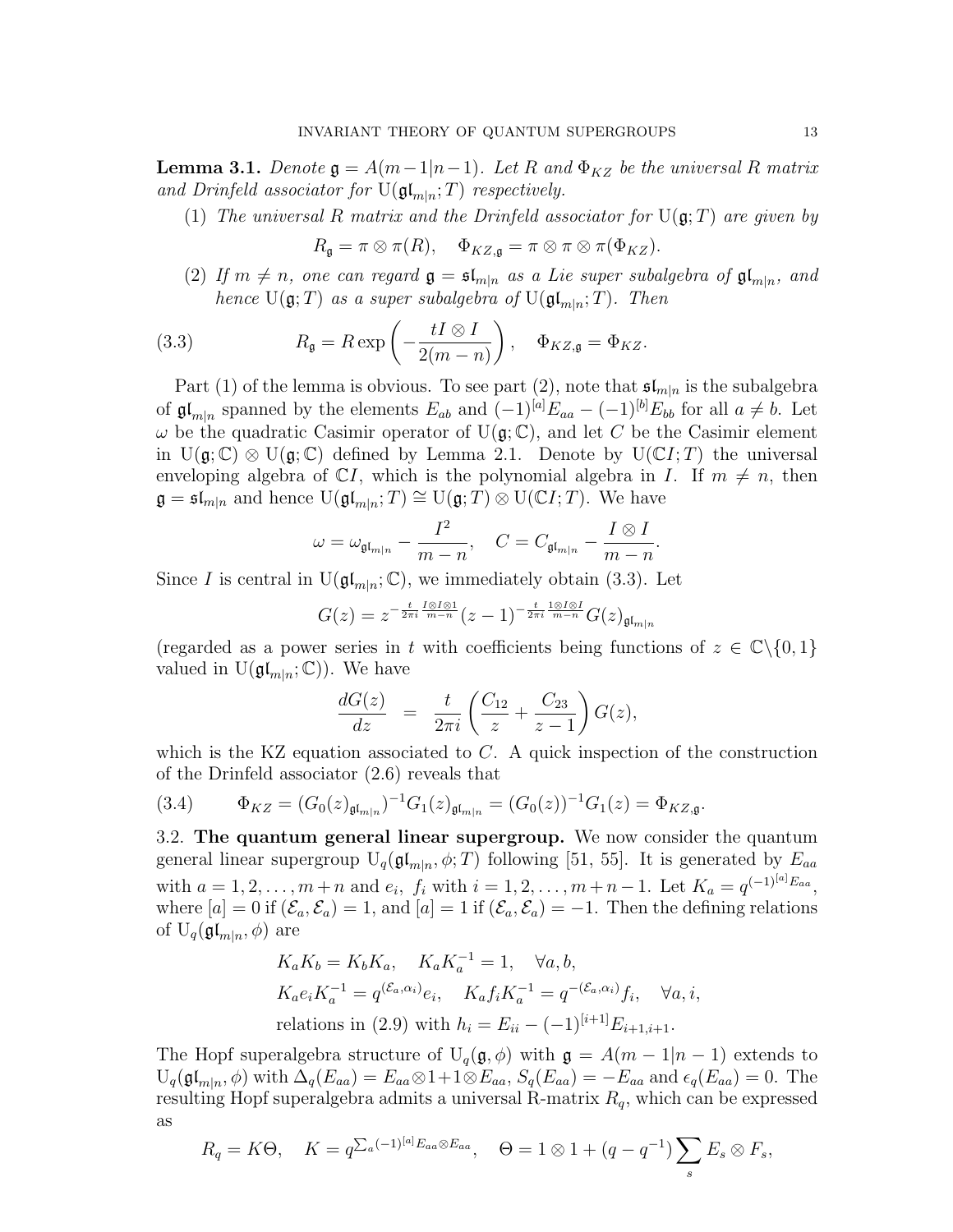where all  $E_s$  belong to the subalgebra  $\langle e_1, \ldots, e_{m+n-1} \rangle$ , and  $F_s$  to the subalgebra  $\langle f_1, \ldots, f_{m+n-1} \rangle$ . The quantum general linear supergroup

(3.5) 
$$
\left(\mathrm{U}_q(\mathfrak{gl}_{m|n},\phi;T),\Delta_q,\epsilon_q,S_q,R_q,v_q\right),
$$

is a quasi triangular ribbon Hopf superalgebra.

We have the quantum special linear supergroup  $U_q(\mathfrak{sl}_{m|n}, \phi; T)$ , which is the subalgebra of  $U_q(\mathfrak{gl}_{m|n}, \phi; T)$  generated by  $e_i$ ,  $f_i$ ,  $h_i$   $(1 \leq i \leq m+n-1)$ . If  $m \neq n$ , its universal R-matrix is given by  $K' \Theta$  with  $K' = K q^{- \frac{I \otimes I}{m-n}}$ . If  $m = n$ , we have seen that  $I \in U_q(\mathfrak{sl}_{m|n}, \phi; T)$ . Let  $\langle I \rangle$  be the 2-sided ideal in  $U_q(\mathfrak{gl}_{m|n}, \phi; T)$  generated by I. Then  $U_q(\mathfrak{g}, \phi; T)$  is the image of  $U_q(\mathfrak{sl}_{m|n}, \phi; T)$  in the quotient  $U_q(\mathfrak{gl}_{m|n}, \phi; T)/\langle I \rangle$ . The universal R-matrix of  $U_q(\mathfrak{g}, \phi)$  is the image of  $R_q$  under this quotient map (more precisely, the tensor product of the quotient map with itself). Note that the quotient map does not affect Θ.

3.3. **Isomorphism theorem.** We use  $U(T)$  and  $U_q(T)$  to denote  $U(\mathfrak{gl}_{m|n};T)$  and  $U_q(\mathfrak{gl}_{m|n},\phi;T)$  respectively, and define the quasi Hopf superalgebras

(3.6) 
$$
\mathrm{U}(T_t) := \mathrm{U}(T) \otimes_T T_t, \quad \mathrm{U}_q(T_t) := \mathrm{U}_q(T) \otimes_T T_t
$$

as in Section 2.4.3. In the remainder of this subsection, we set  $\mathbb{K} = T$  or  $T_t$ . Then we have the ribbon Hopf superalgebra  $(U_q(K), \Delta_q, \epsilon_q, S_q, R_q, v_q)$  and also the ribbon quasi Hopf superalgebra  $(U(\mathbb{K}), \Delta, \epsilon, \Phi_{KZ}, S, \alpha, \beta, R, v)$ . Both  $U_q(\mathbb{K})$ -mod and  $U(\mathbb{K})$ -mod (cf. Notation B.1) are ribbon categories.

**Theorem 3.1.** Let  $\mathbb{K}$  be  $T$  or  $T_t$ , and  $\mathfrak{g} = \mathfrak{gl}_{m|n}$ .

- (1) There is an equivalence of ribbon quasi Hopf superalgebras  $(U_q(\mathbb{K}), \Delta_q, \epsilon_q, S_q, R_q, v_q) \longrightarrow (U(\mathbb{K}), \Delta, \epsilon, \Phi_{KZ}, S, \alpha, \beta, R, v).$
- (2) There exists a braided tensor equivalence  $U(\mathbb{K})$ -mod  $\longrightarrow U_q(\mathbb{K})$ -mod, which preserves duality and twist.

*Proof.* If the theorem holds over T, it remains to be true over  $T_t$  by changing scalars. Also, part  $(1)$  implies part  $(2)$ . Thus we only need to prove part  $(1)$  over T, which is the  $\mathfrak{gl}_{m|n}$  case of Theorem 2.1. This will be shown presently.

*Proof of Theorem 2.1 for*  $\mathfrak{gl}_{m|n}$ . We now complete the proof of Theorem 2.1. The arguments used are quite similar to those in [14], thus we will be brief. The Borel subalgebra b of  $\mathfrak{g} = \mathfrak{gl}_{m|n}$  is a Lie super bialgebra with the co-multiplication  $\delta$ :  $\mathfrak{b} \longrightarrow \mathfrak{b} \otimes \mathfrak{b}$  given by

$$
\delta(h) = 0, \quad h \in \mathfrak{h}, \quad \delta(E_{a,a+1}) = E_{a,a+1} \otimes h_a - h_a \otimes E_{a,a+1}, \ \forall a,
$$

where  $h_a = (-1)^{[a]}E_{aa} - (-1)^{[a+1]}E_{a+1,a+1}$ . Drinfeld's classical double construction [16] applied to **b** yields a quasi triangular Lie super bialgebra  $D(\mathfrak{b}) = \mathfrak{b} \oplus \mathfrak{b}^*$ . Then the quotient of  $D(\mathfrak{b})$  obtained by identifying  $\mathfrak{h}^*$  with  $\mathfrak{h}$  is isomorphic to  $\mathfrak{g}$  as a quasi triangular Lie super bialgebra.

We take the Hopf superalgebra  $\tilde{U}_q(\mathfrak{b};T)$  generated by all the elements  $E_{a,a+1}$  and  $h \in \mathfrak{h}$  subject to relations

 $[h, h'] = 0, \ \forall h, h' \in \mathfrak{h}, \quad [h, E_{a,a+1}] = \alpha_a(h) E_{a,a+1}, \ \forall a,$ 

where the bracket means commutator. The co-multiplication is taken to be

$$
(3.7)\,\Delta(h) = h \otimes 1 + 1 \otimes h, \quad \Delta(E_{a,a+1}) = E_{a,a+1} \otimes q^{h_a/2} + q^{-h_a/2} \otimes E_{a,a+1}.
$$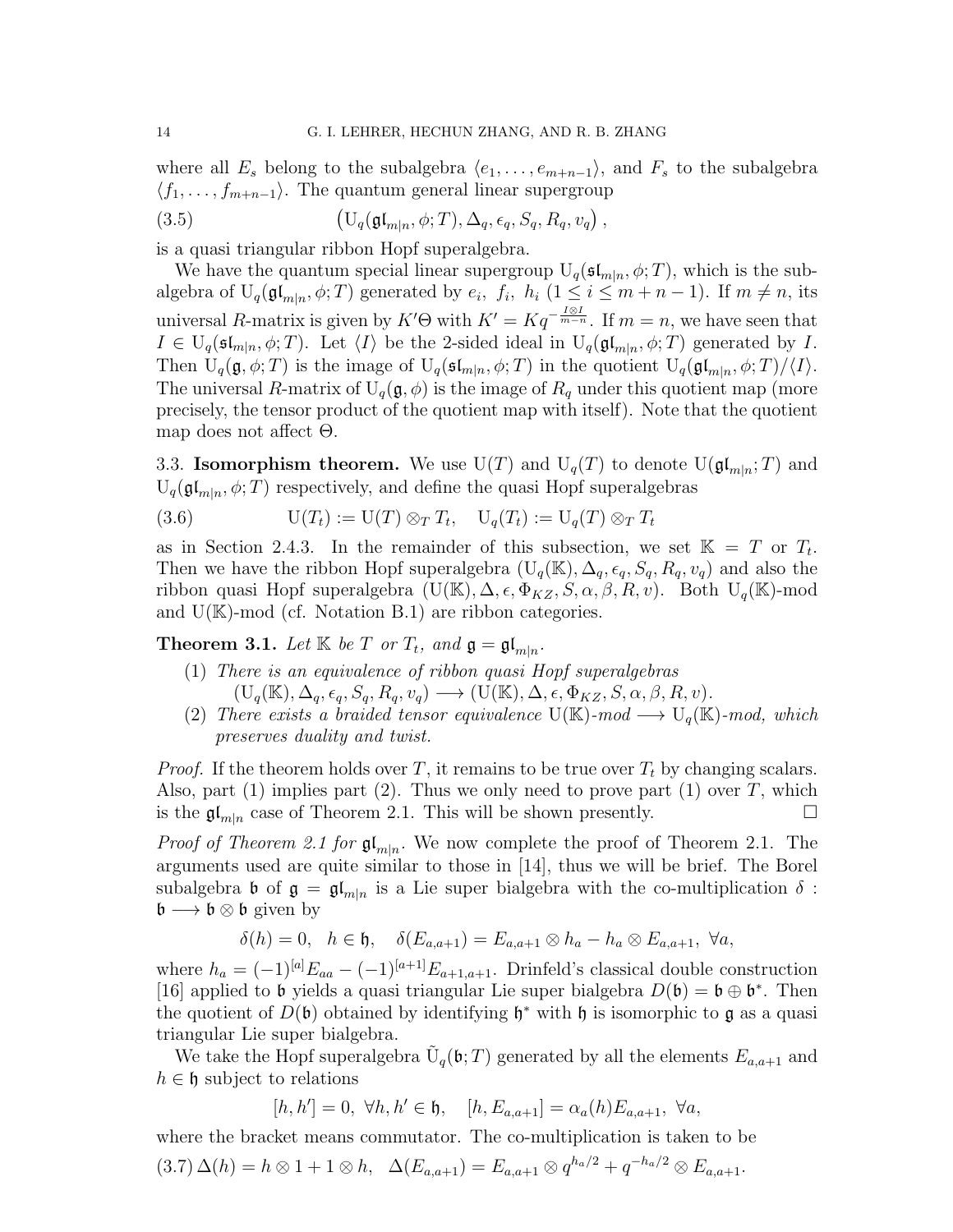There exists a T-bilinear form  $\langle , \rangle : \tilde{U}_q(\mathfrak{b}; T) \times \tilde{U}_q(\mathfrak{b}; T) \longrightarrow T$  with the properties

$$
\langle xy, z \rangle = \langle x \otimes y, \Delta(z) \rangle, \quad \langle z, xy \rangle = \langle \Delta(z), x \otimes y \rangle, \ \forall x, y, z,
$$
  

$$
\langle q^h, q^{h'} \rangle = q^{-(h, h')}, \quad h, h' \in \mathfrak{h},
$$
  

$$
\langle E_{a, a+1}, E_{b, b+1} \rangle = \delta_{ab}(-1)^{[a]}/(q - q^{-1}), \quad \forall a, b,
$$

where  $(h, h')$  is the supertrace form on h. By the same computations as those in [13] (also see [45, 46]), we can show that the radical Rad of the bilinear form is generated by the Serre relations and higher order Serre relations obeyed by the elements  $E_{a,a+1}$ . Thus  $U_q(\mathfrak{b}; T) := \tilde{U}_q(\mathfrak{b}; T) / \text{Rad yields the quantum Borel subalgebra of } U_q(\mathfrak{g}, \phi; T)$ . This is the Etingof-Kazhdan quantisation of the Lie super bialgebra b.

Since the Etingof-Kazhdan quantisation commutes with double constructions, the quantum double  $D(U_q(\mathfrak{b};T))$  of  $U_q(\mathfrak{b};T)$  is the Etingof-Kazhdan quantisation  $U_t^{EK}(D(\mathfrak{b});T)$  of  $D(\mathfrak{b})$ . A general fact [10] is that  $U_t^{EK}(D(\mathfrak{b});T)$  is equivalent to  $U(D(\mathfrak{b});T)$  as braided quasi Hopf superalgebras. The quotient of  $U(D(\mathfrak{b});T)$  by identifying  $\mathfrak{h}^*$  with  $\mathfrak{h}$  is equal to  $U(\mathfrak{g};T)$ , and the same quotient of  $U_t^{EK}(D(\mathfrak{b});T)$ is  $U_q(\mathfrak{g}, \phi; T)$ . Theorem 2.1 for  $\mathfrak{g} = \mathfrak{gl}_{m|n}$  therefore follows except for the following minor point.

The comultiplication of  $U_q(\mathfrak{gl}_{m|n}, \phi; T)$  given by  $(3.7)$  is not that given in Section 2.3. To rectify this, we recall that there exists an algebra automorphism  $\eta: \mathrm{U}_q(\mathfrak{gl}_{m|n}, \phi; T) \longrightarrow \mathrm{U}_q(\mathfrak{gl}_{m|n}, \phi; T)$  defined by

$$
h \mapsto h, \ h \in \mathfrak{h}, \quad E_{a,a+1} \mapsto q^{h_a/2} E_{a,a+1}, \quad E_{a+1,a} \mapsto E_{a+1,a} q^{-h_a/2}, \quad \forall a.
$$

Then  $\eta(E_{a,a+1})$  and  $\eta(E_{a+1,a})$  have the co-products given in Section 2.3.

This completes the proof.

**Remark 3.1.** We can prove the theorem directly when  $m \neq n$ . In this case,

$$
U_q(\mathfrak{gl}_{m|n}, \phi; T) = U_q(\mathfrak{sl}_{m|n}, \phi; T) \otimes U_q(\mathbb{C}I; T),
$$
  

$$
U(\mathfrak{gl}_{m|n}; T) = U(\mathfrak{sl}_{m|n}; T) \otimes U(\mathbb{C}I; T),
$$

where  $U_q(\mathbb{C}I;T) = U(\mathbb{C}I;T)$  is the algebra generated by I. The superalgebra isomorphism  $f: U_q(\mathfrak{sl}_{m|n}, \phi; T) \longrightarrow U(\mathfrak{sl}_{m|n}; T)$  given by Theorem 2.1 can be easily extended to a superalgebra isomorphism  $\tilde{f}: U_q(\mathfrak{gl}_{m|n}, \phi; T) \longrightarrow U(\mathfrak{gl}_{m|n}; T)$ , whose restriction to  $U_q(\mathfrak{sl}_{m|n}, \phi; T)$  is f, and to  $U_q(\mathbb{C}I; T)$  is the identity. Now  $\tilde{f}$  together with the gauge transformation  $F$  and antipode transformation  $g$  given in Theorem 2.1 for  $\mathfrak{g} = \mathfrak{sl}_{m|n}$  constitutes an equivalence of quasi Hopf superalgebras. It is clear from part (2) of Lemma 3.1 that this is an equivalence of ribbon quasi Hopf superalgebras.

3.4. Invariant theory over the Laurent series ring. Retain notation of the last section. Let V be the natural module of the general linear Lie superalgebra  $\mathfrak{g} = \mathfrak{gl}_{m|n}$ over C. Denote  $V_{\mathbb{K}} = V \otimes_{\mathbb{C}} \mathbb{K}$  and  $V_{\mathbb{K}}^* = \text{Hom}_{\mathbb{K}}(V_{\mathbb{K}}, \mathbb{K})$ . Then  $V_{\mathbb{K}}$  and  $V_{\mathbb{K}}^*$  naturally have U(K)-module structures. Given any  $\varepsilon = (\varepsilon_1, \varepsilon_2, \ldots, \varepsilon_k) \in \{+1, -1\}^k$ , we let  $\boxtimes V_{\mathbb{K}}^{\varepsilon}$  be the ordered tensor product (cf. (B.14)) of the sequence  $(V_{\mathbb{K}}^{\varepsilon_1}, V_{\mathbb{K}}^{\varepsilon_2}, \ldots, V_{\mathbb{K}}^{\varepsilon_k})$ of U(K)-modules. Denote by  $\mathscr{T}(\mathbb{K})$  the full subcategory of U(K)-mod with objects of the form  $\mathbb{Z} V^{\varepsilon}_{\mathbb{K}}$  for all sequences  $\varepsilon$  of any lengths.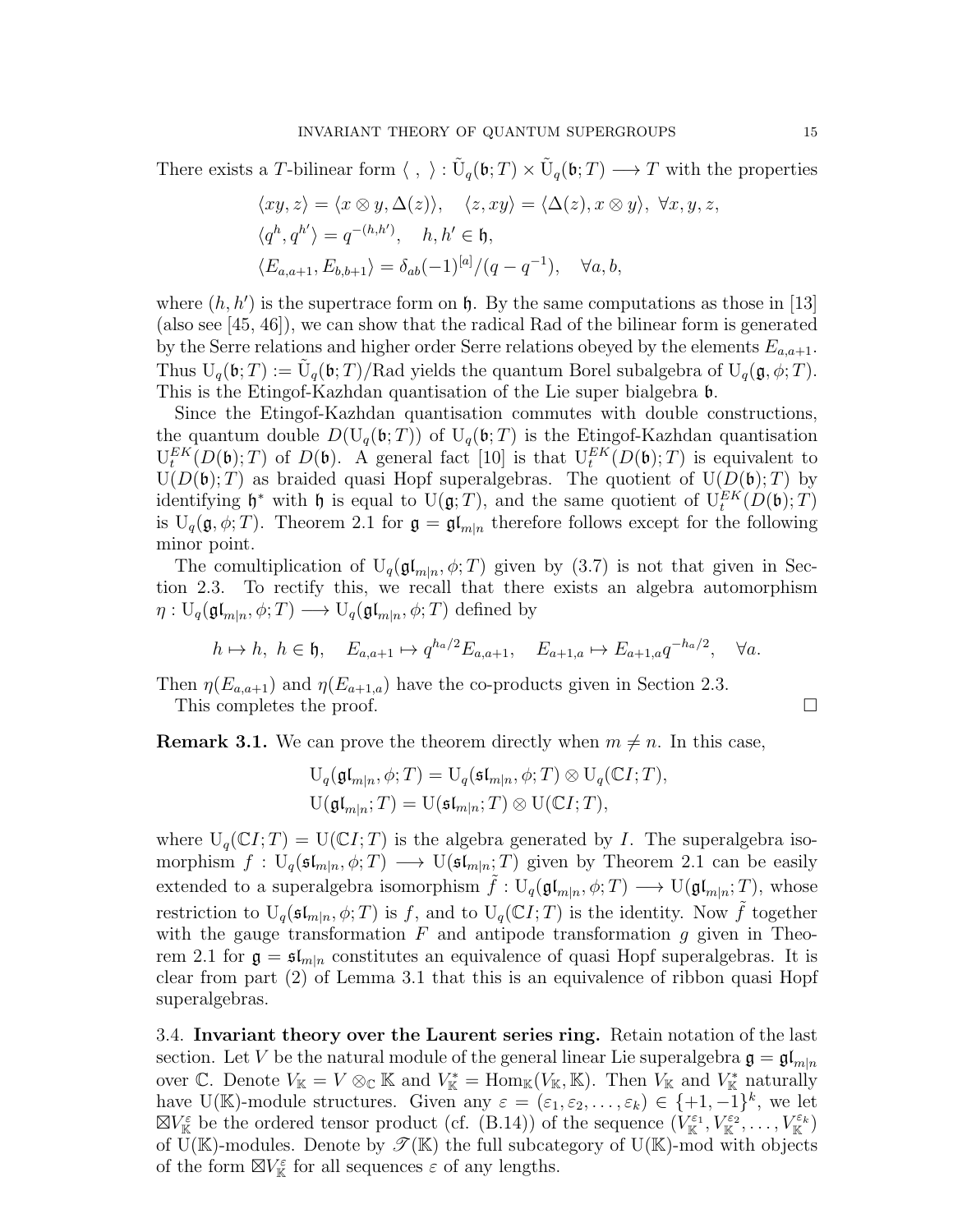Let  $\mathcal{I}: U(\mathbb{K})$ -mod  $\longrightarrow U_q(\mathbb{K})$ -mod be the equivalence of categories in Theorem 3.1 (2), and still use  $V_{\mathbb{K}}$  and  $V_{\mathbb{K}}^*$  to denote  $\mathcal{I}(V_{\mathbb{K}})$  and  $\mathcal{I}(V_{\mathbb{K}}^*)$  respectively. We have the full subcategory  $\mathscr{T}_q(\mathbb{K})$  of  $\mathbb{U}_q(\mathbb{K})$ -mod with objects  $\otimes V^{\varepsilon}_{\mathbb{K}}$  for sequences  $\varepsilon$ .

**Lemma 3.2.** Both  $\mathscr{T}(\mathbb{K})$  and  $\mathscr{T}_q(\mathbb{K})$  are ribbon categories, and there is a braided tensor equivalence  $\mathscr{T}(\mathbb{K}) \stackrel{\sim}{\longrightarrow} \mathscr{T}_q(\mathbb{K})$  which preserves duality and twist.

*Proof.* The first claim is clear. Now the functor  $\mathcal I$  is a bijection between the sets of objects of the two ribbon categories. Thus the second part immediately follows from Theorem 3.1(2).

Let  $\mathscr{H}(\mathbb{K})$  be the category of ribbon graphs (cf. Definition A.3). Given any ribbon category and any object in it, there exists a unique braided tensor functor from  $\mathscr{H}(\mathbb{K})$  to this category by Theorem A.3, which preserves duality and twist. Let  $\mathcal{F}_{\mathbb{K}} : \mathscr{H}(\mathbb{K}) \longrightarrow \mathscr{T}(\mathbb{K})$  and  $\mathcal{F}_{q,\mathbb{K}} : \mathscr{H}(\mathbb{K}) \longrightarrow \mathscr{T}_{q}(\mathbb{K})$  be the respective braided tensor functors for the ribbon categories  $\mathscr{T}(\mathbb{K})$  and  $\mathscr{T}_{q}(\mathbb{K})$ . Here we have left out of the notation of the braided tensor functors the natural isomorphisms  $\varphi_0$  and  $\varphi_2$ , as they are identity maps in both cases.

**Lemma 3.3.** Both  $\mathcal{F}_{\mathbb{K}}(\mathscr{H}(\mathbb{K}))$  and  $\mathcal{F}_{q,\mathbb{K}}(\mathscr{H}(\mathbb{K}))$  are ribbon categories, and there is a braided tensor equivalence  $\mathcal{F}_{\mathbb{K}}(\mathscr{H}(\mathbb{K})) \longrightarrow \mathcal{F}_{q,\mathbb{K}}(\mathscr{H}(\mathbb{K}))$  which preserves duality and twist.

Proof. The first claim is clear, and the second follows from Lemma 3.2 and the uniqueness of the functors  $\mathcal{F}_{\mathbb{K}}$  and  $\mathcal{F}_{q,\mathbb{K}}$ .

**Theorem 3.2.** Let K be either T or  $T_t$ . The braided tensor functor  $\mathcal{F}_{\mathbb{K}} : \mathscr{H}(\mathbb{K}) \longrightarrow$  $\mathscr{T}(\mathbb{K})$  is full, and so is also  $\mathcal{F}_{q,\mathbb{K}}:\mathscr{H}(\mathbb{K})\longrightarrow \mathscr{T}_q(\mathbb{K})$ .

Proof. From Lemma 3.3 one can easily see that the first statement implies the second. Write  $V_{\mathbb{K}}^{\boxtimes_{\mathbb{K}}r} = V_{\mathbb{K}} \boxtimes_{\mathbb{K}} \cdots \boxtimes_{\mathbb{K}} V_{\mathbb{K}}$  $\frac{1}{r}$ If we can show that  $\mathcal{F}_{\mathbb{K}}(\mathscr{H}_r^r(\mathbb{K})) =$ 

 $\text{End}_{\mathscr{T}(\mathbb{K})}(V^{\boxtimes_{\mathbb{K}}r}_{\mathbb{K}})$  for all r, then by using the left (and right) dualities of the respective ribbon categories, we can immediately show that  $\mathcal{F}_{\mathbb{K}}$  is full.

 $\overline{\text{Obviously}} \text{ End}_{\mathscr{T}(\mathbb{K})}(V^{\boxtimes_{\mathbb{K}} r}_{\mathbb{K}}) = \text{End}_{U(\mathbb{K})}(V^{\otimes_{\mathbb{K}} r}_{\mathbb{K}}). \text{ Recall that } V^{\otimes_{\mathbb{K}} r}_{\mathbb{K}} = V^{\otimes_{\mathbb{C}} r} \otimes_{\mathbb{C}} \mathbb{K}$ and  $U(\mathbb{K}) = U(\mathbb{C}) \otimes \mathbb{K}$  where  $U(\mathbb{C}) = U(\mathfrak{gl}_{m|n}; \mathbb{C})$ . We have  $\text{End}_{U(\mathbb{K})}(V_{\mathbb{K}}^{\otimes_{\mathbb{K}}r}) \cong$  $\operatorname{End}_{\mathscr{T}(\mathbb{C})}(V^{\otimes_{\mathbb{C}}r})\otimes_{\mathbb{C}}\mathbb{K}$  as associative algebras. Hence

(3.8) 
$$
\operatorname{End}_{\mathscr{T}(\mathbb{K})}(V_{\mathbb{K}}^{\boxtimes_{\mathbb{K}}r}) \cong \operatorname{End}_{\mathrm{U}(\mathbb{C})}(V^{\otimes_{\mathbb{C}}r}) \otimes_{\mathbb{C}} \mathbb{K}.
$$

The endomorphism algebra  $\text{End}_{U(\mathbb{C})}(V^{\otimes_{\mathbb{C}}r})$  is given by the first fundamental theorem of invariant theory for the classical supergroups [6, 28], which can be described as follows. Denote by  $\text{Sym}_r$  the symmetric group of degree r, and let  $\nu_r$  be the representation of  $\mathbb{C}\mathrm{Sym}_r$  on  $V^{\otimes r}$  such that  $s_i = (i \, i + 1)$  acts by

(3.9) 
$$
v_1 \otimes v_2 \otimes \cdots \otimes v_r \mapsto v_1 \otimes \cdots \otimes \tau (v_i \otimes v_{i+1}) \otimes \cdots \otimes v_r,
$$

where  $\tau = \tau_{V,V}$  is defined by (B.9). Then  $\text{End}_{GL_{m|n}}(V^{\otimes_{\mathbb{C}^r}}) = \nu_r(\mathbb{C}\text{Sym}_r)$ . We Klinearly extend  $\nu_r$  to a representation of KSym<sub>r</sub> on  $V_K^{\otimes_{\mathbb{K}} r}$ . Then  $\nu_r(\mathbb{K}Sym_r)$  as an associative algebra is generated by the endomorphisms

$$
\tau_i=\underbrace{\mathrm{id}_{V_\mathbb K}\otimes\cdots\otimes\mathrm{id}_{V_\mathbb K}}_{i-1}\otimes\tau\otimes\underbrace{\mathrm{id}_{V_\mathbb K}\otimes\cdots\otimes\mathrm{id}_{V_\mathbb K}}_{r-i-1},\quad i=1,2,\ldots,r-1.
$$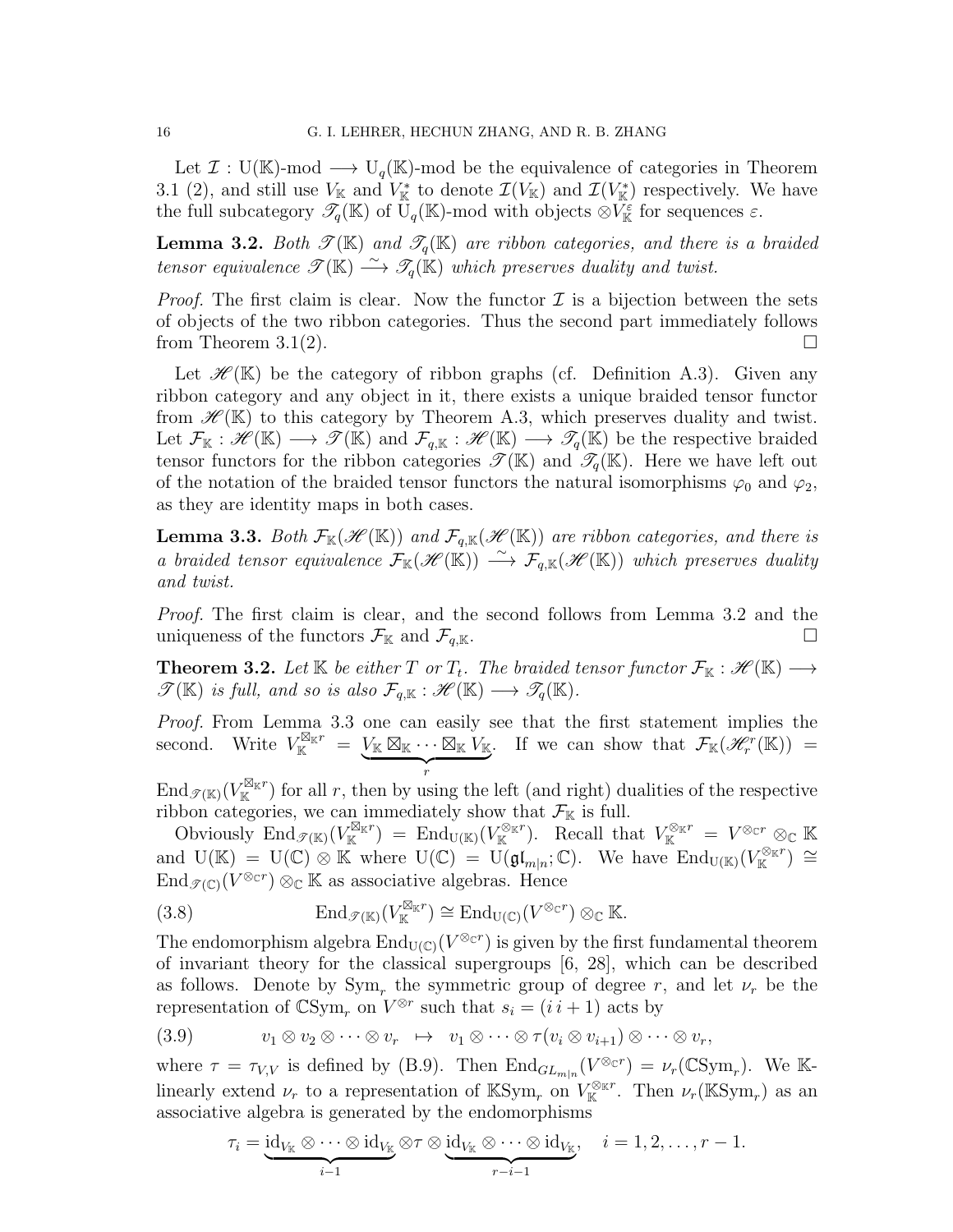Now we need to show that all  $\tau_i$  belong to  $\mathcal{F}_{\mathbb{K}}(\mathcal{H}_r^r(\mathbb{K}))$ .

Let Q and b respectively denote the action of C and  $R = \exp(tC/2)$  on  $V_{\mathbb{K}} \boxtimes V_{\mathbb{K}}$ , and let  $g = \tau b$ . Then by considering eigenspaces of C in  $V_{\mathbb{K}} \boxtimes V_{\mathbb{K}}$ , we obtain

(3.10) 
$$
b = \exp\left(\frac{t}{2}\right) \frac{1+\tau}{2} + \exp\left(-\frac{t}{2}\right) \frac{1-\tau}{2},
$$

$$
g = \exp\left(\frac{t}{2}\right) \frac{1+\tau}{2} - \exp\left(-\frac{t}{2}\right) \frac{1-\tau}{2},
$$

which leads to

(3.11) 
$$
\tau = (g + g^{-1}) \left( \exp\left(\frac{t}{2}\right) + \exp\left(-\frac{t}{2}\right) \right)^{-1}.
$$

Since by Theorem A.3, the following maps

$$
g_i = \mathrm{id}_{V_{\mathbb{K}}^{\boxtimes (i-1)}} \boxtimes g \boxtimes \mathrm{id}_{V_{\mathbb{K}}^{\boxtimes (r-i-1)}}, \quad i = 1, 2, \ldots, r-1,
$$

all belong to  $\mathcal{F}_A(\mathcal{H}_r^r(\mathbb{K}))$ , so do also

(3.12) 
$$
\hat{\tau}_i = \underbrace{\operatorname{id}_{V_{\mathbb{K}}} \boxtimes \cdots \boxtimes \operatorname{id}_{V_{\mathbb{K}}} \boxtimes \tau}_{i-1} \boxtimes \underbrace{\operatorname{id}_{V_{\mathbb{K}}} \boxtimes \cdots \boxtimes \operatorname{id}_{V_{\mathbb{K}}}}_{r-i-1},
$$

$$
b_i = \underbrace{\operatorname{id}_{V_{\mathbb{K}}} \boxtimes \cdots \boxtimes \operatorname{id}_{V_{\mathbb{K}}} \boxtimes b \boxtimes \underbrace{\operatorname{id}_{V_{\mathbb{K}}} \boxtimes \cdots \boxtimes \operatorname{id}_{V_{\mathbb{K}}}}_{r-i-1}}_{r-i-1}.
$$

Clearly,  $\hat{\tau}_i = (g_i + g_i^{-1})$  $i^{-1}$ )( $\exp(\frac{t}{2}) + \exp(-\frac{t}{2})$  $(\frac{t}{2})$ )<sup>-1</sup>.

The difference between  $\tau_i$  and  $\hat{\tau}_i$  lies in the change from the tensor product of maps with respect to  $\otimes$  to that with respective to  $\boxtimes$ , where the transformation rule is given by (A.9). In the present context, the left and right unit constraints are trivial, thus by (A.8), only the associator  $\Phi_{KZ}$  is involved in (A.9), as can be seen from the last formula in [59, II.C]. This allows us to express each  $\tau_i$  in terms of  $\hat{\tau}_i$ and (co-products of) the associator. For any modules  $M_1, M_2, M_3$ , the action of the associator on  $M_1 \boxtimes M_2 \boxtimes M_3$  needed in the formulae is exactly the same as that on  $M_1 \otimes M_2 \otimes M_3$ . Let

$$
Q_j = \underbrace{\mathrm{id}_{V_{\mathbb{K}}} \otimes \cdots \otimes \mathrm{id}_{V_{\mathbb{K}}} \otimes Q \otimes \underbrace{\mathrm{id}_{V_{\mathbb{K}}} \otimes \cdots \otimes \mathrm{id}_{V_{\mathbb{K}}}}_{r-j-1}.
$$

Then the  $\varphi$  maps in (A.9) (i.e., the J maps in the last formula in [59, II.C]) can be expressed as power series in t with coefficients depending on the maps  $\tau_i$  and  $tQ_i$ only. Then

(3.13) 
$$
\hat{\tau}_i = \tau_i + t\Gamma(\tau_1,\ldots,\tau_r,Q_1,\ldots,Q_r),
$$

where  $\Gamma(\tau_1,\ldots,\tau_r,Q_1,\ldots,Q_r)$  is a power series in t. The coefficient of each  $t^k$  is a linear combination of products of  $\tau_j$  and  $Q_j$  (j = 1, 2, ..., r – 1) in various orders such that the number of  $Q_j$  factors is  $k+1$  in every term.

Let 
$$
\hat{Q}_i = \underbrace{\text{id}_{V_{\mathbb{K}}}\boxtimes \cdots \boxtimes \text{id}_{V_{\mathbb{K}}}}_{i-1} \boxtimes Q \boxtimes \underbrace{\text{id}_{V_{\mathbb{K}}}\boxtimes \cdots \boxtimes \text{id}_{V_{\mathbb{K}}}}_{r-i-1}
$$
, which can be expressed in terms of  $b_i$  as  $t\hat{Q}_i = -\sum_{k=1}^{\infty} (\text{id}_{V_{\mathbb{K}}}^{\boxtimes r} - b_i)^k / k$ . Arguments about  $\tau_i$  also apply to  $\hat{Q}_i$  to give

(3.14) 
$$
\hat{Q}_i = Q_i + t\Theta(\tau_1, ..., \tau_r, Q_1, ..., Q_r),
$$

where  $\Theta(\tau_1,\ldots,\tau_r,Q_1,\ldots,Q_r)$  has the same properties as  $\Gamma(\tau_1,\ldots,\tau_r,Q_1,\ldots,Q_r)$ .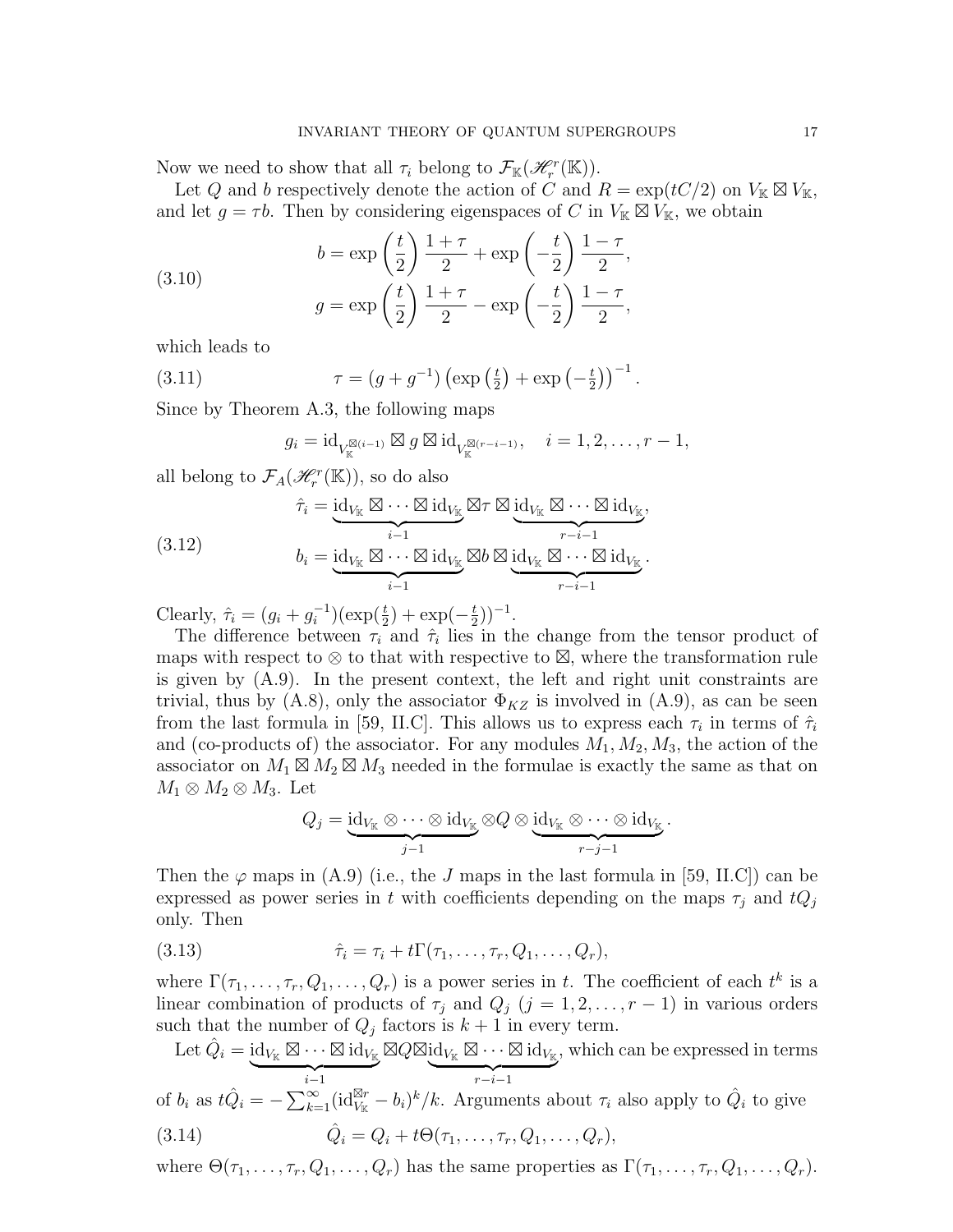By iterating (3.13) and (3.14), we obtain  $\tau_i$  and  $tQ_i$  in terms of  $\hat{\tau}_j$  and  $t\hat{Q}_j$ . This immediately shows that

(3.15)  $\tau_i$  and  $tQ_i$  can be expressed in terms of  $g_j$  and  $b_j$ .

Therefore,  $\tau_i \in \mathcal{F}_A(\mathcal{H}_r^r(\mathbb{K}))$  for all i, and hence  $\mathcal{F}_{\mathbb{K}}: \mathcal{H}(\mathbb{K}) \longrightarrow \mathcal{T}(\mathbb{K})$  is indeed a full functor.

3.5. Invariant theory over  $\mathbb{C}(q)$ . Let  $\mathbb{F} = \mathbb{C}(q)$  be the field of rational functions in the indeterminate q. Denote by  $U_q(\mathbb{F})$  the Jimbo version of the quantum general linear supergroup [55] over F associated with  $\mathfrak{g} = \mathfrak{gl}_{m|n}$ . It is generated by  $K_a^{\pm 1}$  $(a=1,2,... m+n)$  and  $e_i, f_i$   $(i=1,2,..., m+n-1)$  subject to the same relations as those of the corresponding quantum supergroup over the power series ring T.

The Hopf superalgebra  $U_q(\mathbb{F})$  almost has the structure of a quasi triangular Hopf superalgebra. The subtlety here is that there exists no universal  $R$ -matrix belonging to  $U_q(\mathbb{F}) \otimes U_q(\mathbb{F})$  (or any completion of it), nor ribbon element. However,  $U_q(F)$  admits a functorial R-matrix  $R_{W,W'}$  for any pair of objects W and W' in the category  $U_q(\mathbb{F})$ -Mod<sub>f,1</sub> of finite dimensional  $\mathbb{Z}_2$ -graded  $U_q(\mathbb{F})$ -modules of type  $11 = (1, 1, \ldots, 1)$ . The family of functorial isomorphisms

$$
c_{W,W'} = \tau \circ R_{W,W'} : W \otimes W' \longrightarrow W' \otimes W
$$

give rise to a braiding for  $U_q(\mathbb{F})$ -Mod<sub>f,1</sub>. There also exists a family of functorial isomorphisms  $v_W : W \longrightarrow W$  satisfying the requirements of a twist. Thus  $U_q(\mathbb{F})$ -Mod<sub>f,1</sub> is a ribbon category.

Let  $V_q$  be the natural  $U_q(\mathbb{F})$ -module, and denote by  $V_q^*$  the dual module of  $V_q$ .

**Definition 3.1.** The category  $\mathscr{T}_q(\mathbb{F})$  of tensor modules for  $U_q(\mathbb{F})$  is the full subcategory of  $U_q(\mathbb{F})$ -Mod<sub>f,1</sub> with objects  $V_q^{\varepsilon_1} \otimes V_q^{\varepsilon_2} \otimes \cdots \otimes V_q^{\varepsilon_k}$  for all  $k \in \mathbb{Z}_+$ , where  $\varepsilon_i = \pm 1$  with  $V_q^{+1} = V_q$  and  $V_q^{-1} = V_q^*$ . This is a ribbon category.

Then Theorem A.3 gives rise to a unique braided tensor functor  $\mathcal{F}_{q,\mathbb{F}}:\mathscr{H}(\mathbb{F})\longrightarrow$  $\mathscr{T}_{q}(\mathbb{F})$  in the present context. We have the following result.

**Theorem 3.3** (FFT for the quantum general linear supergroup). The braided tensor functor  $\mathcal{F}_{q,\mathbb{F}}:\mathscr{H}(\mathbb{F})\longrightarrow \mathscr{T}_q(\mathbb{F})$  preserves duality and twist. Furthermore, it is full.

*Proof.* We only need to prove the fullness of  $\mathcal{F}_{q,\mathbb{F}}$ . Let  $\eta(r) = (+, +, \ldots, +)$  $\overbrace{r}$ ) for any  $r$ 

and denote  $\text{Hom}(\eta(r), \eta(r))$  by  $\mathcal{H}_r^r(\mathbb{K})$ . In order to prove that  $\mathcal{F}_{q,\mathbb{F}}$  is full, it suffices to show that  $\mathcal{F}_{q,\mathbb{F}}(\mathscr{H}_r^r(\mathbb{F})) = \text{End}_{U_q(\mathbb{F})}(V_q^{\otimes r})$  because of the dualities of the ribbon categories  $\mathscr{H}(\mathbb{F})$  and  $\mathscr{T}_q(\mathbb{F})$ .

Let  $\mathbb{K} = T_t$ , and let  $\mathbb{F} \to \mathbb{K}$  be the field extension such that  $q \mapsto \exp(t/2)$ . We define a  $U_q(\mathbb{F})$ -action on K by the composition of the co-unit and this field extension. Then for any object  $W_q$  in  $U_q(\mathbb{F})$ -Mod<sub>f,1</sub>, we have the corresponding  $U_q(\mathbb{F})$ -module  $W_q \otimes_{\mathbb{F}} \mathbb{K}$ . Now the specialisation  $U_q(\mathbb{F}) \otimes_{\mathbb{F}} \mathbb{K}$  of  $U_q(\mathbb{F})$  acts on  $W_q \otimes_{\mathbb{F}} \mathbb{K}$  in the natural way:  $(x \otimes k)(w \otimes k') = xw \otimes kk'$  for all  $x \in U_q(\mathbb{F})$ ,  $w \in W_q$  and  $k, k' \in \mathbb{K}$ . Note that  $U_q(\mathbb{F}) \cong U_q(\mathbb{F}) \otimes 1$ , thus for any any object  $W_q$  in  $U_q(\mathbb{F})$ -Mod<sub>f,1</sub>, we have  $W_q^{\mathrm{U}_q(\mathbb{F})}$   $\otimes_{\mathbb{F}} \mathbb{K} = (W_q \otimes_{\mathbb{F}} \mathbb{K})^{\mathrm{U}_q(\mathbb{F}) \otimes 1} = (W_q \otimes_{\mathbb{F}} \mathbb{K})^{\mathrm{U}_q(\mathbb{K})}$ . It then follows that  $\text{End}_{U_q(\mathbb{F})}(W_q) \otimes_{\mathbb{F}} \mathbb{K} = \text{End}_{U_q(\mathbb{F}) \otimes_{\mathbb{F}} \mathbb{K}}(W_q \otimes_{\mathbb{F}} \mathbb{K}).$  This in particular implies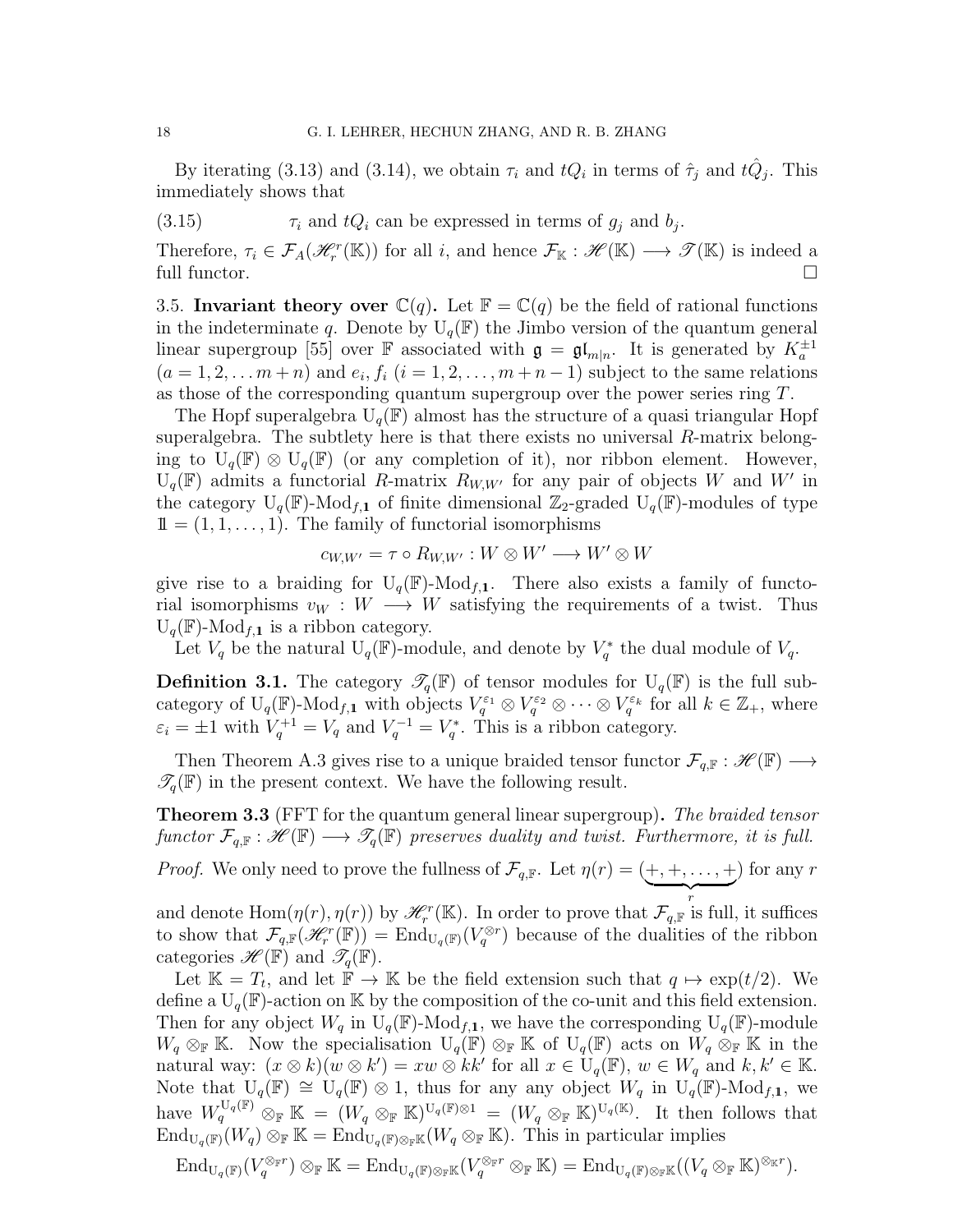Note that  $U_q(\mathbb{F}) \otimes_{\mathbb{F}} \mathbb{K}$  is embedded in  $U_q(\mathbb{K})$  with  $e_i \otimes 1$  and  $f_i \otimes 1$  mapped to the corresponding generators of  $U_q(K)$ , and the elements  $K_a \otimes 1$  to power series in U<sub>q</sub>(K). Regarding  $V_K$  as U<sub>q</sub>(F)  $\otimes_F$  K-module via the superalgebra embedding, we have  $V_q \otimes_{\mathbb{F}} \mathbb{K} \cong V_{\mathbb{K}}$ , and hence  $V_q^{\otimes r} \otimes_{\mathbb{F}} \mathbb{K} \cong V_{\mathbb{K}}^{\otimes_{\mathbb{K}} r}$ . Observe that  $U_q(\mathbb{F}) \otimes_{\mathbb{F}} \mathbb{K}$ is a dense subalgebra of  $U_q(K)$  in the t-adic topology. This immediately leads to  $\text{End}_{U_q(\mathbb{F})\otimes_{\mathbb{F}}\mathbb{K}}((V_q\otimes_{\mathbb{F}}\mathbb{K})^{\otimes_{\mathbb{K}}r})\cong \text{End}_{U_q(\mathbb{K})}(V_{\mathbb{K}}^{\otimes_{\mathbb{K}}r})$  as vector spaces, and hence

(3.16) 
$$
\mathrm{End}_{U_q(\mathbb{F})}(V_q^{\otimes_{\mathbb{F}}r}) \otimes_{\mathbb{F}} \mathbb{K} \cong \mathrm{End}_{U_q(\mathbb{K})}(V_{\mathbb{K}}^{\otimes_{\mathbb{K}}r}).
$$

Also, by inspecting the actions of the functors  $\mathcal{F}_{q,\mathbb{F}}$  and  $\mathcal{F}_{q,\mathbb{K}}$  on the generators of  $\mathscr{H}(\mathbb{F})$  and  $\mathscr{H}(\mathbb{K})$  respectively, we easily see the vector space isomorphism

(3.17) 
$$
\mathcal{F}_{q,\mathbb{F}}(\mathscr{H}_r^r(\mathbb{F})) \otimes_{\mathbb{F}} \mathbb{K} \cong \mathcal{F}_{q,\mathbb{K}}(\mathscr{H}_r^r(\mathbb{K})).
$$

From  $(3.16)$  and  $(3.17)$ , we obtain

$$
\dim_{\mathbb{F}} \text{End}_{U_q(\mathbb{F})}(V_q^{\otimes r}) = \dim_{\mathbb{K}} (\text{End}_{U_q(\mathbb{F})}(V_q^{\otimes r}) \otimes_{\mathbb{F}} \mathbb{K}) = \dim_{\mathbb{K}} \text{End}_{U_q(\mathbb{K})}(V_{\mathbb{K}}^{\otimes r});
$$
  

$$
\dim_{\mathbb{F}} \mathcal{F}_{q,\mathbb{F}}(\mathscr{H}_r^r(\mathbb{F})) = \dim_{\mathbb{K}} (\mathcal{F}_{q,\mathbb{F}}(\mathscr{H}_r^r(\mathbb{F})) \otimes_{\mathbb{F}} \mathbb{K}) = \dim_{\mathbb{K}} \mathcal{F}_{q,\mathbb{K}}(\mathscr{H}_r^r(\mathbb{K})).
$$

Now  $\mathcal{F}_{q,\mathbb{K}}(\mathcal{H}_r^r(\mathbb{K})) = \text{End}_{U_q(\mathbb{K})}(V_{\mathbb{K}}^{\otimes r})$  by Theorem 3.2, hence

$$
\dim_{\mathbb{F}} \mathcal{F}_{q,\mathbb{F}}(\mathscr{H}_r^r(\mathbb{F})) = \dim_{\mathbb{F}} \mathrm{End}_{\mathrm{U}_q(\mathbb{F})}(V_q^{\otimes r}).
$$

This shows that  $\mathcal{F}_{q,\mathbb{F}}(\mathscr{H}_r^r(\mathbb{F})) = \text{End}_{U_q(\mathbb{F})}(V_q^{\otimes r})$ , completing the proof.

3.6. Representations of Hecke algebras and walled BMW algebras. Let  $B_r$ denote the braid group of degree r generated by  $X_i^+$  $i_i^+$   $(i = 1, 2 \ldots, r - 1)$  given by the second ribbon graph in Figure 1. Then  $\mathcal{H}_r^r(\mathbb{K}) = \mathbb{K}B_r$ , the group algebra of  $B_r$ . Clearly  $X_i^- = (X_i^+)$  $i^{+}_{i}$ )<sup>-1</sup>, and  $I^{+}$  is the identity.



Figure 1. Braids

Let  $\mathcal{I}_r$  be the two-sided ideal of  $\mathcal{H}_r^r(\mathbb{F})$  generated (under position of ribbon graphs) by

(3.18) 
$$
X_i^+ - X_i^- - (q - q^{-1})I^+, \text{ for } i = 1, 2, ..., r - 1.
$$

Then  $H_r(q; \mathbb{F}) := \mathcal{H}_r^r(\mathbb{F})/\mathcal{I}_r$  is the Hecke algebra of degree r.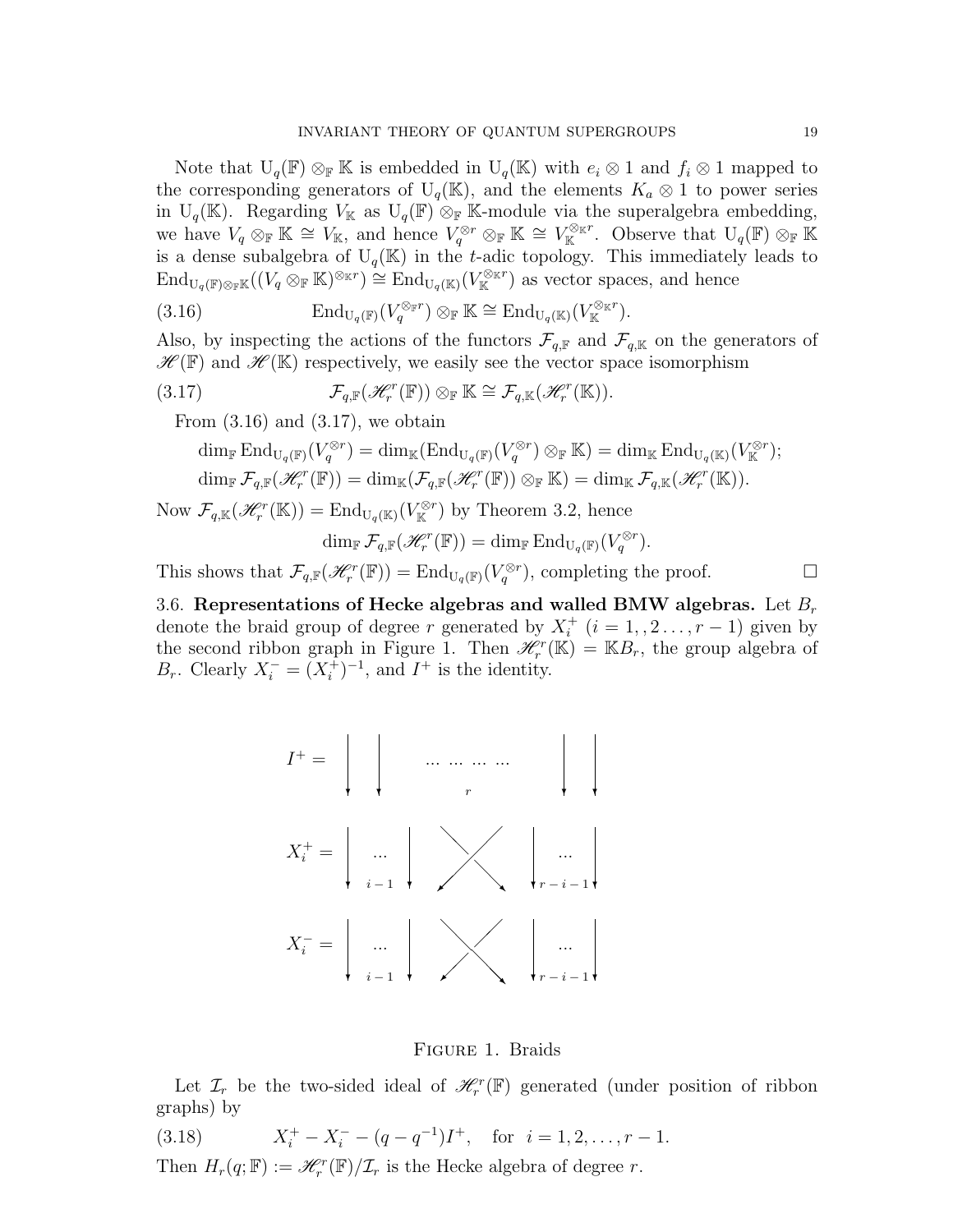From Theorem 3.3, we obtain a representation  $\nu_r : \mathcal{H}_r^r(\mathbb{F}) \longrightarrow \text{End}_{\mathbb{F}}(V_q^{\otimes r})$  of the braid group by restricting  $\mathcal{F}_{q,\mathbb{F}}$  to  $\mathcal{H}_{r}^{r}(\mathbb{F})$ . Then  $\nu_{r}(X_i^+)$  $j_{i}^{+}$ ) =  $\mathcal{F}_{q,\mathbb{F}}(X_{i}^{+})$  $i^{\dagger}$ ), and we have

(3.19) 
$$
\nu_r(X_i^+) = \underbrace{\mathrm{id}_{V_q} \otimes \cdots \otimes \mathrm{id}_{V_q}}_{r-i-1} \otimes \mathcal{F}_{q,\mathbb{F}}(X^+) \otimes \underbrace{\mathrm{id}_{V_q} \otimes \cdots \otimes \mathrm{id}_{V_q}}_{i-1},
$$

with  $\mathcal{F}_{q,\mathbb{F}}(X^+) = c_{V_q,V_q} = \tau \circ R_{V_q,V_q}.$ 

**Proposition 3.1.** Let  $U_q(\mathbb{F})$  be the quantum general linear supergroup associated with  $\mathfrak{g} = \mathfrak{gl}_{m|n}$  corresponding to any given choice of Borel subalgebra for  $\mathfrak{g}$ . The representation  $\nu_r$  constructed above for the braid group  $B_r$  factors through the Hecke algebra  $H_r(q;\mathbb{F})$ .

*Proof.* The natural module  $V_q$  has the property that  $V_q \otimes V_q = L_q(s) \oplus L_q(a)$ , where  $L_q(s)$  and  $L_q(a)$  are simple  $U_q(\mathbb{F})$ -modules which are q-analogues of the  $\mathbb{Z}_2$ -graded symmetric tensor  $L(s) := S^2 V_{\mathbb{C}}$  and the Z<sub>2</sub>-graded skew symmetric tensor  $\tilde{L}(a) :=$  $\wedge^2 V_{\mathbb{C}}$ . Let P[s] and P[a] be idempotents mapping  $V_q \otimes V_q$  surjectively onto  $L_q(s)$ and  $L_q(a)$  respectively. Then  $P[s] + P[a] = id$  and  $P[s]P[a] = P[a]P[s] = 0$ .

To consider the braiding  $c_{V_q,V_q}$ , we let  $\chi_s := \frac{1}{2}\omega_{L(s)} - \omega_{V_{\mathbb{C}}}$  and  $\chi_a := \frac{1}{2}\omega_{L(a)} - \omega_{V_{\mathbb{C}}}$ , where  $\omega_L$  is the eigenvalue of the quadratic Casimir of  $\mathfrak{g} = \mathfrak{gl}_{m|n}$  in the simple  $\mathfrak{g}$ module L. Then it follows from a general property of the universal R-matrix that the braiding operator can be expressed as  $c_{V_q,V_q} = q^{\chi_s} P[s] - q^{\chi_a} P[a]$ .

The eigenvalue of the Casimir operator in a finite dimensional simple module L can be computed by considering L as a highest weight module relative to any chosen Borel subalgebra  $\mathfrak{b} \subset \mathfrak{g}$ , and is given by  $(\lambda + 2\rho, \lambda)$ , where  $\lambda$  is the highest weight of L and  $2\rho$  is the graded sum of the positive roots. It is an easy calculation to show that  $\chi_s = 1$  and  $\chi_a = -1$ . Hence  $c_{V_q, V_q} = qP[s] - q^{-1}P[a]$ . Therefore,  $(c_{V_q,V_q} - q)(c_{V_q,V_q} - q^{-1}) = 0$  and it follows that

$$
(\nu_r(X_i^+) - q)(\nu_r(X_i^+) + q^{-1}) = 0, \quad \forall i.
$$

Hence the representation of  $B_r$  defined by (3.19) factors through the Hecke algebra.  $\Box$ 

**Example 3.1.** Consider the quantum general linear supergroup  $|51, 55|$  defined with respect to the distinguished root datum of  $\mathfrak{g} = \mathfrak{gl}_{m|n}$ , which corresponds to the following admissible ordering  $(\mathcal{E}_1, \mathcal{E}_2, \ldots, \mathcal{E}_{m+n}) = (\varepsilon_1, \ldots, \varepsilon_m, \delta_1, \ldots, \delta_n)$  of the basis elements of  $\mathscr{E}(m|n)$ . Let  $\{e_a \mid a = 1, 2, \ldots, m+n\}$  be the standard basis of  $V_q$ which is homogeneous with parity  $[e_a] = [a]$ , where  $[i] = 0$  for  $i \leq m$  and  $[m+j] = 1$ for all  $j > 0$ . Then the action of the universal R-matrix on  $V_q \otimes V_q$  is given by (see the formula below equation (9) in [58]):

$$
(3.20) \t R_{V_q,V_q} = q^{\sum_{a=1}^{m+n} (-1)^{[a]} e_{aa} \otimes e_{aa}} + (q - q^{-1}) \sum_{a < b} (-1)^{[b]} e_{ab} \otimes e_{ba},
$$

where  $e_{ab}$  are the matrix units such that  $e_{ab}e_c = \delta_{bc}e_a$ , and the tensor product  $e_{ab} \otimes e_{cd}$ of matrices acts on  $V_q \otimes V_q$ , in the usual way which respects the  $\mathbb{Z}_2$ -gradings, by

$$
e_{ab} \otimes e_{cd}(e_f \otimes e_g) = (-1)^{[f]([c]+[d])} \delta_{bf} \delta_{dg} e_a \otimes e_c.
$$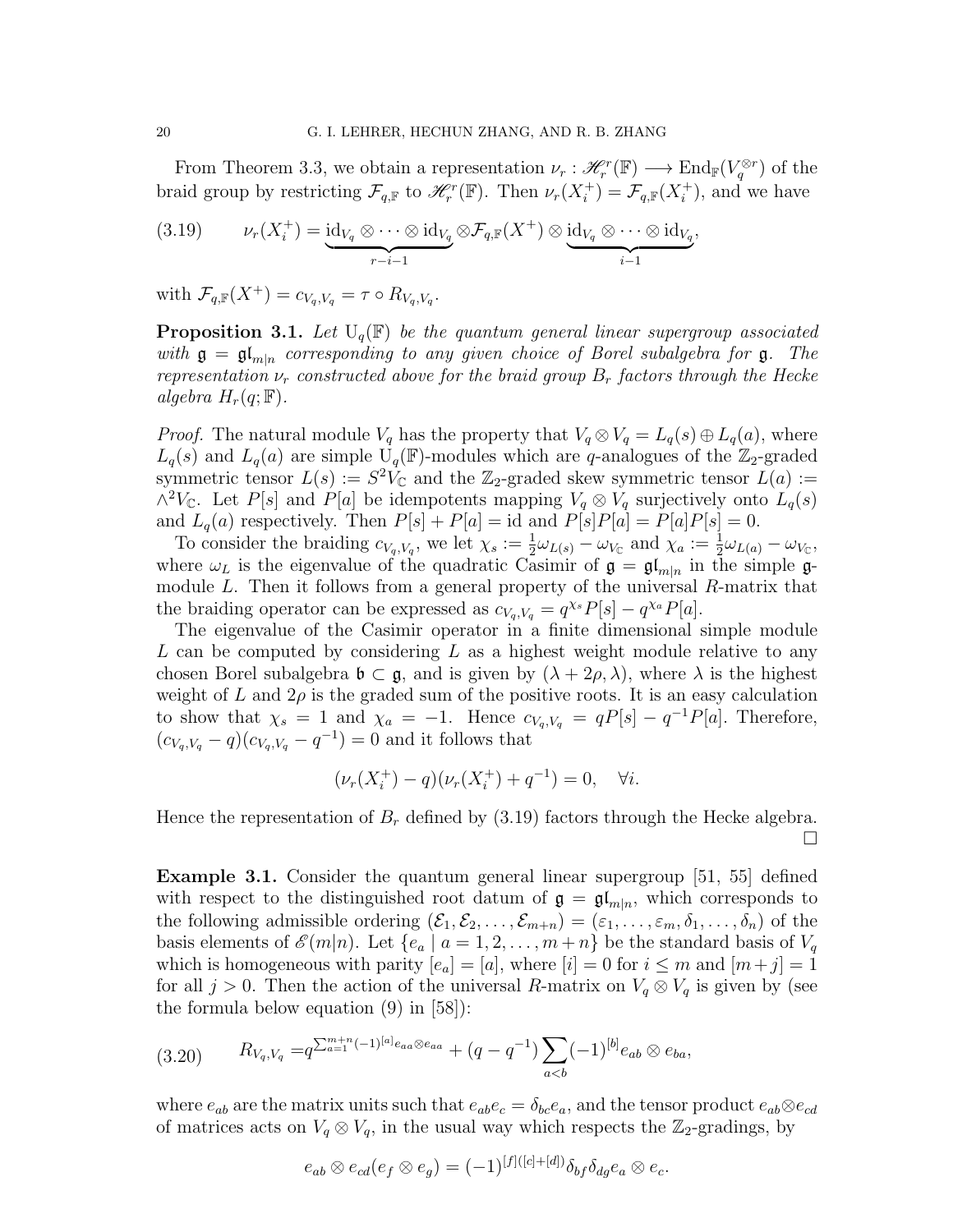The first term on the right side of (3.20) is interpreted as

$$
\sum_{a=1}^{m+n}(-1)^{[a]}e_{aa}\otimes e_{aa}=1\otimes 1+\sum_{a=1}^{m+n}\left(q^{(\mathcal{E}_a,\mathcal{E}_a)}-1\right)e_{aa}\otimes e_{aa}.
$$

This is clear when the left side is regarded a power series of matrices over T.

Remark 3.2. The representation (3.19) of the Hecke algebra has been known since the early 80s from the Perk-Schultz models in statistical mechanics. The spectral parameter dependent  $R(x)$ -matrix of the models can be found in, e.g., [51, p.1973], and  $R_{V_q,V_q}$  given by (3.20) is its limit of infinite spectral parameter, i.e.,  $\lim_{x\to\infty}\frac{R(x)}{x}$  $\frac{(x)}{x}$ . The R-matrix (3.20) was also the main data in the definition of the quantum coordinate superalgebra of the quantum general linear supergroup as treated in [58].

For any fixed r and s, let  $\eta'(s) = (-, \dots, \overline{\phantom{a}}_s$ s ) and  $\eta(r,s) = \eta(r) \otimes \eta'(s)$ . Then we have  $\eta(r,s) = (+,\ldots,+$  $\overline{r}$ , −, . . . , −  $\overline{\phantom{a}}_s$ ). Consider  $\mathscr{H}_{r,s}^{r,s}(\mathbb{F}) := \text{Hom}_{\mathscr{T}_q(\mathbb{F})}(\eta(r,s),\eta(r,s)),$ 

which forms an associative algebra under composition of ribbon diagrams. We let  $I\mathcal{H}$  be the F-span of the ribbon graphs generated, under both composition and juxtaposition, by

(3.21) 
$$
X^+ - X^- - (q - q^{-1})I_2^+, \quad \Omega^- U^+ - z, \quad \Omega^+ U^- - z,
$$

for any given  $z \in \mathbb{F}$ , and set  $\mathcal{I}\mathcal{H}_{r,s}^{r,s} = \mathcal{H}_{r,s}^{r,s}(\mathbb{F}) \cap \mathcal{I}\mathcal{H}$ .

**Definition 3.2.** Let  $H_{r,s}(q, z; \mathbb{F}) = \mathcal{H}_{r,s}^{r,s}(\mathbb{F})/\mathcal{I}\mathcal{H}_{r,s}^{r,s}$ , and call it the walled BMW algebra with parameter z.

**Proposition 3.2.** For all nonnegative integers r and s, the functor  $\mathcal{F}_{q,\mathbb{F}}$  restricts to a surjective algebra homomorphism  $H_{r,s}(q,[m-n]_q;\mathbb{F}) \longrightarrow \text{End}_{U_q(\mathbb{F})}(V_q^{\hat{\otimes}r} \otimes V_q^{*\otimes s})$  from the walled BMW algebra with parameter  $[m-n]_q = \frac{q^{m-n}-q^{-m+n}}{q-q^{-1}}$  to the endomorphism algebra of  $V_q^{\otimes r} \otimes V_q^{*\otimes s}$ .

*Proof.* This will follow from Theorem 3.3 if we can show that  $\mathcal{F}_{q,\mathbb{F}}(\mathcal{I}\mathcal{H}) = \{0\}$ . We have already shown in the proof of Proposition 3.1 that

$$
\mathcal{F}_{q,\mathbb{F}}(X^+) - \mathcal{F}_{q,\mathbb{F}}(X^-) - (q - q^{-1}) \mathrm{id}_{V_q \otimes V_q} = 0.
$$

Now  $\mathcal{F}_{q,\mathbb{F}}(\Omega^-U^+) = \mathcal{F}_{q,\mathbb{F}}(\Omega^+U^-) = \text{sdim}_q(V_q)$ , where  $\text{sdim}_q(V_q) = str_{V_q}(K)$  is the quantum superdimension [51] of  $V_q$  given by  $\dim_q(V_q) = \sum_{a=1}^{m+n} (-1)^{[a]} q^{(\mathcal{E}_a, 2\rho)}$ . It is known [51] that for the distinguished root datum,  $\text{sdim}_q(V_q) = [m - n]_q$ , and by Lemma 3.4 below, this is valid for all the root data of  $\mathfrak{gl}_{m|n}$ . Hence  $\mathcal{F}_{q,\mathbb{F}}(\mathcal{I}\mathcal{H}) = \{0\},$ completing the proof.  $\square$ 

Now we prove the property of the quantum superdimension which was used in the proof of the proposition. The quantum orthosymplectic supergroup is also treated here for later use.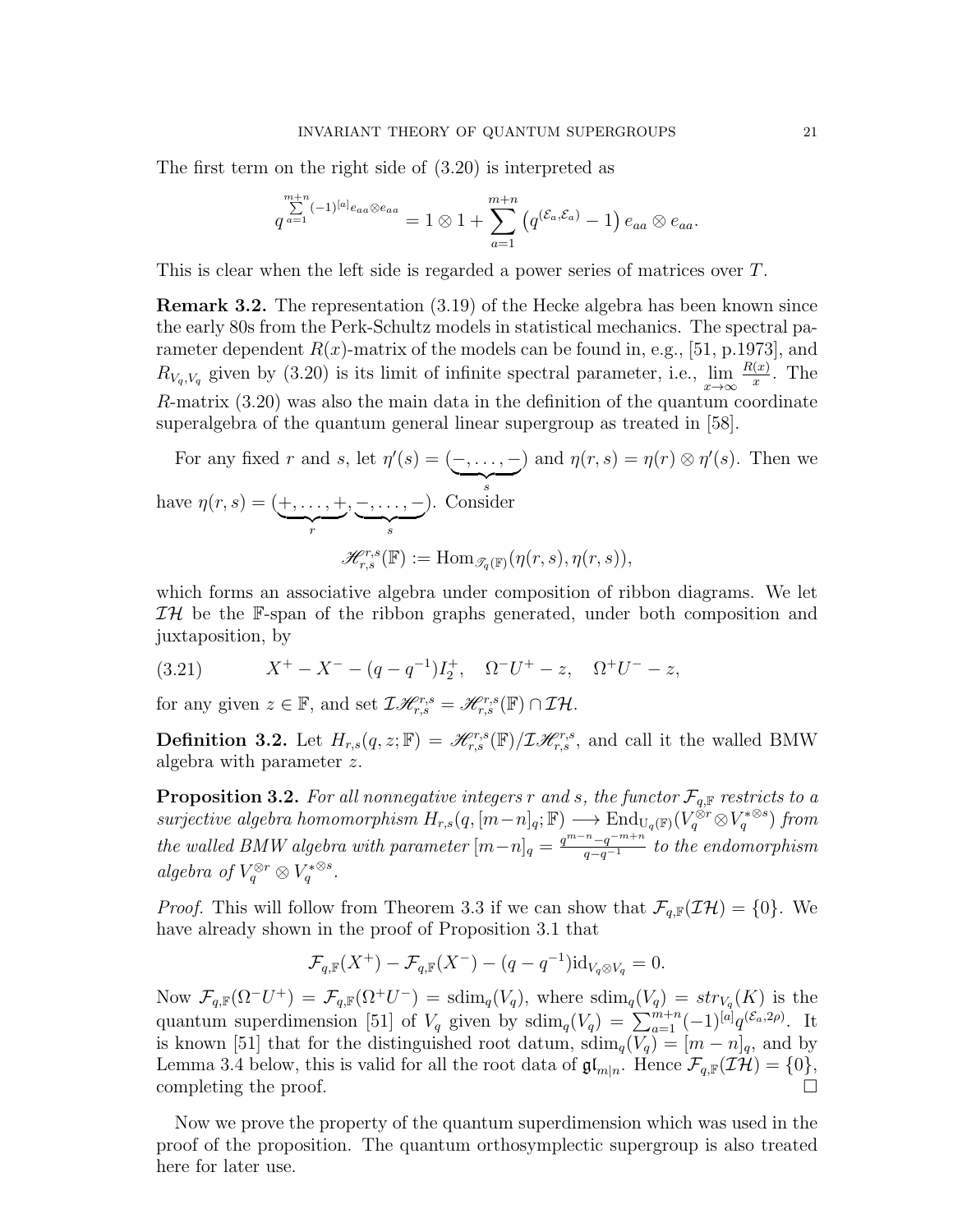**Lemma 3.4.** Let  $U_q(\mathfrak{g}, \phi; \mathbb{F})$  be the quantum general linear supergroup or quantum orthosymplectic supergroup, and let  $V_q$  be the natural  $U_q(\mathfrak{g}, \phi; \mathbb{F})$ -module. Then the quantum superdimension  $\text{sdim}_q(V_q)$  of  $V_q$  is independent of the root datum of  $\mathfrak g$  used to define  $U_q(\mathfrak{g}, \phi; \mathbb{F})$ .

*Proof.* We note that the root data of  $\mathfrak{g}$  can be obtained from one another by odd reflections. Given a root datum of  $\mathfrak g$  with the set of positive roots  $\Delta^+ = \Delta_0^+ \cup \Delta_1^+$ such that  $\alpha_s$  is an isotropic odd simple root, consider the root datum obtained from it by the odd reflection with respect  $\alpha_s$ . Let  $\Delta'^{+} = \Delta'^{+}_0 \cup \Delta'^{+}_1$  be the set of positive roots of the latter, then  $\Delta^{'} = (\Delta^+\backslash {\{\alpha_s\}}) \cup {\{-\alpha_s\}}$ . Thus  $2\rho - 2\rho' = -2\alpha_s$ , where  $2\rho = \sum$  $\alpha \in \Delta_{0}^{+}$  $\alpha - \sum$  $\gamma \in \Delta_1^+$  $\gamma$  and  $2\rho'$  is similarly defined. Recall that

(3.22) 
$$
(2\rho, \alpha_s) = (2\rho', \alpha_s) = 0
$$

For  $\mathfrak{g} = \mathfrak{gl}_{m|n}$ , there exists i and j such that  $\alpha_s = \varepsilon_i - \delta_j$ . Then the difference between the quantum superdimensions of  $V_q$  relative to the two root data is

$$
D_{ij}^+ - D'_{ij}^+
$$
, with  $D_{ij}^+ = q^{(2\rho, \epsilon_i)} - q^{(2\rho, \delta_j)}$ ,  $D'_{ij}^+ = q^{(2\rho', \epsilon_i)} - q^{(2\rho', \delta_j)}$ .

By (3.22),  $D_{ij}^+ = q^{(2\rho,\delta_j)}(q^{(2\rho,\alpha_s)}-1) = 0$  and similarly  $D'_{ij}^+ = 0$ , hence  $D_{ij}^+$  - $D_{ij}^{'} = 0$ . If  $\mathfrak{g} = \mathfrak{osp}_{m|2n}$ , then  $\alpha_s = \varepsilon_i - \delta_j$  or  $\varepsilon_i + \delta_j$  for some i and j. The difference between the quantum superdimensions of  $V_q$  relative to the two root data is  $\mathscr{D}_{ij} := D_{ij}^+ - D_{ij}^+ + D_{ij}^- - D_{ij}^-$  with  $D_{ij}^+$  and  $D_{ij}^+$  as above and

$$
D_{ij}^- = q^{-(2\rho, \epsilon_i)} - q^{-(2\rho, \delta_j)}, \quad D'_{ij}^- = q^{-(2\rho', \epsilon_i)} - q^{-(2\rho', \delta_j)}.
$$

Again  $\mathscr{D}_{ij}$  vanishes by (3.22). Hence  $\text{sdim}_q(V_q)$  is independent of the root datum chosen.  $\square$ 

### 4. Invariant theory of the quantum orthosymplectic supergroup

Throughout this section,  $\mathfrak{g} = \mathfrak{osp}_{m|2n}$  and  $\ell = \left[\frac{m}{2}\right]$  $\frac{m}{2}$ .

4.1. Inequivalent root data of the orthosymplectic superalgebra. The roots of  $\mathfrak{g} = \mathfrak{osp}_{m|2n}$  can be described as vectors in  $\mathscr{E}(\ell|n)$  (see Definition 3.1) as follows:

 $\mathfrak{osp}_{2\ell+1|2n}: \pm \varepsilon_i, \pm \varepsilon_i \pm \varepsilon_{i'} \; (i \neq i'), \quad \pm 2\delta_j, \ \pm \delta_j \pm \delta_{j'} \; (j \neq j'), \quad \pm \varepsilon_i \pm \delta_j;$  $\mathfrak{osp}_{2\ell|2n}: \pm \varepsilon_i \pm \varepsilon_{i'} \; (i \neq i'), \quad \pm 2\delta_j, \; \pm \delta_j \pm \delta_{j'} \; (j \neq j'), \quad \pm \varepsilon_i \pm \delta_j.$ 

When  $\ell = 0$ , there is no  $\varepsilon_i$ . Similar to the type A case, the Weyl group conjugate classes of Borel subalgebras correspond bijectively to admissible orderings  $\mathcal{E}_1, \mathcal{E}_2, \ldots, \mathcal{E}_{\ell+n}$  of the basis elements of  $\mathscr{E}(\ell|n)$ . For a given admissible ordering, • the set  $\Pi_{\mathfrak{b}}$  of simple roots of  $\mathfrak{osp}_{2\ell+1|2n}$  is

$$
(4.1) \qquad \qquad \{ \mathcal{E}_1 - \mathcal{E}_2, \ldots, \mathcal{E}_{\ell+n-1} - \mathcal{E}_{\ell+n}, \ \mathcal{E}_{\ell+n} \} ;
$$

• the set  $\Pi_{\mathfrak{b}}$  of simple roots of  $\mathfrak{osp}_{2\ell|2n}$  is

(4.2) {
$$
\mathcal{E}_1 - \mathcal{E}_2, \ldots, \mathcal{E}_{\ell+n-1} - \mathcal{E}_{\ell+n}, \mathcal{E}_{\ell+n-1} + \mathcal{E}_{\ell+n}
$$
 where  $\mathcal{E}_{\ell+n} = \varepsilon_{\ell}$ , or

(4.3) 
$$
\{\mathcal{E}_1-\mathcal{E}_2,\ldots,\mathcal{E}_{\ell+n-1}-\mathcal{E}_{\ell+n},\ 2\mathcal{E}_{\ell+n}\}\
$$
, where  $\mathcal{E}_{\ell+n-1}=\delta_{n-1},\ \mathcal{E}_{\ell+n}=\delta_n.$ 

The even subalgebra of  $\mathfrak{g} = \mathfrak{osp}_{m|2n}$  is  $\mathfrak{g}_{\bar{0}} = \mathfrak{so}_m \oplus \mathfrak{sp}_{2n}$ , while the odd subspace is  $\mathfrak{g}_{\bar{1}} = \mathbb{C}^m \otimes \mathbb{C}^{2n}$ . Let  $G_0 = O_n(\mathbb{C}) \times Sp_{2n}(\mathbb{C})$ , which has Lie algebra  $Lie(G) = \mathfrak{g}_{\bar{0}}$ . Then  $G_0$  acts on g by conjugation, and we obtain a Harish-Chandra pair  $(G_0, \mathfrak{g})$ .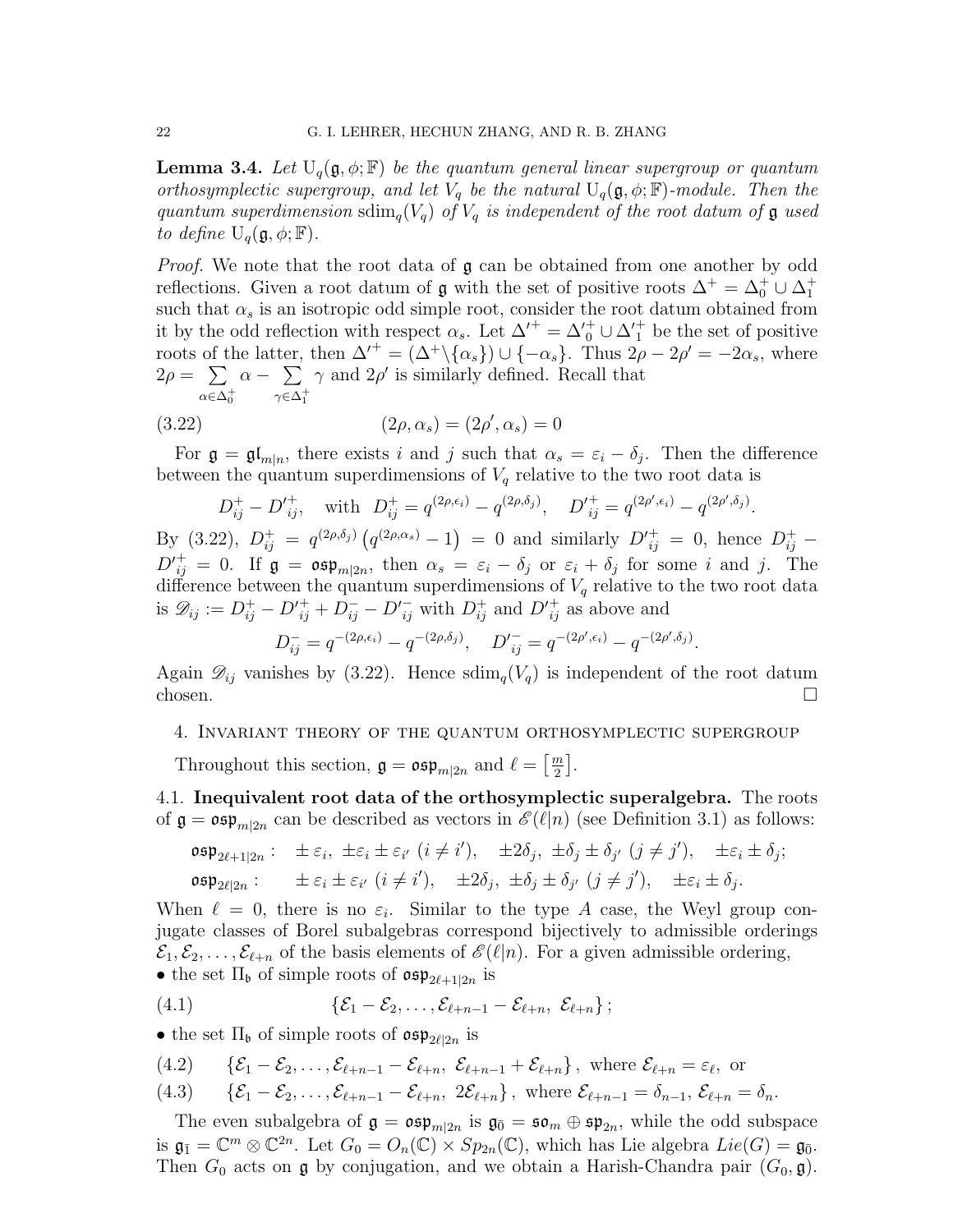Let  $\sigma \in G_0$  such that  $\sigma^2 = 1$ . If  $m = 2\ell + 1$ , we let  $\sigma = -1$ . If  $m = 2\ell$ , let  $\sigma \in G_0$  be the element that acts on the natural g-module by interchanging the weight spaces with weights  $\varepsilon_\ell$  and  $-\varepsilon_\ell$  and leaving all other weight spaces invariant. Then  $G_0$  is generated by the connected component of the identity and  $\sigma$ .

The group element  $\sigma$  acts on g by conjugation. In the case  $m = 2\ell + 1$ , the action is trivial. If  $m = 2\ell$ , it interchanges the root spaces of  $\pm(\mathcal{E}_a + \varepsilon_\ell)$  and  $\pm(\mathcal{E}_a - \varepsilon_\ell)$ for each  $\mathcal{E}_a \neq \varepsilon_\ell$ , and for any  $h^0$  in the Cartan subalgebra,  $\sigma \cdot h^0 = \sigma h^0 \sigma^{-1}$  satisfies  $\sigma.h^0(\mathcal{E}_a) = h^0(\mathcal{E}_a)$  for all  $\mathcal{E}_a \neq \varepsilon_\ell$ , and  $\sigma.h^0(\varepsilon_\ell) = -h^0(\varepsilon_\ell)$ .

The action of  $\sigma$  extends to  $U(\mathfrak{osp}_{m|2n};T)$ . Let  $U(\mathfrak{osp}_{m|2n};T)$  be the smash product of  $U(\mathfrak{osp}_{m|2n};T)$  with the group algebra  $T\mathbb{Z}_2$  of  $\mathbb{Z}_2 := \{1,\sigma\}$ . Then  $\widetilde{U}(\mathfrak{osp}_{m|2n};T)$  is a Hopf superalgebra with the usual Hopf superalgebra structures for  $\mathrm{U}(\mathfrak{osp}_{m|2n};T)$ and for the group algebra. In particular,

$$
\Delta(\sigma) = \sigma \otimes \sigma, \quad \epsilon(\sigma) = 1, \quad S(\sigma) = \sigma^{-1}.
$$

Clear  $\sigma \otimes \sigma C \sigma^{-1} \otimes \sigma^{-1} = C$ , where C is the quadratic Casimir. The universal R-matrix R and the associator  $\Phi_{KZ}$  of  $U(\mathfrak{osp}_{m|2n};T)$  (see Section 2.2) satisfy

$$
\sigma \otimes \sigma R \sigma^{-1} \otimes \sigma^{-1} = R, \quad \sigma \otimes \sigma \otimes \sigma \Phi_{KZ} \sigma^{-1} \otimes \sigma^{-1} \otimes \sigma^{-1} = \Phi_{KZ}.
$$

Thus we have the ribbon quasi Hopf superalgebra

(4.4) 
$$
\left(\widetilde{\mathrm{U}}(\mathfrak{osp}_{m|2n};T),\Delta,\epsilon,\Phi_{KZ},S,\alpha,\beta,R,v\right).
$$

4.2. Invariant theory: the case  $m = 2\ell + 1$ . Now we turn to the quantum orthosymplectic supergroup with  $m = 2\ell + 1$ . Let  $\mathbb{Z}_2 = \{1, \sigma\}$  act on  $U_q(\mathfrak{osp}_{m|2n}, \phi; T)$ by conjugation and assume that all elements of  $U_q(\mathfrak{osp}_{m|2n}, \phi; T)$  are invariant. Let  $U_q(\mathfrak{osp}_{m|2n}, \phi; T)$  be the smash product of  $U_q(\mathfrak{osp}_{m|2n}, \phi; T)$  with the group algebra  $T\mathbb{Z}_2$ . It has a natural Hopf superalgebra structure. Since the universal R-matrix  $R_q$ of  $U_q(\mathfrak{osp}_{m|2n}, \phi; T)$  is unique, we have  $\sigma \otimes \sigma R_q \sigma^{-1} \otimes \sigma^{-1} = R_q$ . Thus we have the ribbon Hopf superalgebra,

(4.5) 
$$
\left(\widetilde{\mathrm{U}}_q(\mathfrak{osp}_{m|2n}, \phi; T), R_q, v_q\right),
$$

where  $R_q$  is the universal R-matrix of  $U_q(\mathfrak{osp}_{m|2n}, \phi; T)$ . We will also call this ribbon Hopf superalgebra the quantum orthosymplectic supergroup.

4.2.1. Over the power series ring. Set  $\mathbb{K} = T$  or  $T_t$ . Use  $\mathrm{U}(T)$  and  $\mathrm{U}_q(T)$  to denote  $U(\mathfrak{osp}_{m|2n};T)$  and  $U_q(\mathfrak{osp}_{m|2n}, \phi;T)$  respectively, and define  $U(T_t)$  and  $U_q(T_t)$  as in equation (3.6). Then we have the ribbon Hopf superalgebra  $(U_q(K), \Delta_q, \epsilon_q, S_q, R_q, v_q)$ and ribbon quasi Hopf superalgebra  $(U(\mathbb{K}), \Delta, \epsilon, \Phi_{KZ}, S, \alpha, \beta, R, v)$ .

**Theorem 4.1.** Let  $\mathbb{K}$  be  $T$  or  $T_t$ , and  $\mathfrak{g} = \mathfrak{osp}_{m|2n}$ .

- (1) There is an equivalence of ribbon quasi Hopf superalgebras  $(U_q(\mathbb{K}), \Delta_q, \epsilon_q, S_q, R_q, v_q) \longrightarrow (U(\mathbb{K}), \Delta, \epsilon, \Phi_{KZ}, S, \alpha, \beta, R, v).$
- (2) There exists a braided tensor equivalence U(K)- $mod \longrightarrow U_q(K)$ -mod, which preserves duality and twist.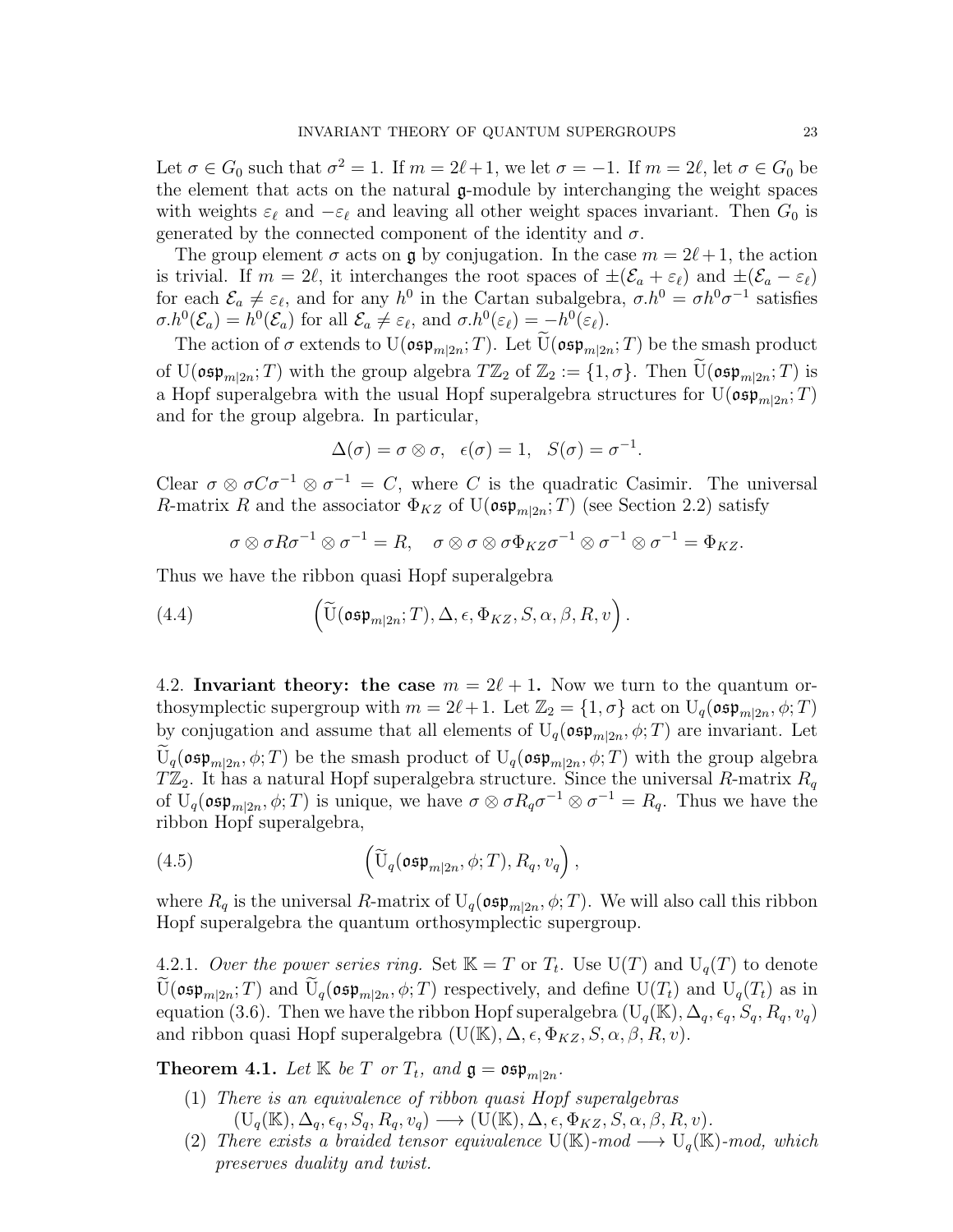*Proof.* We extend the superalgebra isomorphism of Theorem 2.1 to an isomorphism  $U_q(\mathbb{K}) \longrightarrow U(\mathbb{K})$  in such a way that it is the identity map on the group algebra  $T\mathbb{Z}_2$ . Then the theorem follows immediately  $\square$ 

The natural module V for  $\mathfrak{osp}_{m|2n}$  over C admits a non-degenerate bilinear form  $( , ) : V \times V \longrightarrow \mathbb{C}$ , which is

• even and supersymmetric, i.e., for  $v_i, w_i \in V_i$  with  $i = 0, 1$ ,

$$
(v_0, w_1) = (v_1, w_0) = 0, \quad (v_0, w_0) = (w_0, v_0), \quad (v_1, w_1) = -(w_1, v_1);
$$

• and contravariant, i.e., for all  $v, w \in V$ ,

(4.6) 
$$
(xv, w) = (-1)^{[v][x]}(v, S(x)w), \quad x \in \mathrm{U}(\mathfrak{osp}_{m|2n}; \mathbb{C}).
$$

Given the action of  $\mathbb{Z}_2 = \{1, \sigma\}$  on V defined earlier, the form is also contravariant with respect to  $\widetilde{U}(\mathfrak{osp}_{m|2n};\mathbb{C})$ , the smash product of  $U(\mathfrak{osp}_{m|2n};\mathbb{C})$  and  $\mathbb{C}\mathbb{Z}_2$ .

Now  $V_{\mathbb{K}} = V \otimes_{\mathbb{C}} \mathbb{K}$  has the structure of a module for the ribbon quasi Hopf superalgebra  $(U(\mathbb{K}), \Delta, \epsilon, \Phi_{KZ}, S, \alpha, \beta, R, v)$  (see (4.4)). We K-bilinearly extend the form on V to obtain a form on  $V_{\mathbb{K}}$ . The non-degeneracy and contravariance of this form enables us to define the  $U(K)$ -module isomorphism

$$
\kappa: V_{\mathbb{K}} \longrightarrow V_{\mathbb{K}}^*, \quad \kappa(v)(\alpha w) = (v, w), \ \forall v, w \in V_{\mathbb{K}},
$$

where  $\alpha$  is involved for the same reasons as it entered in (B.12). Recall from (2.7) that we may choose  $\alpha = 1$ .

Let  $\mathcal{I}: U(\mathbb{K})$ -mod  $\longrightarrow U_{\mathfrak{g}}(\mathbb{K})$ -mod be the equivalence of categories in Theorem 4.1(2), and still denote  $\mathcal{I}(V_{\mathbb{K}})$  and  $\mathcal{I}(V_{\mathbb{K}}^*)$  by  $V_{\mathbb{K}}$  and  $V_{\mathbb{K}}^*$  respectively. Denote by  $\mathscr{T}(\mathbb{K})$ the full subcategory of U(K)-mod with objects of the form  $V_{\mathbb{K}} \boxtimes V_{\mathbb{K}} \boxtimes \cdots \boxtimes V_{\mathbb{K}}$ for

 $\overbrace{k}$ k all k. Then we have the full subcategory  $\mathscr{T}_q(K)$  of  $U_q(K)$ -mod with tensor powers  $V_{\mathbb K}\otimes V_{\mathbb K}\otimes\cdots\otimes_{\mathbb K}$  of  $V_{\mathbb K}$  as objects. The same arguments used in the proof of Lemma 3.2 suffice to prove the following result.

**Lemma 4.1.** Both  $\mathscr{T}(\mathbb{K})$  and  $\mathscr{T}_q(\mathbb{K})$  are ribbon categories, and one has a braided tensor equivalence  $\mathcal{T}(\mathbb{K}) \stackrel{\sim}{\longrightarrow} \mathcal{T}_q(\mathbb{K})$  which preserves duality and twist.

The map  $\kappa_q = \mathcal{I}(\kappa) : V_{\mathbb{K}} \longrightarrow V_{\mathbb{K}}^*$  is an isomorphism of  $U_q(\mathbb{K})$ -modules. We now define a K-bilinear form on  $V_{K}$  by

(4.7) 
$$
(1, 0)_{q}: V_{\mathbb{K}} \times V_{\mathbb{K}} \longrightarrow \mathbb{K}, \quad \kappa_{q}(v)(w) = (v, w)_{q}, \forall v, w \in V_{\mathbb{K}}.
$$

Then the form is  $U_q(\mathbb{K})$ -contravariant, that is,  $(xv,w)_q = (-1)^{[v][x]}(v, S_q(x)w)_q$  for all  $v, w \in V_{\mathbb{K}}$  and  $x \in U_q(\mathbb{K})$ . Furthermore,  $(v, w)_q = (-1)^{[v][w]}(w, K_{2\rho}v)_q$ , where  $K_{2\rho}$  is the product of  $k_i$  such that  $K_{2\rho}e_iK_{2\rho}^{-1} = q^{(2\rho,\alpha_i)}e_i$  for all i, and hence  $S^2(x) =$  $K_{2\rho} x K_{2\rho}^{-1}$  for all  $x \in U_q(\mathbb{K})$ .

Let  $\mathcal{H}^{\prime}(\mathbb{K})$  be the category of non-directed ribbon graphs (cf. Definition A.4). Applying Theorem A.4, we obtain braided tensor functors  $\mathcal{F}_{\mathbb{K}} : \mathscr{H}'(\mathbb{K}) \longrightarrow \mathscr{T}(\mathbb{K})$ and  $\mathcal{F}_{q,\mathbb{K}} : \mathscr{H}'(\mathbb{K}) \longrightarrow \mathscr{T}_q(\mathbb{K})$ , which preserve dualities and twists, and each of which is unique. Then both  $\mathcal{F}_{\mathbb{K}}(\mathscr{H}'(\mathbb{K}))$  and  $\mathcal{F}_{q,\mathbb{K}}(\mathscr{H}'(\mathbb{K}))$  are ribbon categories, and it follows Theorem 4.1 and the uniqueness of the braided tensor functors that there exists a braided tensor equivalence

(4.8) 
$$
\mathcal{F}_{\mathbb{K}}(\mathscr{H}'(\mathbb{K})) \stackrel{\sim}{\longrightarrow} \mathcal{F}_{q,\mathbb{K}}(\mathscr{H}'(\mathbb{K}))
$$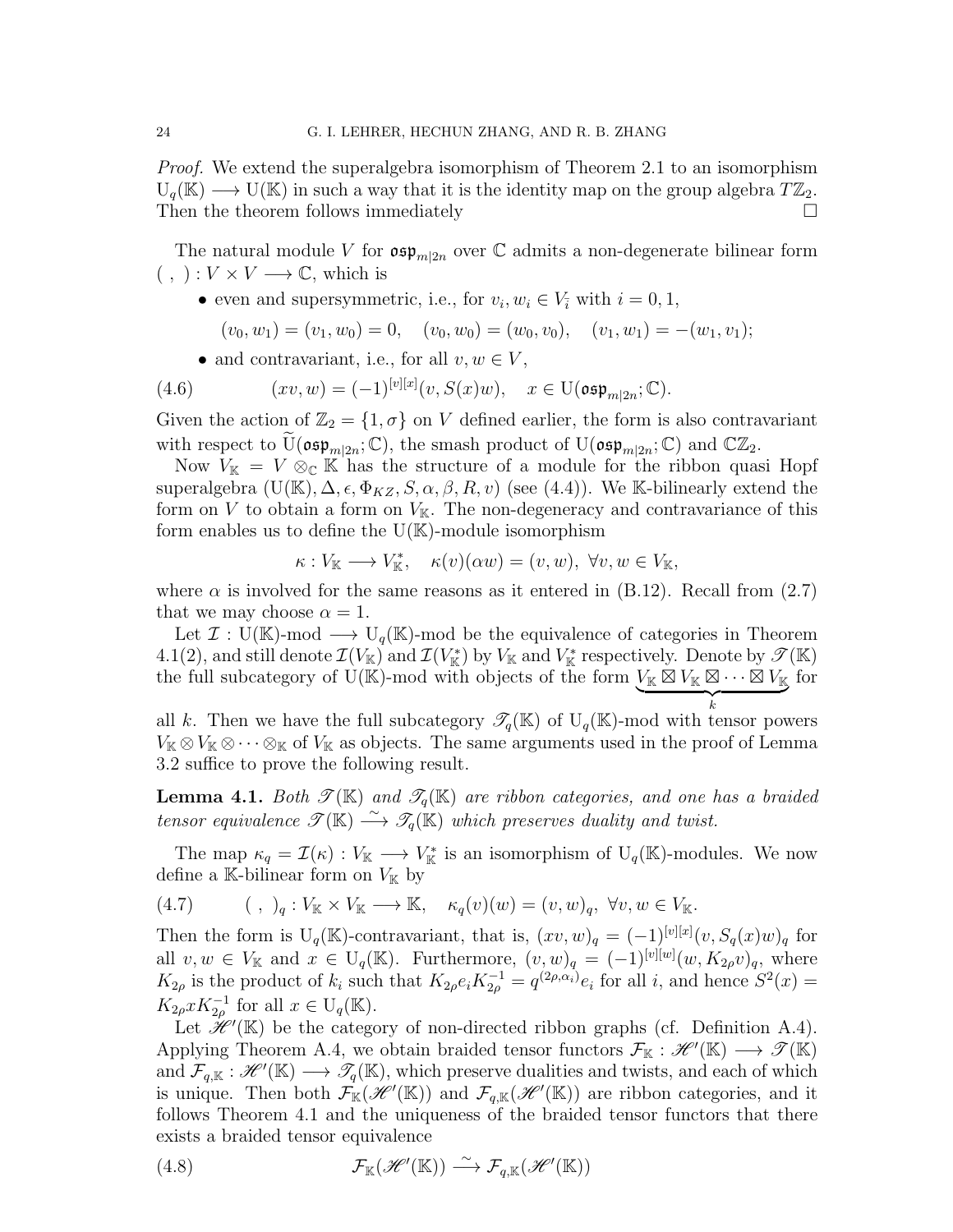which preserves duality and twist. We have the following result.

**Theorem 4.2.** The braided tensor functors  $\mathcal{F}_{\mathbb{K}}$  :  $\mathscr{H}'(\mathbb{K}) \longrightarrow \mathscr{T}(\mathbb{K})$  and  $\mathcal{F}_{q,\mathbb{K}}$  :  $\mathscr{H}'(\mathbb{K}) \longrightarrow \mathscr{T}_q(\mathbb{K})$  are both full.

Proof. We prove the theorem by adapting the proof of Theorem 3.2, where the notation used will also be retained here. Note that the arguments up to (3.8) are all applicable here if we replace  $\mathscr{H}_r^r(\mathbb{K})$  by  $\mathscr{H}_r^r(\mathbb{K}) = \text{Hom}_{\mathscr{H}'(\mathbb{K})}(r,r)$ , and  $\text{U}(\mathfrak{gl}_{m|n}; \mathbb{C})$ by  $\mathrm{U}(\mathbb{C}) = \widetilde{\mathrm{U}}(\mathfrak{osp}_{m|2n};\mathbb{C}).$ 

Let G denote the Harish-Chandra super pair  $(O_m \times Sp_{2n}, \mathfrak{osp}_{m|2n})$ . The endomorphism algebra  $\text{End}_G(V^{\otimes c})$  is given by the FFT of invariant theory of the orthosymplectic supergroup [6, 28]. One can easily see that  $\text{End}_{U(\mathbb{C})}(V^{\otimes_{\mathbb{C}^r}}) = \text{End}_G(V^{\otimes_{\mathbb{C}^r}})$ .

Let  $\hat{c}_0 : V \otimes V \longrightarrow \mathbb{C}$  and  $\check{c}_0 : \mathbb{C} \longrightarrow V \otimes V$  be maps respectively defined by  $\hat{c}_0(v, w) = (v, w)$  and  $(id \otimes \hat{c}_0)(\check{c}_0(1) \otimes v) = v$  for all  $v, w \in V$ . Then  $E = \check{c}_0 \circ \hat{c}_0 \in$  $\text{End}_G(V \otimes V)$ . Define the following maps,

$$
E_i = \underbrace{\mathrm{id}_V \otimes \cdots \otimes \mathrm{id}_V}_{i-1} \otimes E \otimes \underbrace{\mathrm{id}_V \otimes \cdots \otimes \mathrm{id}_V}_{r-i-1}, \quad i = 1, 2, \ldots, r-1,
$$

which belong to  $\text{End}_G(V^{\otimes r})$ . Let  $B_r(m-2n, \mathbb{C})$  be the complex Brauer algebra of degree r with parameter  $m-2n$ . Then the maps  $E_i$  together with the representation of  $\text{Sym}_r$  defined by (3.9) generate a representation  $\nu_r$  of  $B_r(m-2n, \mathbb{C})$  on  $V^{\otimes r}$ . The first fundamental theorem of invariant theory for the orthosymplectic supergroup states that [6, 28]  $\nu_r$  surjects onto  $\text{End}_G(V^{\otimes r})$ . Denote by  $B_r(m-2n, \mathbb{K})$  the Brauer algebra over K, and extend this representation K-linearly to  $\nu_r : B_r(m-2n, K) \longrightarrow$  $\text{End}_{U(\mathbb{K})}(V^{\otimes_{\mathbb{K}}r}_{\mathbb{K}})$ . It then follows from the analogue of  $(3.8)$  that  $\nu_r$  is surjective. Thus in order to prove the theorem, we only need to to show that  $\tau_i, E_i \in \mathcal{F}_{\mathbb{K}}(\mathcal{H}^r(\mathbb{K}))$ for all *i*, where  $\mathscr{H}^r(\mathbb{K}) = \text{Hom}_{\mathscr{H}'(\mathbb{K})}(r,r)$ .

Assume that the analogue of the statement (3.15) remains valid in the present case. Then  $\tau_i \in \mathcal{F}_{\mathbb{K}}(\mathcal{H}'^r(\mathbb{K}))$ . Now  $E = \mathcal{F}_{\mathbb{K}}(U)\mathcal{F}_{\mathbb{K}}(\Omega)$ , thus  $\tilde{E}_i := \mathrm{id}_{V^{\mathbb{K}}_{\mathbb{K}}(i-1)} \boxtimes E \boxtimes \mathrm{id}_{V^{\mathbb{K}}_{\mathbb{K}}(r-i-1)}$ belongs to  $\mathcal{F}_{\mathbb{K}}(\mathcal{H}^r(\mathbb{K}))$  for all i. These endomorphisms involve only E and the associator. Since the associator involves only quadratic Casimirs, it follows from the statement (3.15) that  $E_i \in \mathcal{F}_{\mathbb{K}}(\mathcal{H}^{\prime r}_{r}(\mathbb{K}))$ .

Now we prove the analogue of the statement  $(3.15)$  in the present case. If  $m = 2n$ , equations  $(3.10)$  and  $(3.11)$  are all valid, and hence the proof of  $(3.15)$  still goes through. If  $m \neq 2n$ , the tensor square of the natural module V of  $U(\mathbb{C})$  decomposes into the direct sum of three irreducibles  $L(\tilde{s})$ ,  $L(a)$  and  $L(0)$ , where  $L(a)$  is the  $\mathbb{Z}_2$ -graded skew symmetric rank-2 tensor of V. Let  $P[\tilde{s}]$ ,  $P[a]$  and  $P[0]$  be the idempotents mapping  $V \otimes V$  onto the respective simple modules. Then  $\tau = P[\tilde{s}]$  –  $P[a] + P[0]$ . The eigenvalue of C on each  $L(\psi)$  is given by  $\chi_{\psi} = \omega_{L(\psi)}/2 - \omega_V$ , which were computed in  $[65]$  and  $[52, \S C.1]$ , and we have

(4.9) 
$$
\chi_{\tilde{s}} = -\chi_a = 1, \quad \chi_0 = -m + 2n + 1.
$$

Let  $q = \exp(t/2)$ . Then

$$
b = qP[\tilde{s}] + q^{-1}P[a] + q^{-m+2n+1}P[0],
$$
  

$$
g = qP[\tilde{s}] - q^{-1}P[a] + q^{-m+2n+1}P[0].
$$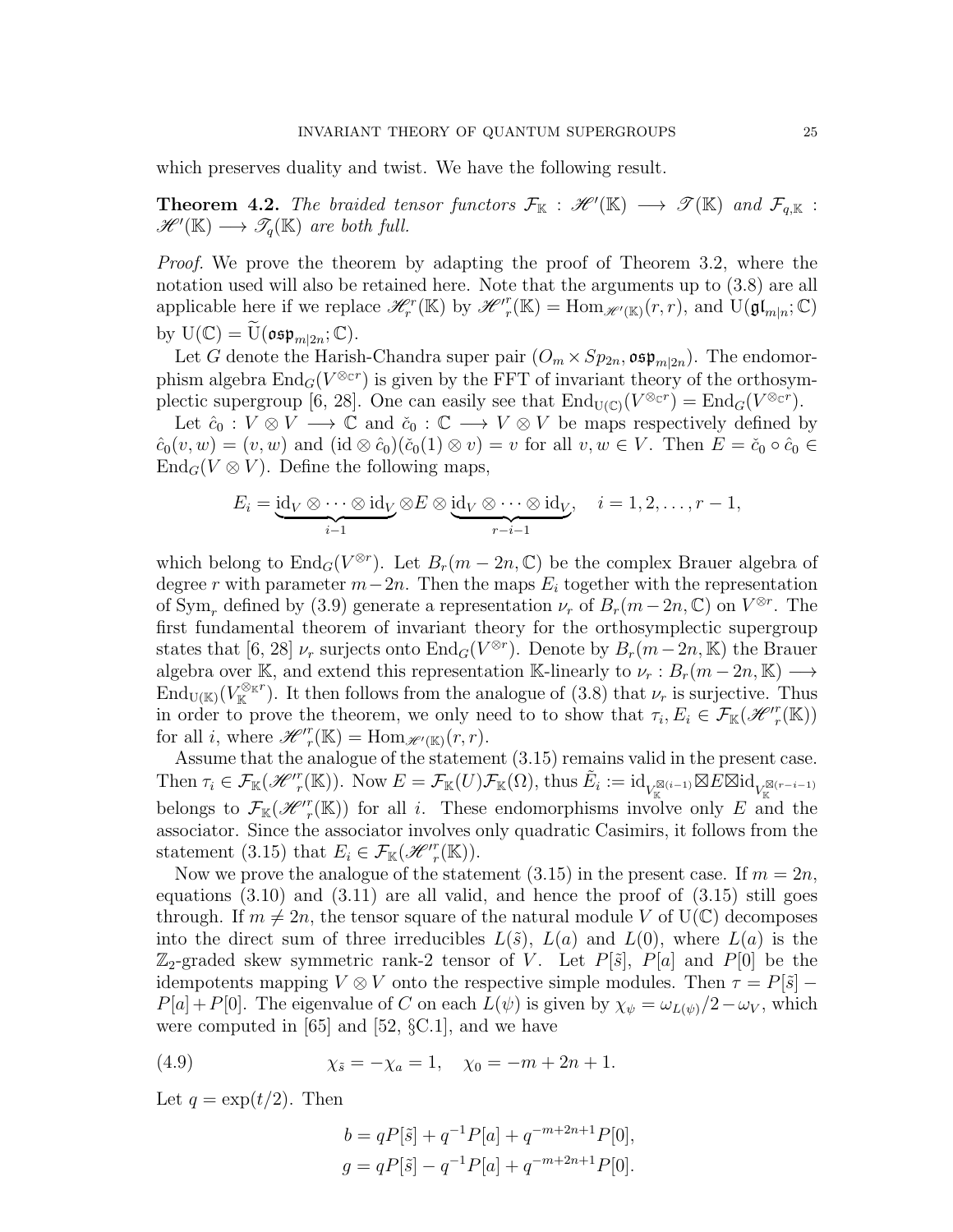We can express the idempotents as polynomials of  $g$  in the standard fashion, and this in turn leads to

$$
\tau = \frac{(g+q^{-1})(g-q^{-m+2n+1})}{(q+q^{-1})(q-q^{-m+2n+1})} - \frac{(g-q)(g-q^{-m+2n+1})}{(q+q^{-1})(q^{-1}+q^{-m+2n+1})} + \frac{(g+q^{-1})(g-q)}{(q^{-m+2n+1}+q^{-1})(q^{-m+2n+1}-q)}.
$$

Since all the  $g_i$  belong to  $\mathcal{F}_{\mathbb{K}}(\mathscr{H}_r^r(\mathbb{K}))$  by Theorem A.4, we conclude that all  $\hat{\tau}_i$  and  $b_i$  also belong to  $\mathcal{F}_{\mathbb{K}}(\mathcal{H}^r(\mathbb{K}))$ . Now the same arguments as those following equation (3.12) show that the statement (3.15) remains true in the present case.

This completes the proof.

4.2.2. Over the field  $\mathbb{C}(q)$  of rational functions. Let  $\mathbb{F} = \mathbb{C}(q)$ . Denote by  $U_q(\mathbb{F})$  the Jimbo version of the quantum orthosymplectic supergroup over F, which is generated by by  $k_i^{\pm 1}$  $i,j \nmid i$ ,  $e_i f_i$   $(i = 1, 2, \ldots, \ell + n)$  and  $\sigma$  subject to the same relations as those over T. Then  $U_q(\mathbb{F})$ -Mod<sub>f,1</sub> has a braiding arising from a functorial R-matrix  $R_{W,W'}$  for any pair of objects  $W$  and  $W'$ . There also exists a family of functorial isomorphisms  $v_W : W \longrightarrow W$  which gives rise to a twist. Thus  $U_q(\mathbb{F})$ -Mod<sub>f.1</sub> is a ribbon category.

Let  $V_q$  be the natural  $U_q(\mathbb{F})$ -module, which is self-dual, thus admits a nondegenerate contravariant bilinear. We require the form coincide with the bilinear form (4.6) upon specialising  $V_q$  to  $T_t$ .

**Definition 4.1.** The category  $\mathcal{T}_q(\mathbb{F})$  of tensor modules for  $U_q(\mathbb{F})$  is the full subcategory of  $U_q(\mathbb{F})$ -Mod<sub>f,1</sub> with objects  $V_q^{\otimes k}$  for all  $k \in \mathbb{Z}_+$ . This is a ribbon category.

Applying Theorem A.4 in the present context, we obtain the unique braided tensor functor  $\mathcal{F}_{q,\mathbb{F}} : \mathscr{H}'(\mathbb{F}) \longrightarrow \mathscr{T}_q(\mathbb{F})$ . We have the following result.

**Theorem 4.3** (FFT for the quantum supergroup of  $\mathfrak{osp}_{2\ell+1|2n}$ ). The braided tensor functor  $\mathcal{F}_{q,\mathbb{F}}:\mathscr{H}'(\mathbb{F})\longrightarrow \mathscr{T}_q(\mathbb{F})$  is full and preserves duality and twist.

*Proof.* The same arguments in the proof of Theorem 3.3 apply here.  $\Box$ 

4.3. Invariant theory: the case  $m = 2\ell$ . In this case, the action of  $\mathbb{Z}_2 = \{1, \sigma\}$ on  $\mathfrak{osp}_{m|2n}$  may send simple root vectors to non-simple ones. As  $U_q(\mathfrak{osp}_{m|2n}, \phi; T)$  is defined by generators and relations related to the simple roots, there is no natural way to extend the action of  $\mathbb{Z}_2$  to the quantum supergroup, thus we can not modify the quantum supergroup as we have done when  $m$  is odd (however, see Remark 4.1). Therefore, we let  $\mathrm{U}(\mathbb{K})$ ,  $\mathrm{U}_q(\mathbb{K})$ , and  $\mathrm{U}_q(\mathbb{F})$  respectively denote  $\mathrm{U}(\mathfrak{osp}_{m|2n};\mathbb{K})$ ,  $U_q(\mathfrak{osp}_{m|2n}, \phi; \mathbb{K})$  and  $U_q(\mathfrak{osp}_{m|2n}, \phi; \mathbb{F})$  for  $\mathbb{K} = T$  or  $T_t$ , and  $\mathbb{F} = \mathbb{C}(q)$ , and retain nation in Section 4.2. Then Theorem A.4 yields unique braided tensor functors

(4.10) 
$$
\mathcal{F}_{\mathbb{K}} : \mathscr{H}'(\mathbb{K}) \longrightarrow \mathscr{T}(\mathbb{K}), \quad \mathcal{F}_{q,\mathbb{K}} : \mathscr{H}'(\mathbb{K}) \longrightarrow \mathscr{T}_q(\mathbb{K}), \mathcal{F}_{q,\mathbb{F}} : \mathscr{H}'(\mathbb{F}) \longrightarrow \mathscr{T}_q(\mathbb{F}).
$$

Clearly Theorem 4.1 holds in the present case, and it follows that Lemma 4.1 and equation (4.8) remain valid. This enables one to obtain the following result.

**Proposition 4.1.** For any nonnegative integers r and s such that  $r+s < m(2n+1)$ , (4.11)  $\mathcal{F}_{q,\mathbb{K}}(\mathcal{H}'^s_{r}(\mathbb{F})) = \text{Hom}_{U_q(\mathbb{F})}(V_q^{\otimes r}, V_q^{\otimes r}).$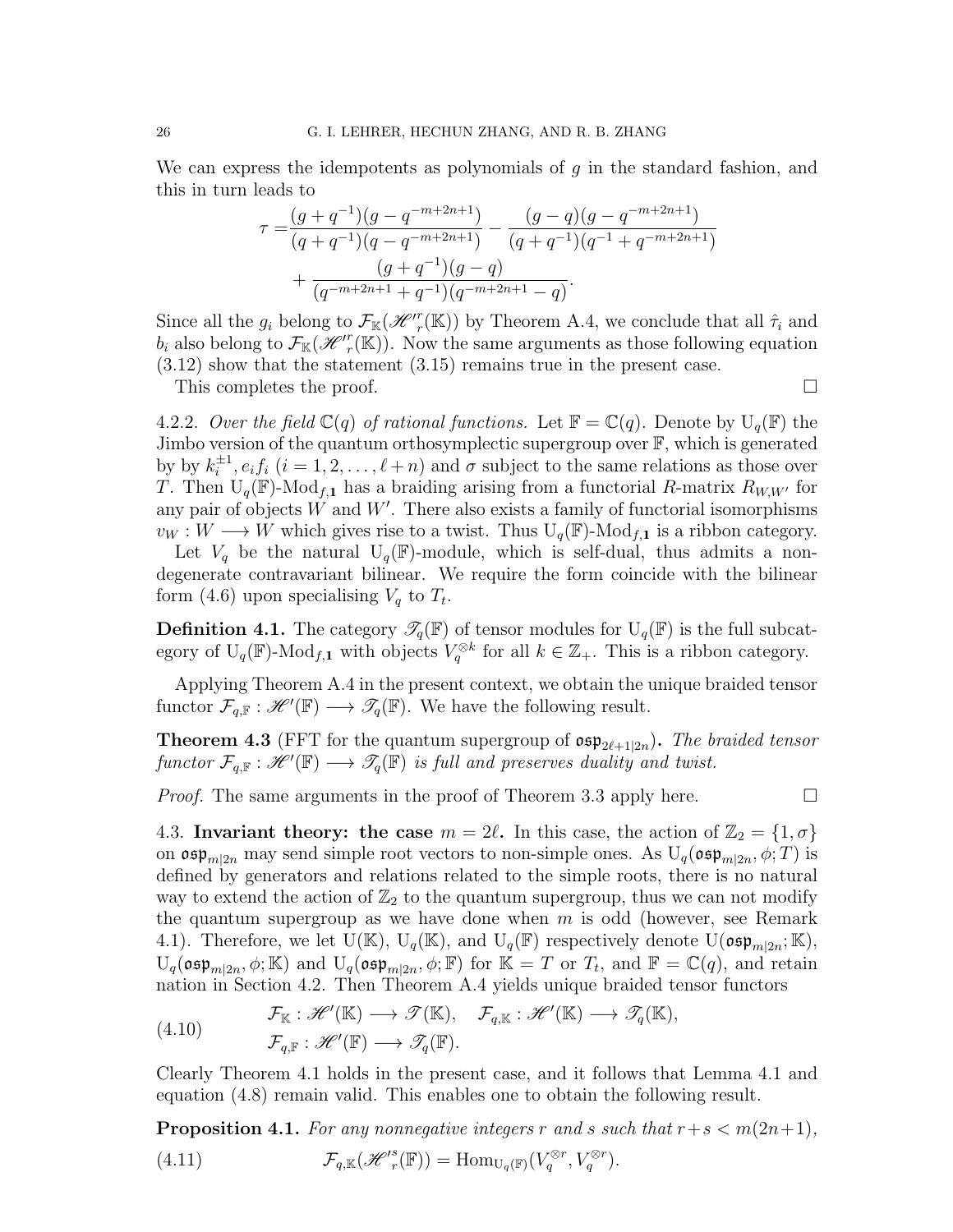Proof. Recall from [29, 30] (see [30, Corollary 5.7] in particular) that for any nonnegative integer  $k < \frac{m(2n+1)}{2}$ , the endomorphism algebra of the k-th tensor power of the natural module of  $\sigma \in (m|2n; \mathbb{C})$  is a quotient of the Brauer algebra of degree k with parameter  $m-2n$ . This leads to  $\mathcal{F}_{\mathbb{K}}(\mathscr{H}'^k_k(\mathbb{K})) = \text{End}_{U(\mathbb{K})}(V^{\mathbb{K}_k}_k)$  by similar arguments as those used in the proof of Theorem 4.2. Then by using Lemma 4.1 and equation (4.8) for even m, we obtain  $\mathcal{F}_{q,\mathbb{K}}(\mathscr{H}'^k_k(\mathbb{K})) = \text{End}_{U_q(\mathbb{K})}(V^{\otimes_{\mathbb{K}} k}_{\mathbb{K}})$ . Now we can use the same reasoning as that in the proof of Theorem 3.3 to show that

$$
\mathcal{F}_{q,\mathbb{F}}(\mathscr{H'}_k^k(\mathbb{F})) = \mathrm{End}_{\mathrm{U}_q(\mathbb{F})}(V_q^{\otimes k}).
$$

This immediately leads to the proposition by using the dualities of the tensor categories involved.

However, Theorems 4.2 and 4.3 both fail, as the tensor functors in the theorems are no longer full in this case.

**Remark 4.1.** If  $\Pi_{\mathfrak{b}}$  is given by (4.2), one may define the action of  $\mathbb{Z}_2 = \{1, \sigma\}$  on  $U_q(\mathfrak{osp}_{m|2n}, \phi; T)$  so that  $\sigma$  sends

$$
e_{\ell+n-1} \mapsto e_{\ell+n}, \quad f_{\ell+n-1} \mapsto f_{\ell+n}, \quad h_{\ell+n-1} \mapsto h_{\ell+n},
$$
  

$$
e_{\ell+n} \mapsto e_{\ell+n-1}, \quad f_{\ell+n} \mapsto f_{\ell+n-1}, \quad h_{\ell+n} \mapsto h_{\ell+n-1},
$$

but leaves all other generators invariant. Then we can modify quantum  $\mathfrak{osp}_{2\ell|2n}$  as in Section 4.2, and we expect equation  $(4.11)$  to hold at arbitrary r and s for this modified quantum supergroup.

4.4. A representation of the BMW algebra. We use  $\mathcal{T}_q(\mathbb{F})$  to denote the category of tensor  $U_q(\mathbb{F})$ -modules for both even and odd m. Let I,  $X_i^+$  $i^+$  and  $X_i^$ i  $(1 \leq i \leq r-1)$  be non-directed ribbon graphs respectively of the forms as those in Figure 1, and let  $E_i$  be the non-directed ribbon graph given by Figure 2. Then

$$
E_i = \left| \begin{array}{c} \dots \\ \dots \\ i-1 \end{array} \right| \left| \begin{array}{c} \dots \\ \dots \\ \dots \\ r-i-1 \end{array} \right|
$$

FIGURE 2.  $E_i$  generators

 $\mathscr{H}^r_{r}(\mathbb{F})$  as an associative algebra is generated by the elements  $X_i^+$  $i^+, X_i^$  $i$  and  $E_i$  by composition of non-directed ribbon graphs. Note that I is the identity of  $\mathscr{H}^r_{r}(\mathbb{F})$ , and  $X_i^+ X_i^- = X_i^- X_i^+ = I$ . Thus  $\mathscr{H}^r_{r}(\mathbb{F})$  contains the group algebra of the braid group  $B_r$  generated by the elements  $X_i^+$  $i^+$  and  $X_i^ \frac{i}{i}$ .

We denote  $g = \mathcal{F}_{q,\mathbb{F}}(X^+)$  and  $e = \mathcal{F}_{q,\mathbb{F}}(U\Omega)$ . Then  $g^{-1} = \mathcal{F}_{q,\mathbb{F}}(X^-)$  and

(4.12)  
\n
$$
e^{2} = \text{sdim}_{q}(V_{q})e, \quad eg = ge = q^{-\omega_{V}}e,
$$
\n
$$
(\text{id} \otimes g)(g \otimes \text{id})(\text{id} \otimes g) = (g \otimes \text{id})(\text{id} \otimes g)(g \otimes \text{id}),
$$
\n
$$
(\text{id} \otimes e)(g^{\pm 1} \otimes \text{id})(\text{id} \otimes e) = q^{\pm \omega_{V}}(\text{id} \otimes e),
$$
\n
$$
(e \otimes \text{id})(\text{id} \otimes g^{\pm 1})(e \otimes \text{id}) = q^{\pm \omega_{V}}(e \otimes \text{id}),
$$
\n
$$
(\text{id} \otimes e)(e \otimes \text{id})(\text{id} \otimes e) = \text{id} \otimes e,
$$
\n
$$
(e \otimes \text{id})(\text{id} \otimes e)(e \otimes \text{id}) = e \otimes \text{id},
$$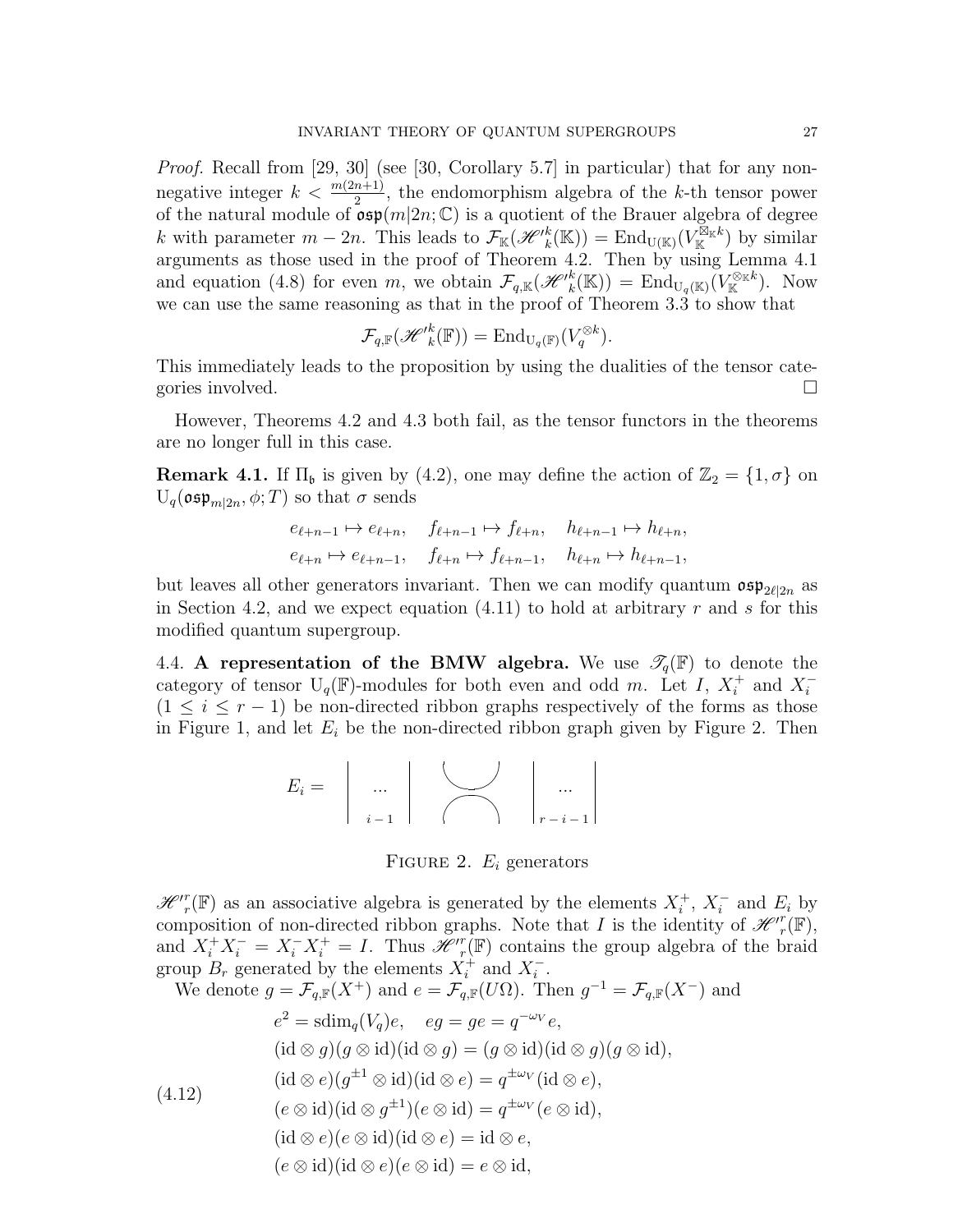where id = id<sub>V<sub>q</sub></sub> and  $\omega_V = m - 2n - 1$  is the eigenvalue of the Casimir operator of  $U(\mathfrak{g};\mathbb{C})$  acting on V. Also,  $\text{sdim}_{q}(V_q)$  denotes the quantum superdimension of  $V_q$ , which was computed explicitly for the distinguished root datum [52,  $\S$ C.1], and hence for all root data by Lemma 3.4. We have

$$
sdim_q(V_q) = 1 + \frac{q^{m-2n-1} - q^{-m+2n+1}}{q - q^{-1}}
$$

.

Note that  $sdim_q(V_q)=0$  if and only if  $m=2n$ . Let

$$
g_i := \mathcal{F}_{q,\mathbb{F}}(X_i^+), \quad g_i^{-1} := \mathcal{F}_{q,\mathbb{F}}(X_i^-), \quad e_i := \mathcal{F}_{q,\mathbb{F}}(E_i).
$$

We have

$$
g_i = \underbrace{\text{id} \otimes \cdots \otimes \text{id}}_{i-1} \otimes g \otimes \underbrace{\text{id} \otimes \cdots \otimes \text{id}}_{r-i-1},
$$

$$
g_i^{-1} = \underbrace{\text{id} \otimes \cdots \otimes \text{id}}_{i-1} \otimes g^{-1} \otimes \underbrace{\text{id} \otimes \cdots \otimes \text{id}}_{r-i-1},
$$

$$
e_i = \underbrace{\text{id} \otimes \cdots \otimes \text{id}}_{i-1} \otimes e \otimes \underbrace{\text{id} \otimes \cdots \otimes \text{id}}_{r-i-1}.
$$

Denote by  $\nu_r: \mathscr{H}^r(\mathbb{F}) \longrightarrow \text{End}_{U_q(\mathbb{F})}(V_q^{\otimes r})$  the representation of  $\mathscr{H}^r_r(\mathbb{F})$  given by the functor  $\mathcal{F}_{q,\mathbb{F}}$ .

**Proposition 4.2.** The representation  $\nu_r$  of  $\mathscr{H}^r_{r}(\mathbb{F})$  factors through the BMW algebra  $BMW_r(y, z)$  with  $z = q - q^{-1}$  and  $y = q^{-m+2n+1}$  in the notation of [26, §4.2].

*Proof.* Let us first assume that  $m \neq 2n$ . In this case, the theorem can be proven by formal arguments, which we briefly outline below. The tensor square of  $V_q$  is semi-simple, and we have

$$
V_q \otimes V_q = L_q(\tilde{s}) \oplus L_q(a) \oplus L_q(0),
$$

with dim  $L_q(0) = 1$ . Here the simple submodule  $L_q(\tilde{s})$  is the q-analogue of the supertraceless submodule  $L(\tilde{s})$  of the  $\mathbb{Z}_2$ -graded symmetric tensor  $S^2V$ ,  $L_q(0)$  is that of the supertrace  $L(0) \subset S^2V$ , and  $L_q(a)$  is that of the Z<sub>2</sub>-graded skew symmetric tensor  $L(a) = \wedge^2 V$ .

Denote by  $P[\psi]$  the idempotent mapping  $V_q \otimes V_q$  onto  $L_q(\psi)$  for  $\psi = \tilde{s}, a, 0$ . Then (4.13)  $\mathcal{F}_{q,\mathbb{F}}(X^+) = \tau \circ R_{V_q,V_q} = q^{\chi_{\tilde{s}}} P[\tilde{s}] - q^{\chi_a} P[a] + q^{\chi_0} P[0],$ 

where the scalars  $\chi_{\psi}$  are given by (4.9)

Note that e is a quasi idempotent such that  $e(V_q \otimes V_q) = L_q(0)$ . As  $\text{sdim}_q(V_q)$  is nonzero when  $m \neq 2n$ , we must have  $e = \text{sdim}_{q}(V_q)P[0]$ . By using  $P[\tilde{s}] + P[a] +$  $P[0] = 1$ , we can eliminate  $P[\tilde{s}]$  from the spectral decompositions of g and  $g^{-1}$  to obtain

(4.14) 
$$
g = q - (q + q^{-1})P[a] - \frac{q(q - q^{-1})}{q + q^{m - 2n - 1}}e,
$$

$$
g^{-1} = q^{-1} - (q + q^{-1})P[a] + \frac{q^{m - 2n - 1}(q - q^{-1})}{q + q^{m - 2n - 1}}e,
$$

where we have also expressed  $P[0]$  in terms of e. Taking the difference of these equations, we obtain

(4.15) 
$$
g - g^{-1} = (q - q^{-1})(1 - e).
$$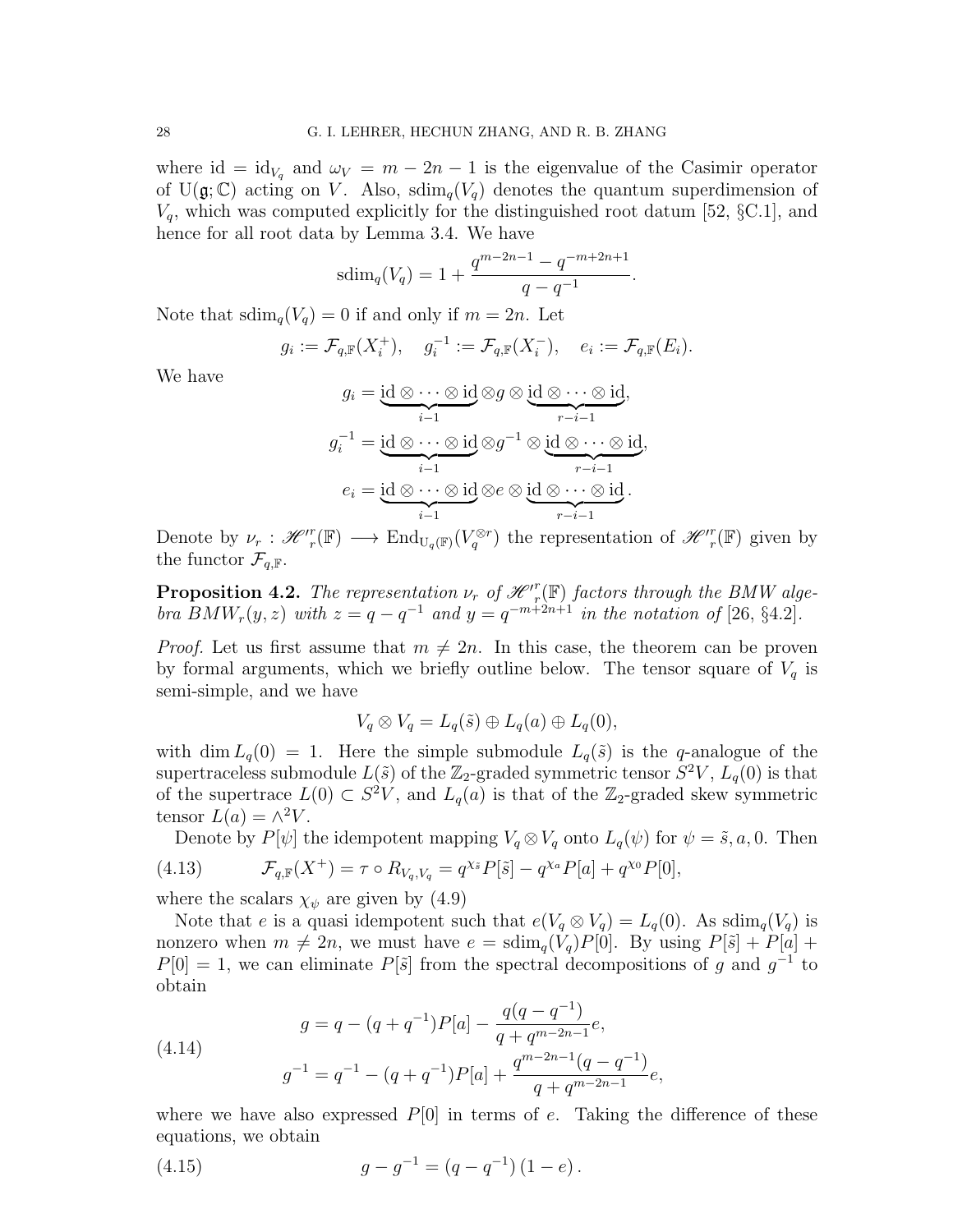From relations in (4.12) and (4.15), we easily see that the  $g_i$  and  $e_i$  generate a representation of the BMW algebra  $BMW_r(y, z)$  with  $z = q - q^{-1}$  and  $y = q^{-\omega_V}$  in the notation of [26, §4.2].

Now we assume  $m = 2n$ . In this case,  $V_q \otimes V_q$  is not semi-simple, but the simple module  $L_q(a)$  is still a direct summand of it. Explicitly,  $V_q \otimes V_q = L_q(a) \oplus M(s)$ , where  $M(s)$  is an indecomposable module containing the 1-dimensional submodule  $e(V_q \otimes V_q)$ . Note that  $g^{\pm 1}$ ,  $P[a]$  and e are all well defined irrespectively of m and n. Thus the equations in (4.14) remain valid but with  $m = 2n$ . They can also be extracted from the long handed calculations for the R-matrix in [37] (also see [52,  $\S$ C.1]). Therefore (4.15) is still satisfied. Hence the  $g_i$  and  $e_i$  generate a representation of the BMW algebra with the given parameters.

This completes the proof of the theorem.

An explicit expression of  $R_{V_q,V_q}$  in matrix form is given in [37].

Acknowledgments. This work was supported by the Australian Research Council and the National Science Foundation of China. Part of this work was carried out during stays of H Zhang and R Zhang at the School of Mathematical Sciences, the University of Science and Technology of China.

# Appendix A. Categories of ribbon graphs

This appendix contains some basic facts on braided tensor categories and categories of ribbon graphs. The material is not new. It is included here for easy reference. More details can be found [20] and [42].

A.1. Making tensor categories strict. A tensor category  $(\mathscr{C}, \otimes, a, I, l, r)$  is a category C with a functor  $\otimes : \mathscr{C} \times \mathscr{C} \longrightarrow \mathscr{C}$  called the tensor product, an object I called the unit, an associativity constraint a for the tensor product, a left unit constraint  $\ell$  and right unit constraint r with respect to I, such that the pentagon and triangle axioms are satisfied (see [20,  $\S$ XI- $\S$ XIV]). If the associativity and unit constraints are all identities, the tensor category is said to be strict.

A tensor functor  $(F, \varphi_0, \varphi_2) : (\mathscr{C}, \otimes, a, I, \ell, r) \longrightarrow (\mathscr{D}, \otimes, a, I', \ell, r)$  between two tensor categories consists of a functor  $F: \mathscr{C} \longrightarrow \mathscr{D}$ , an isomorphism  $\varphi_0: I' \longrightarrow F(I)$ in  $\mathscr{D}$ , and a family of natural isomorphisms  $\varphi_2(V, W) : F(V) \otimes F(W) \longrightarrow F(V \otimes W)$ indexed by pairs  $(U, V)$  of objects in  $\mathscr{C}$ , which satisfy certain conditions involving the associativity and unit constraints. The tensor functor is said to be strict if  $\varphi_0$ and  $\varphi_2$  are identities of  $\mathscr{D}$ .

Let  $(F, \varphi_0, \varphi_2), (F', \varphi'_0, \varphi'_2) : \mathscr{C} \longrightarrow \mathscr{D}$  be tensor functors. A natural tensor transformation  $(F, \varphi_0, \varphi_2) \longrightarrow (F', \varphi'_0, \varphi'_2)$  is a natural transformation  $\eta : F \longrightarrow F'$  such that the following diagrams commute

$$
F(U) \otimes F(V) \xrightarrow{\varphi_2(U,V)} F(U \otimes V)
$$
  
\n
$$
F(I) \xrightarrow{\eta(I)} F'(I), \qquad F'(U) \otimes F'(V) \xrightarrow{\varphi_2'(U,V)} F'(U \otimes V)
$$
  
\n
$$
F'(U) \otimes F'(V) \xrightarrow{\varphi_2'(U,V)} F'(U \otimes V)
$$

for all objects U, V of  $\mathscr C$ . It is called a natural tensor isomorphism if  $\eta$  is a natural isomorphism. A tensor equivalence between tensor categories is a tensor functor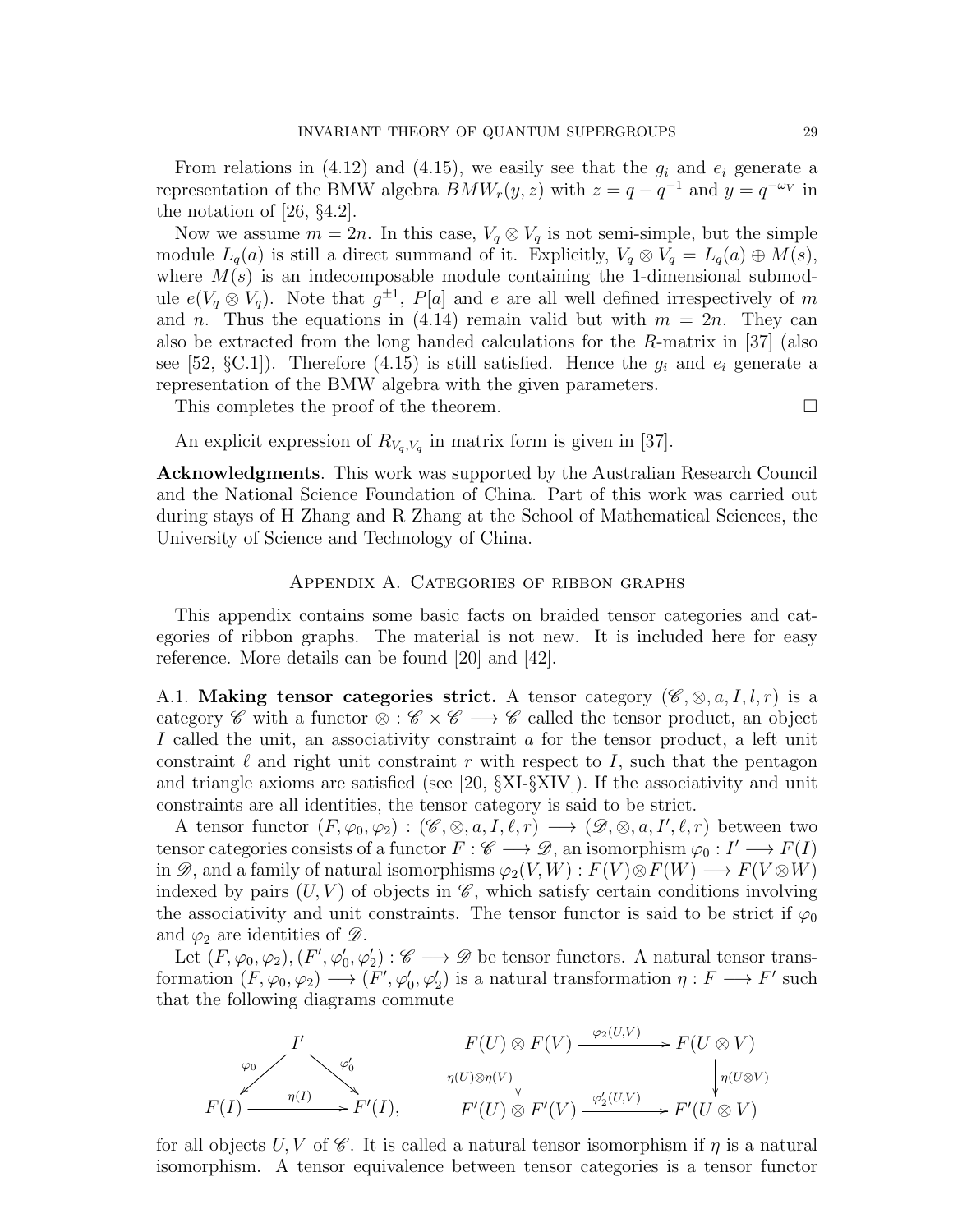$F: \mathscr{C} \longrightarrow \mathscr{D}$  such that there exist a tensor functor  $F': \mathscr{D} \longrightarrow \mathscr{C}$  and natural tensor isomorphisms  $\eta : id_{\mathscr{D}} \longrightarrow FF'$  and  $\theta : F'F \longrightarrow id_{\mathscr{C}}$ .

A tensor category ( $\mathscr{C}, \otimes, a, I, \ell, r$ ) has a left duality if corresponding to each object V, there exists an object  $V^{\vee}$  and morphisms

(A.1) 
$$
\Omega_V: V^{\vee} \otimes V \longrightarrow I, \quad \Upsilon_V: I \longrightarrow V \otimes V^{\vee},
$$

respectively called the evaluation and co-evaluation maps, such that the following diagrams commute:

$$
(A.2) \qquad (V \otimes V^{\vee}) \otimes V \xrightarrow{a_{V,V^{\vee},V}} V \otimes (V^{\vee} \otimes V)
$$
\n
$$
I \otimes V \qquad \qquad i d_V \otimes \Omega_V
$$
\n
$$
\uparrow_{V} \otimes I
$$
\n
$$
\uparrow_{V} \qquad \qquad V \otimes I
$$
\n
$$
V \xrightarrow{d_V} \qquad \qquad r_V
$$
\n
$$
V \xrightarrow{id_V} V,
$$

$$
(A.3) \tV^{\vee} \otimes (V \otimes V^{\vee}) \xrightarrow{a_{V^{\vee}, V, V^{\vee}}^{-1}} (V^{\vee} \otimes V) \otimes V^{\vee} \uparrow
$$
  
\t
$$
V^{\vee} \otimes I \tI \otimes V^{\vee}
$$
  
\t
$$
\uparrow_{V^{\vee}}^{-1} \tI \otimes V^{\vee}
$$
  
\t
$$
V^{\vee} \xrightarrow{\text{id}_{V^{\vee}} \tI_{V^{\vee}}} \t\downarrow
$$
  
\t
$$
V^{\vee} \xrightarrow{\text{id}_{V^{\vee}}} V^{\vee}.
$$

Right duality can be defined similarly, which need not coincide with left duality.

Mac Lane's coherence theorem enables one to turn any given tensor category  $(\mathscr{C}, \otimes, a, I, l, r)$  into a strict one (see, e.g., [20, §XI.5]). Let S be the class of sequences of objects in  $\mathscr{C}$ , which have finite lengths, where the length of a sequence has the obvious meaning, namely, the length of the empty  $\emptyset$  is 0, and the length of a sequence of the form  $S = (V_1, V_2, \ldots, V_k)$  is k. We define  $* : \mathcal{S} \times \mathcal{S} \longrightarrow \mathcal{S}$  for all sequences  $S = (V_1, V_2, \dots, V_k)$  and  $S' = (V_{k+1}, V_{k+2}, \dots, V_{k+n})$  by

(A.4) 
$$
S * S' = (V_1, ..., V_k, V_{k+1}, ..., V_{k+n}), S * \emptyset = \emptyset * S = S.
$$

Clearly  $*$  is associative. To each sequence in S, we assign an object  $\mathcal{F}(S)$  of  $\mathscr{C}$ defined by  $\mathcal{F}(\emptyset) = I$ ,  $\mathcal{F}((V)) = V$ , and for  $S = (V_1, V_2, \ldots, V_k)$ ,

$$
(A.5) \t\t \mathcal{F}(S) = (\dots (V_1 \otimes V_2) \otimes \dots \otimes V_{k-1}) \otimes V_k.
$$

We denote by  $\mathscr{C}_s$  the category such that the objects are elements of  $\mathcal{S}_s$ , and morphisms are given by  $\text{Hom}_{\mathscr{C}_s}(S, S') = \text{Hom}_{\mathscr{C}}(\mathcal{F}(S), \mathcal{F}(S)')$  for all  $S, S'$  in S. The composition of morphisms and the identity morphisms are those in  $\mathscr{C}$ . Extend  $\mathcal F$ to a functor by letting

(A.6) 
$$
\mathcal{F}(f) = f, \text{ for any morphism } f \text{ in } \mathscr{C}_s.
$$

Then  $\mathcal{F} : \mathscr{C}_s \longrightarrow \mathscr{C}$  is fully faithful. It is also essentially surjective as any object in  $\mathscr{C}$ is isomorphic to the image under F of some sequence in S. Therefore  $\mathcal{F} : \mathscr{C}_s \longrightarrow \mathscr{C}$ is an equivalence of categories.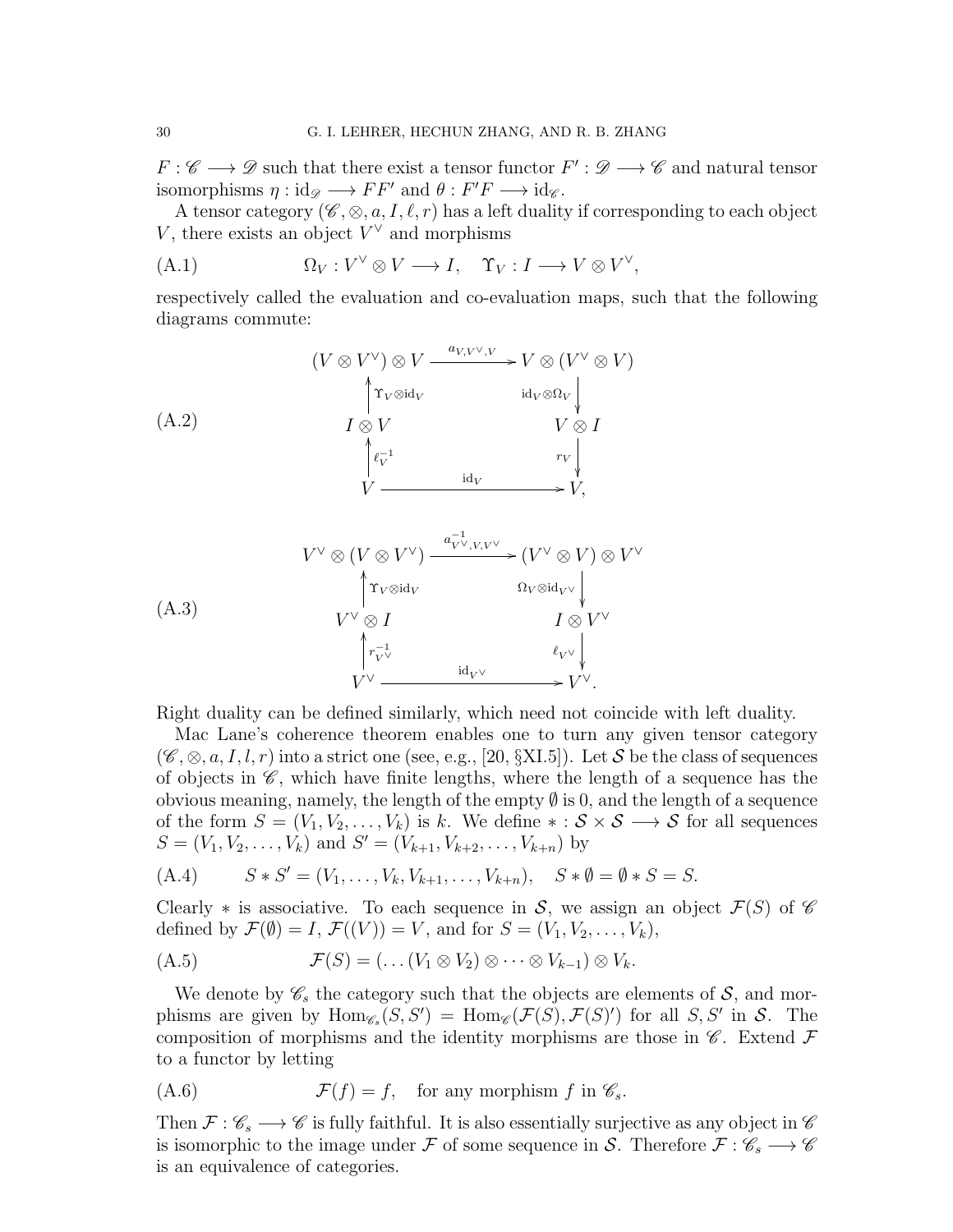Let us equip  $\mathscr{C}_s$  with the structure of a strict tensor category. We take the empty sequence  $\emptyset$  to be the identity object, and  $*$  to be the tensor product on objects. To define a tensor product on morphisms, we first define the natural isomorphisms

(A.7) 
$$
\varphi(S, S') : \mathcal{F}(S) \otimes \mathcal{F}(S) \longrightarrow \mathcal{F}(S * S')
$$

inductively on the lengths of sequences by

$$
\varphi(\emptyset, S) = \ell_{\mathcal{F}(S)} : I \otimes \mathcal{F}(S) \longrightarrow \mathcal{F}(S),
$$
  
\n
$$
\varphi(S, \emptyset) = r_{\mathcal{F}(S)} : \mathcal{F}(S) \otimes I \longrightarrow \mathcal{F}(S),
$$
  
\n(A.8) 
$$
\varphi(S, (V)) = id_{\mathcal{F}(S) \otimes V} : \mathcal{F}(S) \otimes V \longrightarrow \mathcal{F}(S * (V)),
$$
  
\n
$$
\varphi(S, S' * (V)) : \mathcal{F}(S) \otimes \mathcal{F}(S' * (V)) \longrightarrow \mathcal{F}(S * S' * (V)),
$$
  
\n
$$
\varphi(S, S' * (V)) = (\varphi(S, S') \otimes id_V) \circ a_{\mathcal{F}(S), \mathcal{F}(S'), V}^{-1}.
$$

Let  $\text{Hom}_{\mathscr{C}_s}(S*T, S'*T') = \text{Hom}_{\mathscr{C}}(\mathcal{F}(S*T), \mathcal{F}(S'*T'))$  for all sequences  $S, S', T, T'$ in S. Now for any  $f : \mathcal{F}(S) \longrightarrow \mathcal{F}(S')$  and  $g : \mathcal{F}(T) \longrightarrow \mathcal{F}(T')$ , we define  $f * g \in$  $\text{Hom}_{\mathscr{C}_s}(S * T, S' * T')$  by

(A.9) 
$$
f * g = \varphi(S', T') \circ (f \otimes g) \circ \varphi(S, T)^{-1}.
$$

The following result is well-known, see e.g., [20, Proposition XI.5.1].

**Theorem A.1.** The category  $\mathscr{C}_s$  quipped with the tensor product  $* : \mathscr{C}_s \times \mathscr{C}_s \longrightarrow \mathscr{C}_s$ is a strict tensor category. Furthermore, there is the tensor equivalence  $(\mathcal{F}, id_I, \varphi)$ :  $\mathscr{C}_s \longrightarrow \mathscr{C}$ . Call  $\mathscr{C}_s$  the strict tensor category associated with  $\mathscr{C}$ .

**Notation A.1.** If  $\mathscr{C}$  is a subcategory of the category of  $\mathbb{Z}_2$ -graded K-vector spaces, we shall write the associative tensor product of  $\mathscr{C}_s$  as  $\boxtimes$ . Thus for any sequence  $(V_1, V_2, \ldots, V_k)$  of objects and morphisms  $f, g$  in  $\mathscr{C}$ ,

 $V_1 \boxtimes V_2 \boxtimes \cdots \boxtimes V_k = (\ldots (V_1 \otimes V_2) \otimes \cdots \otimes V_{k-1}) \otimes V_k, \quad f \boxtimes g = f * g.$ 

A.2. Braided tensor categories. The notion of braided tensor category is due to Joyal and Street [18].

**Definition A.1.** A commutativity constraint c for a tensor category ( $\mathscr{C}, \otimes, a, I, l, r$ ) is a family of natural isomorphisms  $c_{V,W}: V \otimes W \longrightarrow W \otimes V$  for all pairs of objects V, W in  $\mathscr{C}$ . If c satisfies the hexagon axiom (see [20,  $\S$ XIII.1.1]), the tensor category is called a braided tensor category.

Assume that both  $\mathscr C$  and  $\mathscr D$  are braided tensor categories. A tensor functor  $(\mathcal{F}, \varphi_0, \varphi_2) : \mathscr{C} \longrightarrow \mathscr{D}$  is braided if for any objects V, W of  $\mathscr{C}$ , the following diagram commutes:

$$
\mathcal{F}(V) \otimes \mathcal{F}(W) \xrightarrow{\varphi_2(V,W)} \mathcal{F}(V \otimes W)
$$
\n
$$
\xrightarrow{c_{\mathcal{F}(V), \mathcal{F}(W)}} \downarrow^{\varphi_2(V,W)} \downarrow^{\mathcal{F}(c_{V,W})}
$$
\n
$$
\mathcal{F}(W) \otimes \mathcal{F}(V) \xrightarrow{\varphi_2(W,V)} \mathcal{F}(W \otimes V).
$$

A tensor equivalence satisfying this condition is a braided tensor equivalence.

Let  $(\mathscr{C}, \otimes, a, I, l, r, c)$  be a braided tensor category. Let  $(\mathcal{F}, id_I, \phi) : (\mathscr{C}_s, \ast, \emptyset) \longrightarrow$  $(\mathscr{C}, \otimes, a, I, l, r)$  be the tensor equivalence from the associated strict tensor category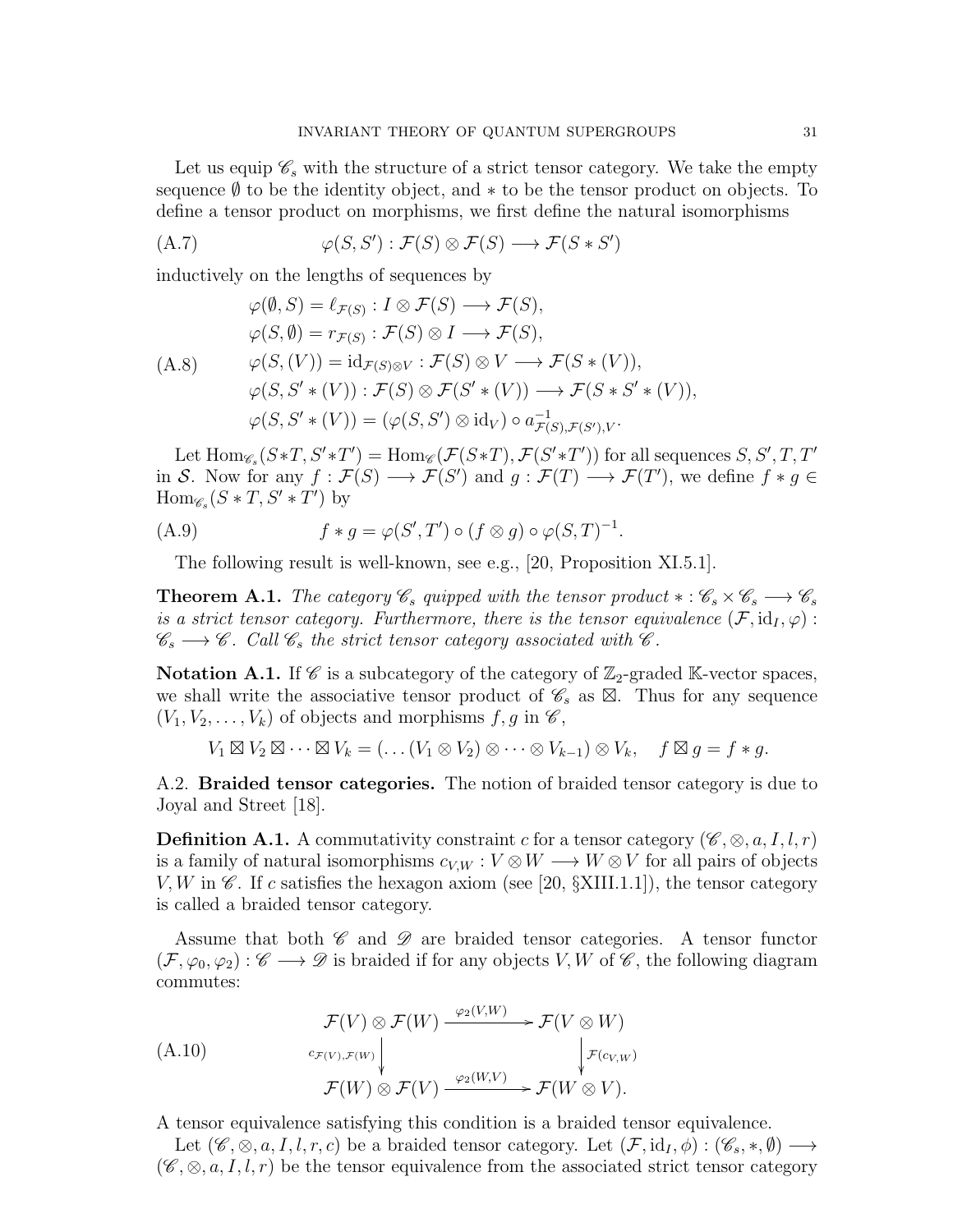$\mathscr{C}_s$  to  $\mathscr{C}$  given in Theorem A.1. We define  $c_{S,S'} \in \text{Hom}_{\mathscr{C}_s}(S * S', S' * S)$  for any  $S, S' \in \mathcal{S}$  by the commutativity of the following diagram

$$
\mathcal{F}(S) \otimes \mathcal{F}(S') \xrightarrow{\varphi(S,S')} \mathcal{F}(S * S')
$$
\n
$$
(A.11) \qquad c_{\mathcal{F}(S),\mathcal{F}(S')} \downarrow \qquad \qquad \downarrow \mathcal{F}(c_{S,S'})
$$
\n
$$
\mathcal{F}(S) \otimes \mathcal{F}(S') \xrightarrow{\varphi(S',S)} \mathcal{F}(S * S').
$$

Since F is the identity map on morphisms, we have  $c_{S,S'} = \mathcal{F}(c_{S,S'})$ . Hence the commutative diagram gives  $c_{S,S'} = \varphi(S',S)c_{\mathcal{F}(S),\mathcal{F}(S')} \varphi(S,S')^{-1}$  for any pair of objects  $S, S' \in \mathscr{C}_s$ , yielding a family of natural isomorphisms  $c_{S,S'}$  in  $\mathscr{C}_s$ . They give rise to a braiding for  $\mathscr{C}_s$ , that is, the following relations hold

$$
c_{X,Y*Z} = (\mathrm{id}_Y * c_{X,Z}) \circ (c_{X,Y} * \mathrm{id}_Z),
$$
  

$$
c_{X*Y,Z} = (c_{X,Z} * \mathrm{id}_Y) \circ (\mathrm{id}_X * c_{Y,Z})
$$

for all X, Y, Z in S. It immediately follows from the commutativity of the diagram  $(A.11)$  that

**Theorem A.2.** The tensor functor  $(\mathcal{F}, id_A, \varphi) : \mathscr{C}_s \longrightarrow \mathscr{C}$  of Theorem A.1 is an equivalence of braided tensor categories.

Let  $(\mathscr{C}, \otimes, I, c)$  be a braided strict tensor category with left duality. A twist for  $\mathscr C$  is a functorial isomorphism  $\theta_V : V \longrightarrow V$  defined for each object of  $\mathscr C$  such that

 $\theta_{V\otimes W} = (\theta_V \otimes \theta_W) c_{W,V} c_{V,W}, \quad \theta_{V^{\vee}} = (\theta_V)^{\vee}$ 

for all objects V and W, where  $(\theta_V)^{\vee} : V^{\vee} \longrightarrow V^{\vee}$  is the left transpose of  $\theta_V$ . Given any morphism  $f: V \longrightarrow W$  in a strict tensor category with left duality, its left transpose  $f^{\vee}: W^{\vee} \longrightarrow V^{\vee}$  is defined by

$$
f^{\vee} = (\Omega_W \otimes \mathrm{id}_{V^{\vee}})(\mathrm{id}_{W^{\vee}} \otimes f \otimes \mathrm{id}_{V^{\vee}})(\mathrm{id}_{W^{\vee}} \otimes \Upsilon_V).
$$

Definition A.2. A braided strict tensor category with a left duality and twist is called a ribbon category.

For all objects V and W in a ribbon category,  $c_{V}$  w and  $c_{W,V}$  are related by

$$
c_{V^\vee,W}=(\Omega_V\otimes \mathrm{id}_W\otimes \mathrm{id}_{V^\vee})(\mathrm{id}_{V^\vee}\otimes c_{W,V}^{-1}\otimes \mathrm{id}_{V^\vee})(\mathrm{id}_{V^\vee}\otimes \mathrm{id}_W\otimes \Upsilon_V).
$$

Define  $\Upsilon'_V : I \longrightarrow V^{\vee} \otimes V$  and  $\Omega'_V : V \otimes V^{\vee} \longrightarrow I$  by

$$
\begin{aligned} \Upsilon_V' &= (\mathrm{id}_{V^\vee} \otimes \theta_V) c_{V,V^\vee} \Upsilon_V, \\ \Omega_V' &= \Omega_V c_{V,V^\vee} (\mathrm{id}_V \otimes \theta_{V^\vee}). \end{aligned}
$$

Then  $\forall V, \Upsilon_V', \Omega_V'$  for all objects V define a right duality. Hence any ribbon category automatically has a right duality.

A.3. Categories of ribbon graphs. The category of directed ribbon graphs was introduced in [35] (also see [12, 38]). A ribbon is the square  $[0, 1] \times [0, 1]$  smoothly embedded in  $\mathbb{R}^3$ . The images of  $[0,1] \times 0$  and  $[0,1] \times 1$  are called the bases, and that of  $\frac{1}{2} \times [0, 1]$  is called the core of the ribbon. An annulus is the cylinder  $S^1 \times [0, 1]$ embedded in  $\mathbb{R}^3$ , and the image of  $S^1 \times \frac{1}{2}$  $\frac{1}{2}$  under the embedding is called the core of the annulus. Ribbons and annuli are oriented as surfaces and their cores are directed.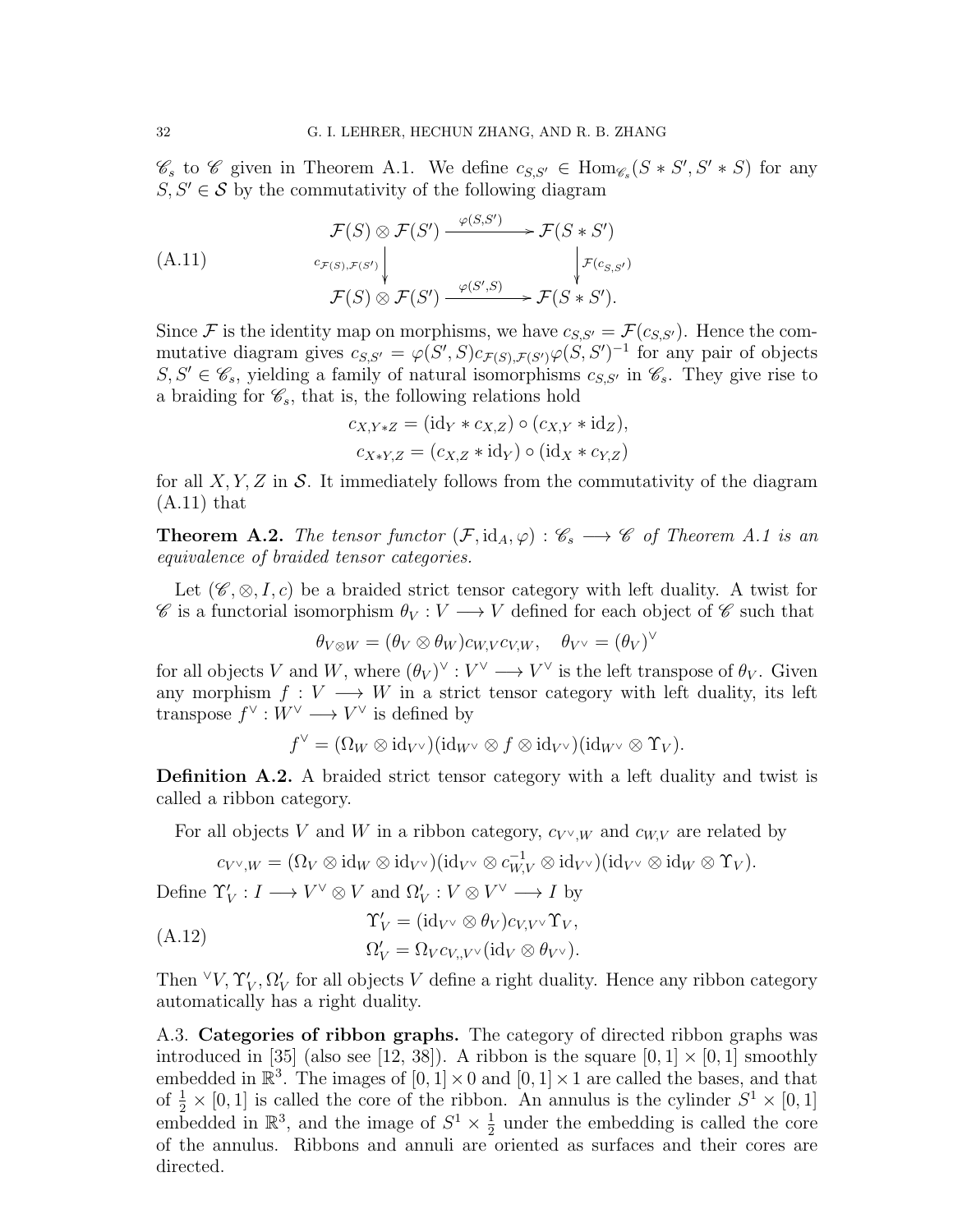Let k, l be nonnegative integers. A ribbon  $(k, \ell)$ -graph is an oriented and directed surface embedded in  $\mathbb{R}^2 \times [0,1] \subset \mathbb{R}^3$ , which is decomposed into the union of ribbons and annuli without intersections. The intersection of the surface with  $\mathbb{R}^2 \times 0$  and  $\mathbb{R}^2 \times 1$  are respectively

(A.13) 
$$
\left\{ \left[ i - \frac{1}{4}, i + \frac{1}{4} \right] \times 0 \times 0 \middle| 1 \le i \le k \right\},\
$$

$$
\left\{ \left[ j - \frac{1}{4}, j + \frac{1}{4} \right] \times 0 \times 1 \middle| 1 \le j \le l \right\},\
$$

where the line segments are the (bottom and top) bases of the ribbons. Ribbon graphs are defined up to isotopies of  $\mathbb{R}^2 \times [0,1]$ , which preserve orientation and are constant on the boundary intervals (A.13).

For simplicity, we will represent ribbons and annuli by their directed cores.

There are two operations, composition and juxtaposition, of ribbon graphs. Let Γ, Γ<sub>1</sub> and Γ' respectively be  $(k, l)$ ,  $(l, m)$  and and  $(k', l')$  ribbon graphs. The composition  $\Gamma_1 \circ \Gamma$  is defined in the following way: shift  $\Gamma_1$  by the vector  $(0, 0, 1)$ into  $\mathbb{R}^2 \times [1,2]$ , glue the bottom end of  $\Gamma_1$  to the top end of  $\Gamma$  so that the orientations and directions of the cores of the ribbons glued together match, then reduce vertically the size of the resultant picture by a factor of 2, leading to a  $(k, m)$  ribbon graph. The juxtaposition  $\Gamma \otimes \Gamma'$  is to position  $\Gamma'$  on the right of  $\Gamma$ , leading to a  $(k+k', l+l')$ ribbon graph.

Introduce the set N consisting of sequences  $(\varepsilon_1, \varepsilon_2, ..., \varepsilon_k)$ , where  $k \in \mathbb{Z}_+$  and all  $\varepsilon_i \in \{+, -\}.$  Each ribbon  $(k, \ell)$ -graph  $\Gamma$  is associated with two elements of N, the source  $s(\Gamma) = (\varepsilon_1, \varepsilon_2, ..., \varepsilon_k)$  and target  $t(\Gamma) = (\varepsilon'_1, \varepsilon'_2, ..., \varepsilon'_\ell)$ , in the following way. If a ribbon of Γ has a base  $[p-\frac{1}{4}]$  $\frac{1}{4}$ ,  $p + \frac{1}{4}$  $\frac{1}{4} \times 0 \times 0$  (resp.  $[r - \frac{1}{4}]$  $\frac{1}{4}$ ,  $r + \frac{1}{4}$  $\frac{1}{4}]\times 0 \times 1$ , then  $\varepsilon_p = +$  (resp.  $\varepsilon'_r = -$ ) if its core is directed towards this base, and  $\varepsilon_p = -$  (resp.  $\varepsilon_r' = +$ ) otherwise. Fix a commutative ring K. Given any two elements  $\eta, \eta' \in \mathcal{N}$ , we denote by  $\text{Hom}(\eta, \eta')$  the free K-module with a basis consisting of isotopy classes of ribbon graphs  $\Gamma$  such that  $s(\Gamma) = \eta$  and  $t(\Gamma) = \eta'$ .

**Definition A.3.** The category  $\mathscr{H}(\mathbb{K})$  of ribbon graphs is the K-linear category, which has the set of objects  $N$ , and sets of morphisms  $Hom(\eta, \eta')$  as defined above for any  $\eta, \eta' \in \mathcal{N}$ . The composition of morphisms is given by the composition of ribbon graphs.

It has the structure of a ribbon category. The associative tensor product  $\otimes$ :  $\mathscr{H}(\mathbb{K}) \times \mathscr{H}(\mathbb{K}) \to \mathscr{H}(\mathbb{K})$  is defined so that the tensor product of objects  $\eta$  and  $\eta'$  is to join  $\eta'$  to the right of  $\eta$  to form one sequence, and the tensor product of morphism is given by the juxtaposition of ribbon graphs defined earlier. This is a braided tensor category with the braiding given by



FIGURE 3. Braiding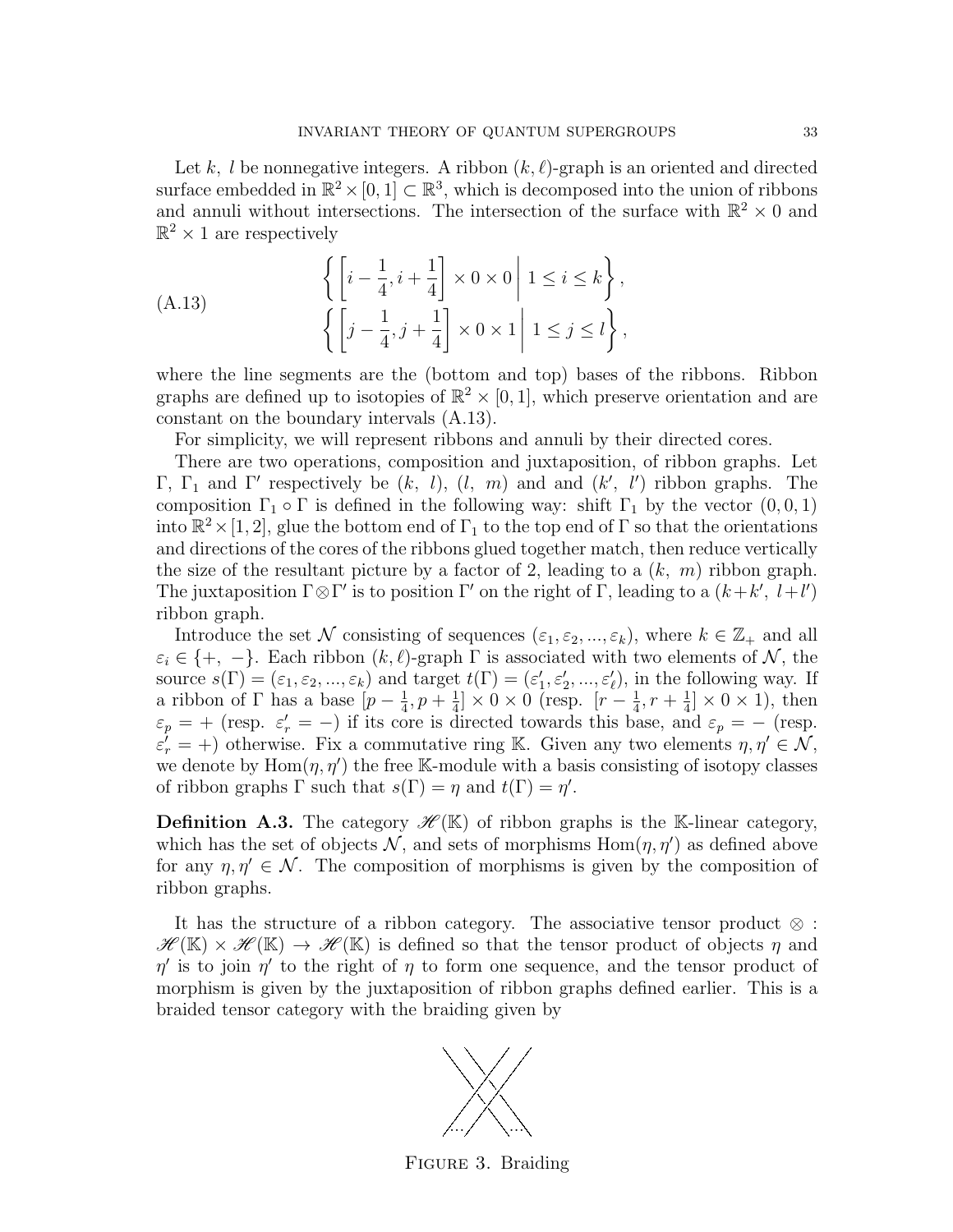where the directions of the cores of ribbons are understood to be consistent with sources and targets of the ribbon graphs.

The braided strict tensor category  $\mathscr{H}(\mathbb{K})$  has the structure of a ribbon category, with the duality  $\vee$ :  $\eta = (\varepsilon_1, \varepsilon_2, \ldots, \varepsilon_k) \mapsto \eta^{\vee} = (\varepsilon_k^{\vee}, \varepsilon_{k-1}^{\vee}, \ldots, \varepsilon_1^{\vee})$  on any object, where  $+^{\vee} = -$  and  $-^{\vee} = +$ . The left duality maps (A.1) are respectively depicted by the first two ribbon graphs in Figure 4, and the twist by the last ribbon graph in Figure 4, where again the directions of the cores of ribbons are understood to be consistent with sources and targets of the ribbon graphs.



Figure 4. Duality and twist

The category  $\mathscr{H}(\mathbb{K})$  can be presented [35, 42] in terms of the generators depicted in Figure 1, and the relations given in, e.g., [35, 42].



FIGURE 5. Generators of ribbon graphs

The following theorem is a special case of the tensor functor [35, 38, 42] from the category of coloured ribbon graphs to any given ribbon category. The general result may be found in, e.g., [42, Theorem 2.5].

**Theorem A.3.** Let  $(\mathscr{C}, \otimes, I, c)$  be a K-linear ribbon category with twist  $\theta$  and left duality  $({}^{\vee}, \Upsilon, \Omega)$ . Given any object V in  $\mathscr{C}$ , there exists a unique braided tensor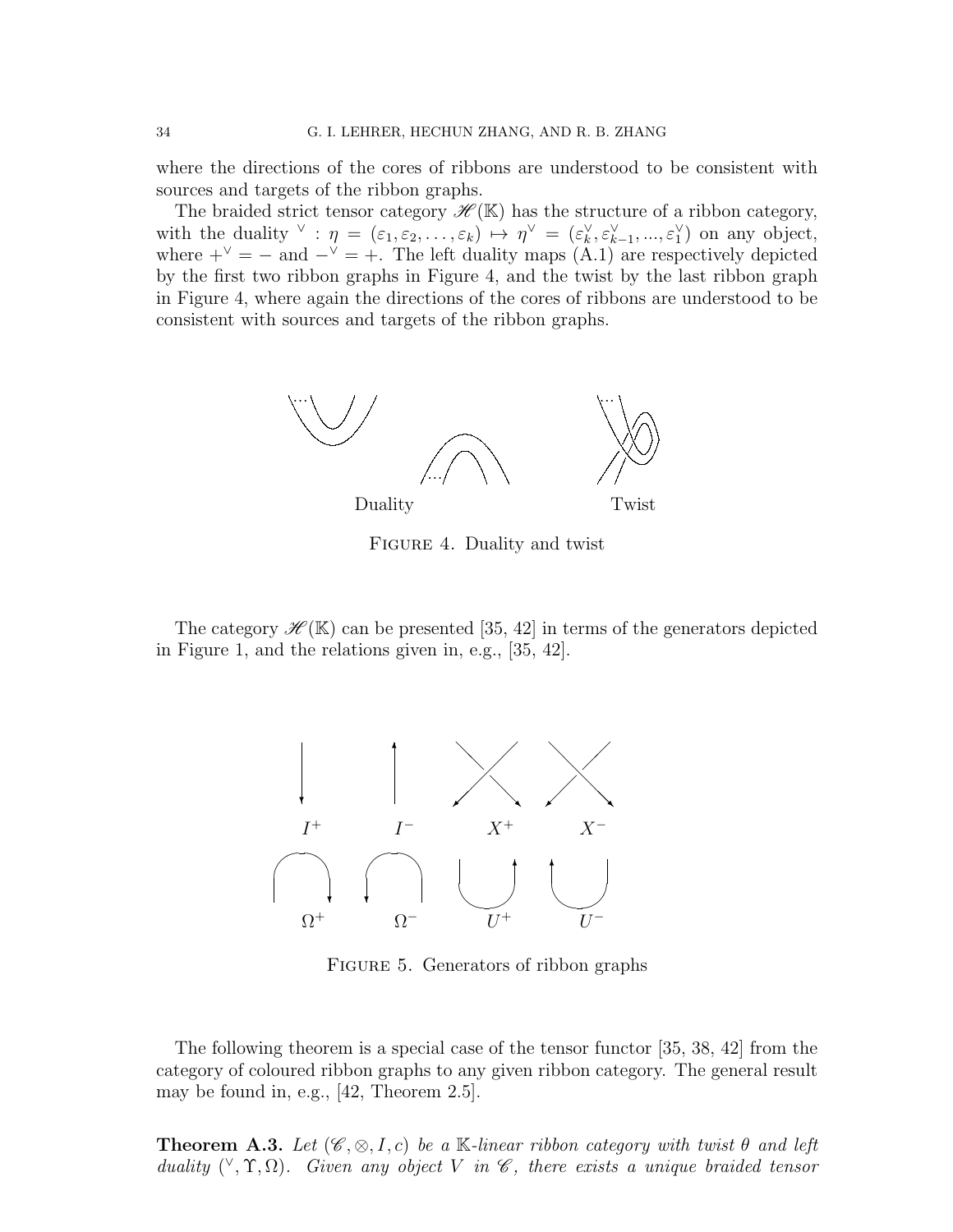functor  $\mathcal{F}: \mathcal{H}(\mathbb{K}) \longrightarrow \mathcal{C}$ , which preserves left duality and twist, such that

$$
\mathcal{F}(\emptyset) = I, \quad \mathcal{F}(+) = V, \quad \mathcal{F}(-) = V^{\vee};
$$
\n
$$
\mathcal{F}(I^{+}) = id_{V}, \quad F(I^{-}) = id_{V^{\vee}},
$$
\n
$$
\mathcal{F}(X^{+}) = c_{V,V} : V \otimes V \to V \otimes V,
$$
\n
$$
\mathcal{F}(X^{-}) = c_{V,V}^{-1} : V \otimes V \to V \otimes V,
$$
\n
$$
\mathcal{F}(\Omega^{+}) = \Omega_{V} : V^{\vee} \otimes V \to I,
$$
\n
$$
\mathcal{F}(\Omega^{-}) = \Omega'_{V} : V \otimes V^{\vee} \to I,
$$
\n
$$
\mathcal{F}(U^{+}) = \Upsilon_{V} : I \to V \otimes V^{\vee},
$$
\n
$$
\mathcal{F}(U^{-}) = \Upsilon'_{V} : I \to V^{\vee} \otimes V,
$$

where  $\Upsilon'$  and  $\Omega'$  are defined by (A.12).

Non-directed ribbon graphs are oriented surfaces embedded in  $\mathbb{R}^2 \times [0,1]$  which can be decomposed into ribbons and annuli with the usual properties. The only difference is that the cores of ribbons and annuli in non-directed ribbon graphs are not directed. Composition of non-directed ribbon graphs is defined in the usual way but without the requirement on the directions of cores of ribbons. We still represent non-directed ribbons and annuli by their cores.

**Definition A.4.** The category  $\mathscr{H}'(\mathbb{K})$  of non-directed ribbon graphs is the K-linear category such that the objects are  $0, 1, 2, \ldots$ , and for each pair  $(k, l)$  of objects, the set  $Hom(k, \ell)$  of morphisms is the free K-module with a basis consisting of non-directed ribbon  $(k, \ell)$ -graphs. The composition of morphisms is given by the composition of non-directed ribbon graphs.

Then  $\mathscr{H}'(\mathbb{K})$  is a braided strict tensor category with tensor product  $\otimes$  being the juxtaposition of non-directed ribbon graphs for morphisms, and  $k \otimes \ell = k + \ell$  for objects. The braiding is given by the non-directed ribbon graphs of the form Figure 3. Furthermore,  $\mathscr{H}(\mathbb{K})$  has the structure of a ribbon category. The duality for objects is  $\vee$ :  $k \mapsto k$ , the left duality maps defined by (A.1) are respectively given by non-directed ribbon graphs of the form shown in the the first two diagrams in Figure 4, and the twist by the non-directed ribbon graph shown in the last diagram in Figure 4.

Note that  $\mathscr{H}'(\mathbb{K})$  is an example of the braided tensor categories with only self-dual objects studied in [40].

The ribbon category  $\mathscr{H}'(\mathbb{K})$  can be presented in terms of the generators depicted in Figure 6. The full set of relations can be obtained from those given in [35, 42] for the category of ribbon graphs by ignoring the directions of the cores of ribbons.

The proof of the following result is similar to that of Theorem A.3.

**Theorem A.4.** Let  $(\mathscr{C}, \otimes, I, c)$  be a K-linear ribbon category with twist  $\theta$  and left duality  $({}^{\vee}, \Upsilon, \Omega)$ . Given any object V in  $\mathscr{C}$ , which is self-dual in the sense that  $V^{\vee} \cong V$ , there exists a unique braided tensor functor  $\mathcal{F}$ :  $\mathscr{H}'(\mathbb{K}) \longrightarrow \mathscr{C}$ , which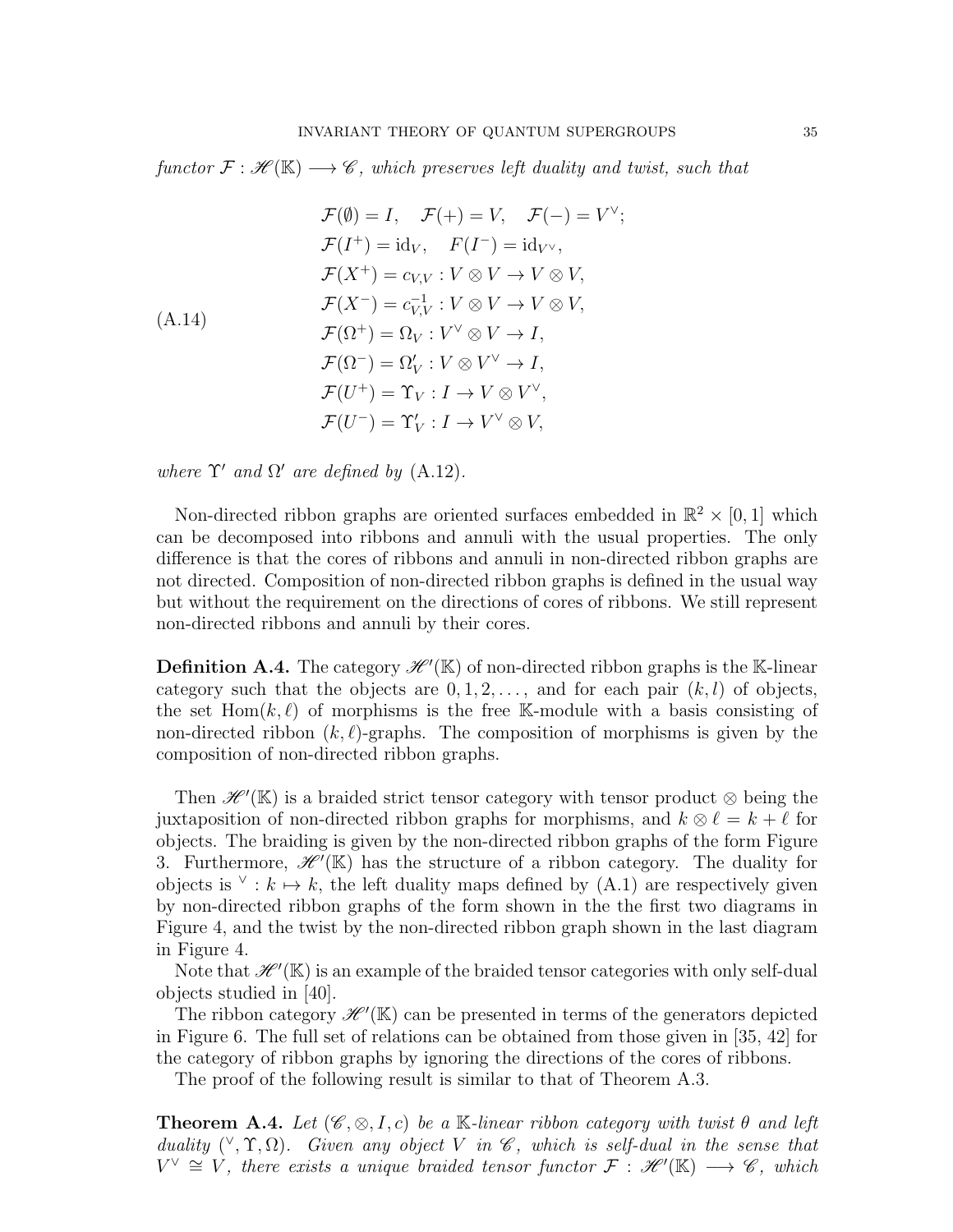

FIGURE 6. Generators of non-directed ribbon graphs

preserves left duality and twist, such that

$$
\mathcal{F}(0) = I, \quad \mathcal{F}(1) = V, \quad \mathcal{F}(I) = id_V,
$$
\n
$$
\mathcal{F}(X^+) = c_{V,V} : V \otimes V \to V \otimes V,
$$
\n
$$
\mathcal{F}(X^-) = c_{V,V}^{-1} : V \otimes V \to V \otimes V,
$$
\n
$$
\mathcal{F}(\Omega) = \Omega_V : V \otimes V \to I,
$$
\n
$$
\mathcal{F}(U) = \Upsilon_V : I \to V \otimes V.
$$

The theorem was already implicitly present in the study of braided tensor categories of type BCD in [43].

### Appendix B. Braided quasi Hopf superalgebras

We summarise some elementary facts on braided quasi Hopf superalgebras, which are used in the paper. The notion of quasi Hopf algebras was introduced by Drinfeld in the seminal papers [8, 9]. Generalisation to the super context was treated in [59,  $\SII$  (see also [13]).

B.1. Braided quasi Hopf superalgebras. Fix any commutative ring  $K$  with identity. Let  $H$  be an associative K-superalgebra equipped with even superalgebra homomorphisms  $\Delta : H \to H \otimes H$  and  $\epsilon : H \to \mathbb{K}$ , respectively called the co-multiplication and co-unit, such that  $({\epsilon \otimes id})\Delta = id$  and  $(id \otimes {\epsilon})\Delta = id$ . The superalgebra  $H$  is called a quasi bi-superalgebra if there exists an invertible even element  $\Phi \in H \otimes H \otimes H$ , called the associator, satisfying the following relations

$$
(\mathrm{id} \otimes \Delta)\Delta(x) = \Phi(\Delta \otimes \mathrm{id})\Delta(x)\Phi^{-1}, \quad \forall x \in H,
$$
  
(B.1) 
$$
(\mathrm{id} \otimes \epsilon \otimes \mathrm{id})\Phi = 1,
$$
  

$$
(\mathrm{id} \otimes \mathrm{id} \otimes \Delta)(\Phi)(\Delta \otimes \mathrm{id} \otimes \mathrm{id})(\Phi) = \Phi_{234}(\mathrm{id} \otimes \Delta \otimes \mathrm{id})(\Phi)\Phi_{123}.
$$

Let us write  $\Phi = \sum_t X_t \otimes Y_t \otimes Z_t$  and  $\Phi^{-1} = \sum_t \overline{X}_t \otimes \overline{Y}_t \otimes \overline{Z}_t$ . We also write  $\Delta(x) = \sum_{(x)} x_{(1)} \otimes x_{(2)}$  for any  $x \in H$ . The quasi bi-superalgebra is a quasi Hopf superalgebra if there exist invertible even elements  $\alpha, \beta \in H$ , and an algebra antiautomorphism S, such that

(B.2) 
$$
\sum_{(x)} S(x_{(1)}) \alpha x_{(2)} = \epsilon(x) \alpha, \sum_{(x)} x_{(1)} \beta S(x_{(2)}) = \epsilon(x) \beta, \quad \forall x \in H,
$$
  

$$
\sum_{t} X_t \beta S(Y_t) \alpha Z_t = \sum_{t} S(\overline{X}_t) \alpha \overline{Y}_t \beta S(\overline{Z}_t) = 1.
$$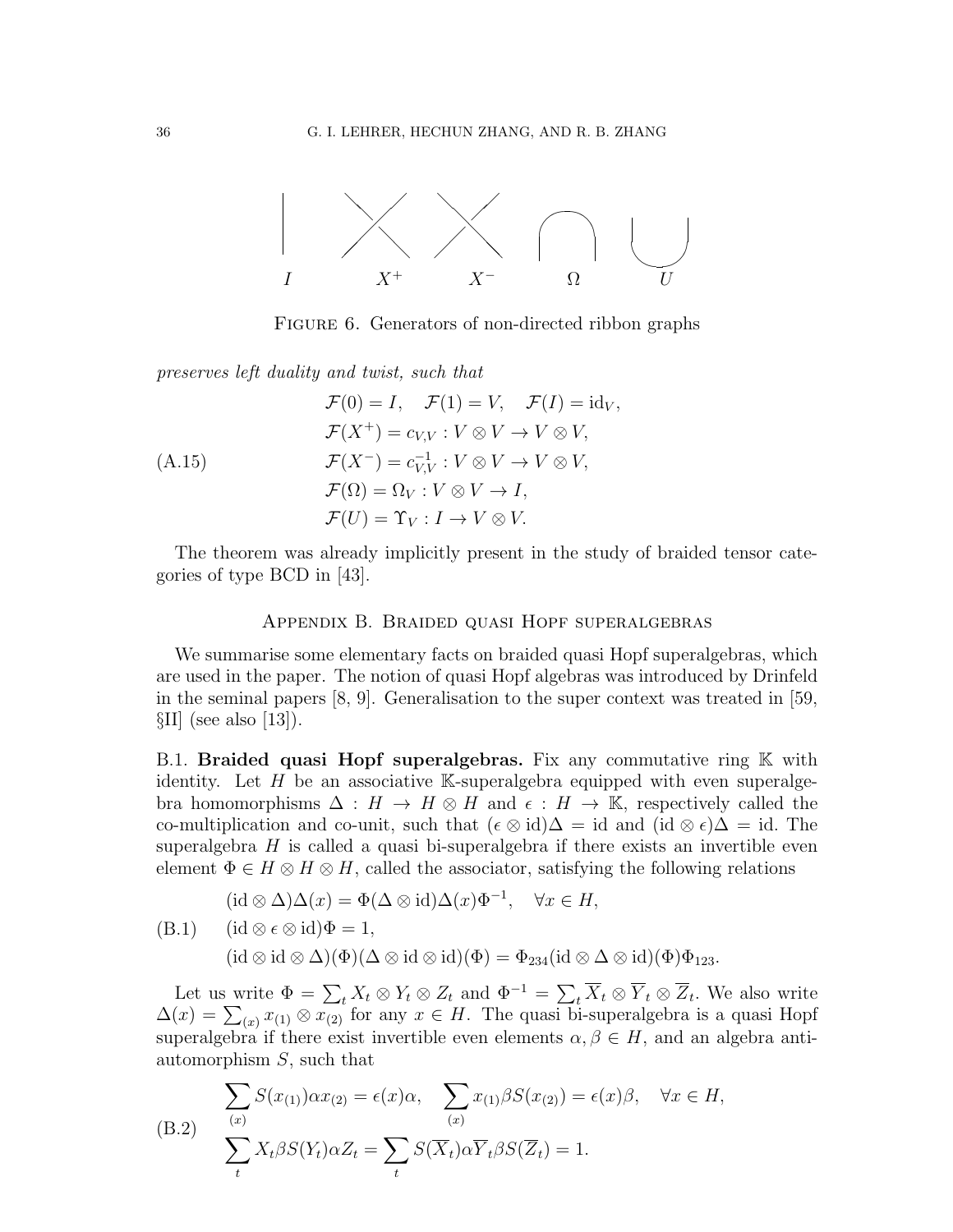It immediately follows from the definition that  $\epsilon(\alpha)\epsilon(\beta) = 1$  and  $\epsilon S = \epsilon$ . Call  $(S, \alpha, \beta)$  an antipode triple (or simply an antipode). For any invertible element  $g \in H$ , the conditions (B.2) are also satisfied by  $\tilde{S}, \tilde{\alpha}, \tilde{\beta}$  with

(B.3) 
$$
\tilde{\alpha} = g\alpha, \quad \tilde{\beta} = \beta g^{-1}, \quad \tilde{S}(a) = gS(a)g^{-1}, \quad \forall a \in H.
$$

We call q an antipodal transformation. Any two antipode triples of a quasi Hopf superalgebra are related to each other by a unique antipodal transformation [8, 9].

A quasi Hopf superalgebra is called braided if there exists an invertible even element  $R \in H \otimes H$ , called the universal R-matrix, which satisfies the following relations

,

$$
R\Delta(x) = \Delta^{op}(x)R, \quad \forall x \in H,
$$
  
(B.4)  

$$
(\text{id} \otimes \Delta)R = (\Phi_{231})^{-1}R_{13}\Phi_{213}R_{12}(\Phi_{123})^{-1}
$$
  

$$
(\Delta \otimes \text{id})R = \Phi_{312}R_{13}(\Phi_{132})^{-1}R_{23}\Phi_{123},
$$

where  $\Delta^{op}$  is the opposite co-multiplication. It immediately follows from the definition that the universal R-matrix satisfies the following generalized Yang-Baxter equation

(B.5) 
$$
R_{12}\Phi_{312}R_{13}(\Phi_{132})^{-1}R_{23}\Phi_{123} = \Phi_{321}R_{23}(\Phi_{231})^{-1}R_{13}\Phi_{213}R_{12}.
$$

Given a braided quasi Hopf superalgebra, we write the universal  $R$ -matrix as  $R = \sum_{r} a_r \otimes b_r$ , and let

(B.6) 
$$
u = \sum_{r,t} (-1)^{[\overline{X}_t]} S(b_r \overline{Y}_t \beta S(\overline{Z}_t)) \alpha a_r \overline{X}_t,
$$

where  $[\overline{X}_t] = 0$  or 1 is the parity of  $\overline{X}_t$ . Then u is invertible,  $S^2(x) = uxu^{-1}$  for all  $x \in H$ , and  $uS(u) = S(u)u$  belongs to the centre of H. If there exists an even element  $v \in H$  such that

$$
(B.7) \t\t v2 = uS(u),
$$

we call  $(H, \Delta, \epsilon, \Phi, S, \alpha, \beta, R, v)$  a ribbon quasi Hopf superalgebra with the ribbon element v. We have  $\Delta(v) = (v \otimes v)(R_{21}R)^{-1}$ .

Given a ribbon quasi Hopf superalgebra  $(H, \Delta, \epsilon, \Phi, S, \alpha, \beta, R, v)$ , we take any invertible even element  $F \in H \otimes H$  satisfying  $({\epsilon \otimes id})F = (id \otimes {\epsilon})F = 1$ , and let

$$
\Delta_F : H \to H \otimes H, \quad x \mapsto F\Delta(x)F^{-1},
$$
  
\n
$$
\Phi_F = F_{23}(\text{id} \otimes \Delta)(F)\Phi(\Delta \otimes \text{id})(F^{-1})F_{12}^{-1},
$$
  
\n
$$
R_F = F_{21}RF^{-1},
$$
  
\n
$$
\alpha_F = m(S \otimes \text{id})((1 \otimes \alpha)F^{-1}),
$$
  
\n
$$
\beta_F = m(\text{id} \otimes S)(F(\beta \otimes 1)),
$$

where m denotes the multiplication of H. Then  $(H, \Delta_F, \epsilon, \Phi_F, S, \alpha_F, \beta_F, R_F, v)$  is another ribbon quasi Hopf superalgebra. Call  $F$  a gauge transformation on  $H$ .

**Remark B.1.** Note that the anti-homomorphism  $S$  is not affected by gauge transformations, and the ribbon element  $v$  is not affected by gauge and antipodal transformations.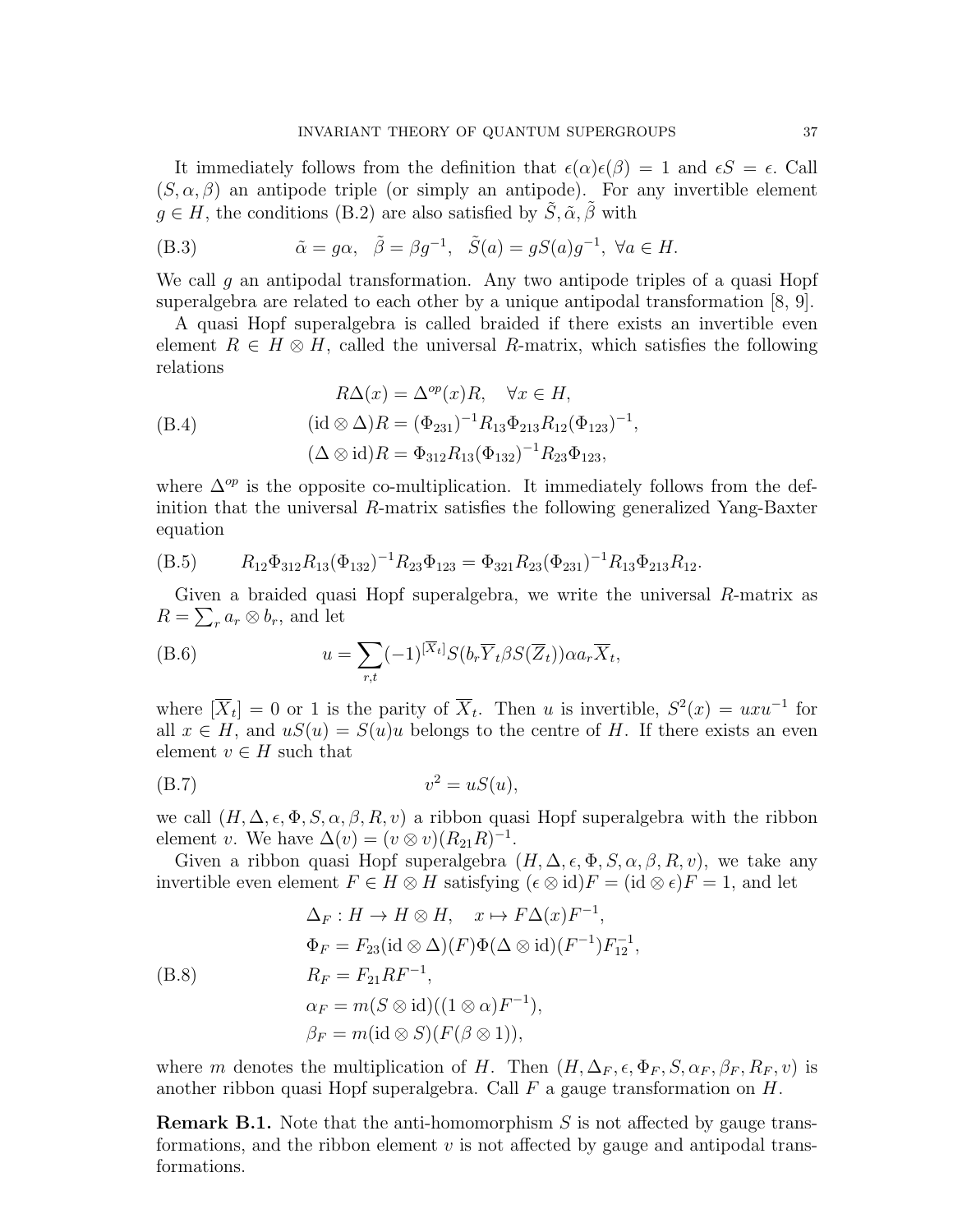Given ribbon quasi Hopf superalgebras,

$$
(H, \Delta^{(H)}, \epsilon^{(H)}, \Phi^{(H)}, S^{(H)}, \alpha^{(H)}, \beta^{(H)}, R^{(H)}, v^{(H)})
$$
  
 $(B, \Delta^{(B)}, \epsilon^{(B)}, \Phi^{(B)}, S^{(B)}, \alpha^{(B)}, \beta^{(B)}, R^{(B)}, v^{(B)}),$ 

and assume that we have an even superalgebra homomorphism  $f : H \to B$  and a gauge transformation  $F \in B \otimes B$  on B such that

$$
(f \otimes f)\Delta^{(H)} = F \cdot (\Delta^{(B)}f) \cdot F^{-1},
$$
  
\n
$$
(f \otimes f \otimes f)(\Phi^{(H)}) = (F_{23}(\text{id} \otimes \Delta^{(B)})(F))^{-1} \Phi^{(B)} F_{12}(\Delta^{(B)} \otimes \text{id})F,
$$
  
\n
$$
(f \otimes f)R^{(H)} = F_{21}R^{(B)}F^{-1}, \quad v^{(B)} = f(v^{(H)}).
$$

Then there exists a unique invertible  $q \in B$  such that

$$
(f \circ S^{(H)})(x) = g(S^{(B)} \circ f)(x)g^{-1}, \quad \forall x \in H,
$$
  

$$
f(\alpha^{(H)}) = g\alpha_F^{(B)}, \quad f(\beta^{(H)}) = \beta_F^{(B)}g^{-1}.
$$

**Definition B.1.** Call the triple  $(f, F, g)$  a homomorphism of ribbon quasi Hopf superalgebras. If  $f$  is a superalgebra isomorphism, it is called an equivalence.

B.2. Representations of braided quasi Hopf superalgebras. Given a braided quasi Hopf superalgebra  $(H, \Delta, \epsilon, \Phi, S, \alpha, \beta, R)$ , we denote by H-Mod the the category of  $\mathbb{Z}_2$ -graded left H-modules equipped with the tensor product functor  $\otimes_{\mathbb{K}}$ . Note that all morphisms in H-Mod are even. Then H-Mod is a braided tensor category with the following structure.

(1) The unit object is K, and the left and right unit constraints are the identity.

(2) The associativity constraint

$$
a_{U,V,W} : (U \otimes V) \otimes W \longrightarrow U \otimes (V \otimes W),
$$
  
\n
$$
a_{U,V,W}((u \otimes v) \otimes w) = u \otimes (v \otimes w), \quad \forall u \in U, v \in V, w \in W
$$

is given for all  $u \in U$ ,  $v \in V$ ,  $w \in W$  by

$$
a_{U,V,W}((u \otimes v) \otimes w) = \Phi_{U,V,W}((v \otimes v) \otimes w) = \Phi((u \otimes v) \otimes w).
$$

(3) The braiding c is defined as follows. Let  $\check{R}_{V,W}: V \otimes W \longrightarrow W \otimes V$  for any objects  $V, W$  of  $H$ -Mod be defined by the composition

$$
V \otimes W \stackrel{R}{\longrightarrow} V \otimes W \stackrel{\tau_{V,W}}{\longrightarrow} W \otimes V,
$$

where  $\tau_{V,W}$  is the family of natural isomorphisms

(B.9) 
$$
\tau_{V,W}: V \otimes W \longrightarrow W \otimes V, \quad v \otimes w \mapsto (-1)^{[v][w]} w \otimes v.
$$

Then the braiding  $c_{V,W}: V \otimes W \longrightarrow W \otimes V$  is given by  $c_{V,W} = \check{R}_{V,W}$ .

Given a gauge transformation F on H, denote  $H_F = (H, \Delta_F, \epsilon, \Phi_F, S, \alpha_F, \beta_F, R_F)$ . For any objects  $V, W \in H$ -Mod, define

(B.10) 
$$
\varphi_2^F(V,W)(v\otimes w) = F^{-1}(v\otimes w), \quad \forall v \in V, \ w \in W.
$$

**Lemma B.1.** With notation as above,  $(id, id, \varphi_2^F) : H\text{-}Mod \longrightarrow H_F\text{-}Mod$  is a braided tensor equivalence.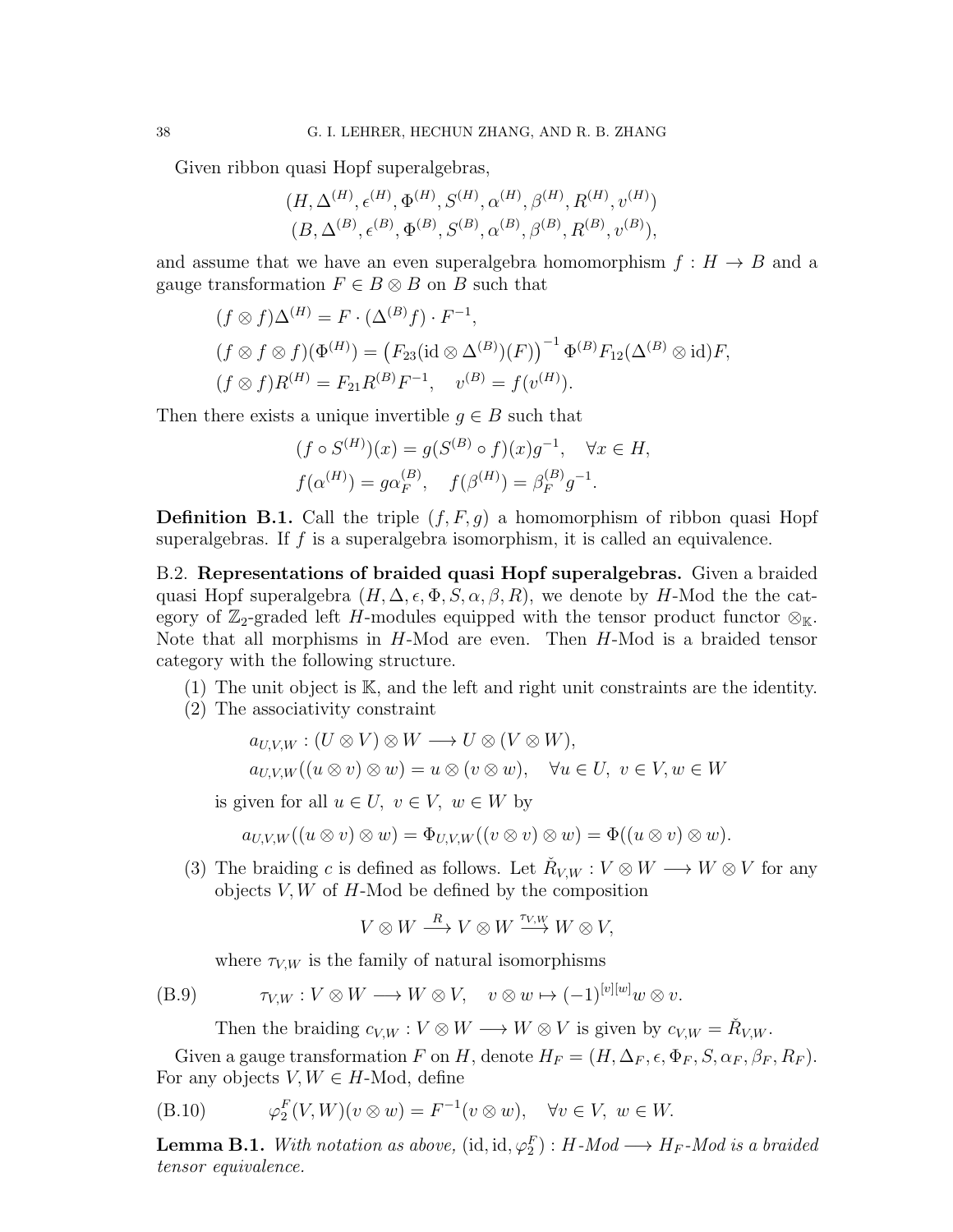Let  $(\alpha, F, g) : (H, \Delta, \epsilon, \Phi, S, \alpha, \beta, R) \longrightarrow (H', \Delta', \epsilon', \Phi', S', \alpha', \beta', R')$  be an equivalence of braided quasi bi-superalgebras with a gauge transformation  $F$  on  $H'$  and isomorphism  $\alpha: H \longrightarrow H_F'$  of quasi bi-superalgebras. Let  $\alpha^*: H_F'$ -Mod  $\longrightarrow H$ -Mod be the equivalence of categories induced by  $\alpha$ .

**Theorem B.1.** The braided tensor functor  $(\alpha^*, id, \varphi_2^F) : H'$ -Mod  $\longrightarrow H$ -Mod is a braided tensor equivalence.

*Proof.* We have the obvious tensor equivalence  $(\alpha^*, \text{id}, \text{id}) : H_F'$ -Mod  $\longrightarrow H$ -Mod. It then follows from Lemma B.1 that the composition

$$
H'
$$
-Mod  $\xrightarrow{\text{(id,id,\varphi_2^F)}} H'_F$ -Mod  $\xrightarrow{(\alpha^*,\text{id},\text{id})}$   $\to H$ -Mod

gives the desired braided tensor equivalence.

B.3. Duality and twist. Let  $H\text{-Mod}_f$  denote the full subcategory of  $H\text{-Mod}$  with objects which are K-free of finite ranks. Clearly  $H\text{-Mod}_f$  is a braided tensor category. For any object M of H-Mod<sub>f</sub>, we denote by  $M^* := \text{Hom}_{\mathbb{K}}(M, \mathbb{K})$  its dual, which is a free K-module of the same rank as that of  $M$ . The antipode enables us to turn  $M^*$  into a left H-module with the action  $H \otimes M^* \to M^*, x \otimes v^* \mapsto xv^*$ , defined by

(B.11) 
$$
xv^*(w) = v^*\left((-1)^{[x][v^*]}S(x)w\right), \text{ for all } w \in M.
$$

Let  $\{b_i \mid i = 1, \ldots, r\}$  be a homogeneous K-basis for M, and  $\{b_i^* \mid i = 1, \ldots, r\}$  a Kbasis for  $M^*$  such that  $b_i^*(b_j) = \delta_{ij}$ . We have the following functorial homomorphisms in  $H\text{-Mod}_f$ .

(B.12) 
$$
\Omega_M: M^* \otimes M \longrightarrow \mathbb{K}, \quad v^* \otimes w \mapsto v^*(\alpha w),
$$

$$
\Upsilon_M: \mathbb{K} \longrightarrow M \otimes M^*, \quad 1 \mapsto \sum_i \beta b_i \otimes b_i^*.
$$

Equations  $(B.11)$  and  $(B.12)$  define left duality (cf.  $(A.1)$ ) for the braided tensor category  $H\text{-Mod}_f$ . Note the appearance of  $\alpha$  and  $\beta$  in the above maps. A word of warning is that the usual dual space pairing is not an  $H$ -module homomorphism if  $\alpha \neq 1$ .

**Notation B.1.** Let H-mod be the strict tensor category associated with  $H\text{-Mod}_f$ .

Then H-mod is a braided strict tensor category (see Theorems A.1 and A.2). If H is a ribbon quasi Hopf superalgebra with the ribbon element  $v$ , then

(B.13) θ<sup>M</sup> = v : M −→ M

defines a twist (cf. Section A.2) for H-mod. Therefore, we have the following result.

**Theorem B.2.** Let  $(H, \Delta, \epsilon, \Phi, S, \alpha, \beta, R, v)$  be a ribbon quasi Hopf superalgebra. Then H-mod is a ribbon category, with the left duality defined by (B.12), and the twist defined by (B.13).

Let  $F$  be a gauge transformation which takes the ribbon quasi Hopf superalgebra  $(H, \Delta, \epsilon, \Phi, S, \alpha, \beta, R, v)$  to  $(H_F = H, \Delta_F, \epsilon, \Phi_F, S, \alpha_F, \beta_F, R_F, v)$ , where  $\Delta_F$ ,  $\Phi_F$ ,  $R_F$ etc. are defined by (B.8). Lemma B.1 gives a braided tensor equivalence (id, id,  $\varphi_2^F$ ) :  $H\text{-mod} \longrightarrow H_F\text{-mod with } \varphi_2^F$  defined by (B.10).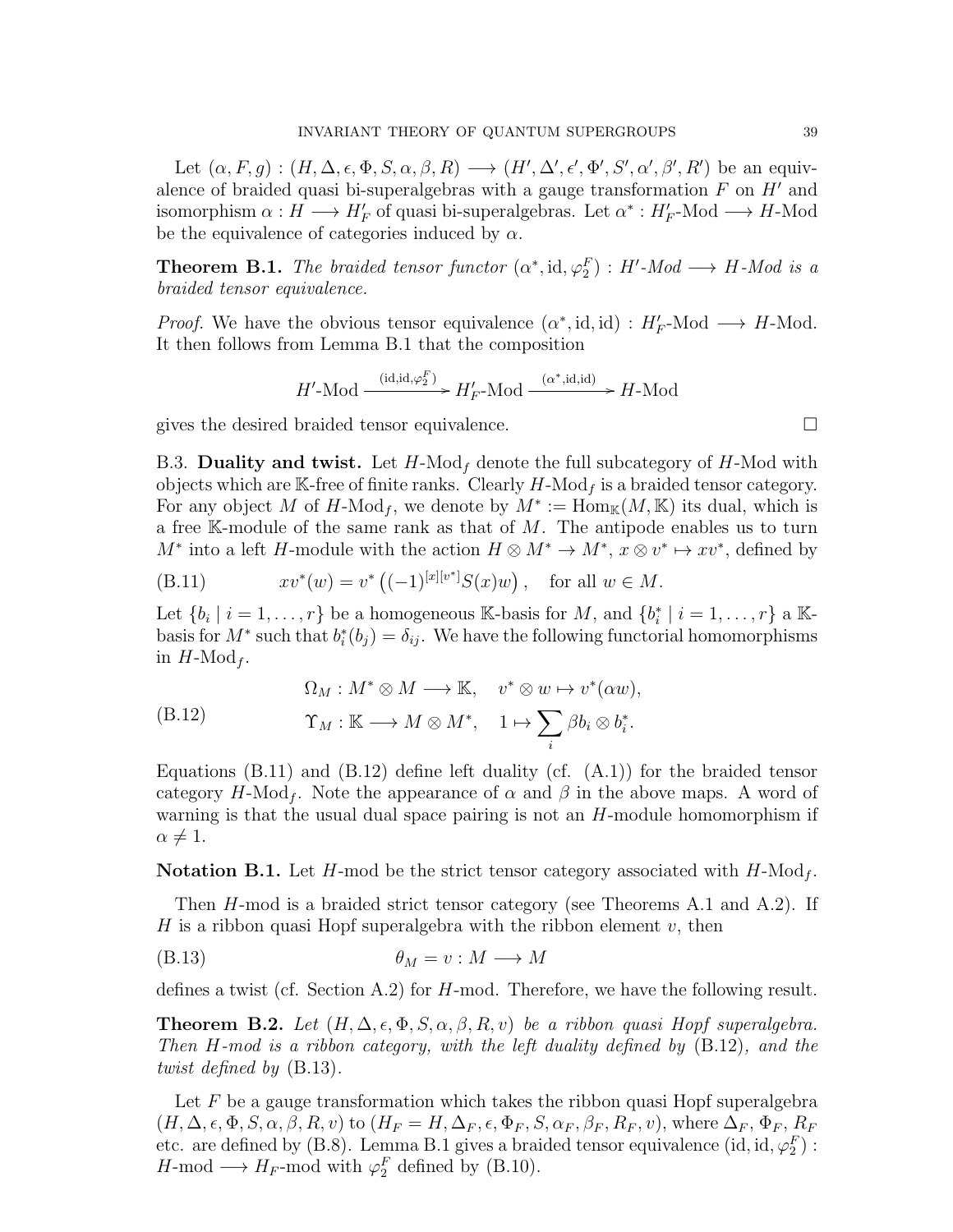**Lemma B.2.** The braided tensor equivalence of Lemma B.1 induced by any gauge transformation preserves duality and twist.

In view of Remark B.1, the proof of this boils down to showing that the following diagrams commute,



where  $\Omega_V^F$  and  $\Upsilon_V^F$  are defined by (B.12) but using  $\alpha_F$  and  $\beta_F$ . But this immediately follows from the definition of  $\alpha_F$  and  $\beta_F$ .

B.3.1. Transformations of antipodes. Recall from (B.3) the freedom in the definition of the antipode triple. Assume that there exists a unit  $q$  in  $H$  transforming a given antipode triple  $(S, \alpha, \beta)$  to another  $(\tilde{S}, \tilde{\alpha}, \tilde{\beta})$ . Let  $\tilde{H}$ -mod denote the ribbon category of H-modules with the left duality defined with respect to  $(S, \tilde{\alpha}, \tilde{\beta})$ .

If M is an object in H-mod, the action of H on  $M^*$  is defined by (B.11). Now regard  $M^*$  as an object of  $\tilde{H}$ -mod, and denote the  $H$ -action on  $V^*$  by  $\bullet$ . Then for any  $x \in H$  and  $v^* \in M$ , we have  $x \bullet v^* = S^{-1}(g^{-1})xS^{-1}(g)v^*$ .

For any object M in H-mod, we let  $M^+ = M$  and  $M^- = M^*$ . Given finitely Kgenerated H-modules  $M_1, M_2, \ldots, M_n$ , and any sequence  $(\varepsilon_1, \varepsilon_2, \ldots, \varepsilon_n)$  with  $\varepsilon_i \in$  $\{+, -\}$ , we form the sequence  $\mathbf{M}^{\varepsilon} = (M_1^{\varepsilon_1}, ..., M_n^{\varepsilon_n})$  of H-modules and let (see Notation A.1)

$$
\begin{array}{lll} \text{(B.14)} & \boxtimes \mathbf{M}^{\varepsilon} & := & M_1^{\varepsilon_1} \boxtimes M_2^{\varepsilon_2} \boxtimes \ldots \boxtimes M_n^{\varepsilon_n} \\ & = & \left( \ldots \left( \left( M_1^{\varepsilon_1} \otimes M_2^{\varepsilon_2} \right) \otimes M_3^{\varepsilon_3} \right) \otimes \ldots \right) \otimes M_n^{\varepsilon_n} . \end{array}
$$

Introduce the K-linear automorphism of  $\boxtimes M^{\varepsilon}$ 

$$
g_{\mathbf{M}^{\varepsilon}} = \left( \dots \left( \left( S^{-1}(g^{\theta(\varepsilon_1)}) \otimes S^{-1}(g^{\theta(\varepsilon_2)}) \right) \otimes S^{-1}(g^{\theta(\varepsilon_3)}) \right) \otimes \dots \right) \otimes S^{-1}(g^{\theta(\varepsilon_n)}),
$$

with  $\theta(+) = 0$  and  $\theta(-) = -1$ , where the action of g on  $M_i^*$  is defined by using S.

We now define a functor  $\mathcal{G}: H\text{-mod} \longrightarrow \widetilde{H}\text{-mod}$ , which restricts to the identity on objects, and for any morphism  $f : \boxtimes \mathbf{M}^{\varepsilon} \longrightarrow \boxtimes \mathbf{W}^{\varepsilon'}$  in  $H\text{-mod}$ ,

(B.15) 
$$
\mathcal{G}(f) = g_{\mathbf{W}^{\varepsilon'}} \circ f \circ g_{\mathbf{M}^{\varepsilon}}^{-1} : \boxtimes \mathbf{M}^{\varepsilon} \longrightarrow \boxtimes \mathbf{W}^{\varepsilon'} \text{ in } \widetilde{H} \text{-mod.}
$$

To prove that this indeed defines a functor, we need to show that  $\mathcal{G}(f)$  commutes with the action of  $H$  for all morphisms  $f$ . Consider, for example, any morphism  $f: M_1 \otimes M_2^* \longrightarrow W_1^* \otimes W_2$ . Then

$$
\mathcal{G}(f)(v_1 \otimes v_2^*) = (S^{-1}(g^{-1}) \otimes id) f(v_1 \otimes S^{-1}(g)v_2^*), \quad \forall v_1 \otimes v_2^* \in M_1 \otimes M_2^*.
$$

Now for all  $x \in H$ , a lengthy computation yields

$$
x \bullet \mathcal{G}(f)(v_1 \otimes v_2^*) = \mathcal{G}(f)(x \bullet (v_1 \otimes v_2^*)).
$$

Hence  $\mathcal{G}(f)$  commutes with the action of H. The general case can be shown similarly.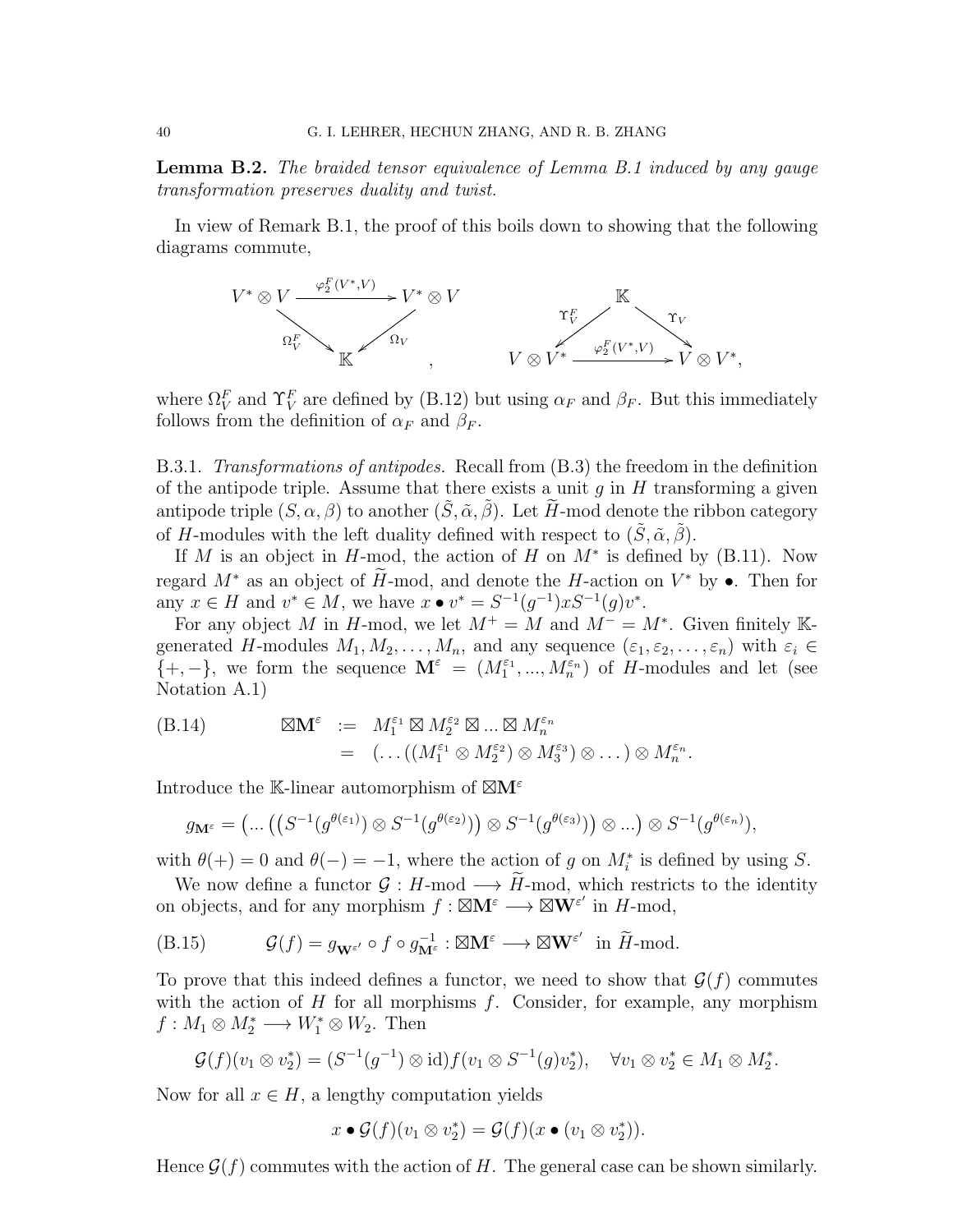We have the tensor functor  $(\mathcal{G}, \varphi_0 = \text{id}, \varphi_2 = \text{id}) : H\text{-mod} \longrightarrow \widetilde{H}\text{-mod}$ , which clearly preserves braiding and twist. Also for the morphisms  $\Omega_M$  and  $\Upsilon_M$ ,

$$
\mathcal{G}(\Omega_M)(v^* \otimes w) = \Omega_M(S^{-1}(g)v^* \otimes w) = (S^{-1}(g)v^*)(\alpha w)
$$
  
\n
$$
= v^*(\tilde{\alpha}w), \quad \forall v^* \in M^*, \ w \in M,
$$
  
\n(B.16) 
$$
\mathcal{G}(\Upsilon_M)(1) = (\mathrm{id} \otimes S^{-1}(g^{-1}))\Upsilon_M(1) = \sum_i \beta b_i \otimes S^{-1}(g^{-1})b_i^*
$$
  
\n
$$
= \sum_i \beta g^{-1}b_i \otimes b_i^* = \sum_i \tilde{\beta}b_i \otimes b_i^*.
$$

Thus the braided tensor functor  $(\mathcal{G}, \varphi_0 = \text{id}, \varphi_2 = \text{id})$  preserves left duality. This establishes the following result.

Lemma B.3. Any antipodal transformation of the form  $(B.3)$  induces a braided tensor equivalence  $(\mathcal{G}, \varphi_0 = \text{id}, \varphi_2 = \text{id}) : H\text{-mod} \longrightarrow \widetilde{H}\text{-mod}$  (with  $\mathcal G$  defined by (B.15)), which preserves duality and twist.

To summarise,

**Theorem B.3.** Let  $H$  and  $H'$  be equivalent ribbon quasi Hopf superalgebras. Then there exists a braided tensor equivalence  $H$ -mod  $\longrightarrow H'$ -mod which preserves duality and twist.

*Proof.* Let  $(f, F, g) : H \longrightarrow H'$  be an equivalence of ribbon quasi Hopf superalgebras (cf. Definition B.1), where  $f : H \longrightarrow H'$  is a superalgebra isomorphism, and  $F$  and  $g$  are respectively gauge and antipodal transformations on  $H'$ . Clearly  $f$ induces a braided tensor equivalence  $H'$ -mod  $\longrightarrow H$ -mod which preserves duality and twist. Combining this observation with Lemma B.2 and Lemma B.3, we obtain the theorem.  $\Box$ 

#### **REFERENCES**

- [1] Benkart, Georgia; Kang, Seok-Jin; Kashiwara, Masaki Crystal bases for the quantum superalgebra  $U_q(gl_{m|n})$ . J. Amer. Math. Soc. 13 (2000), no. 2, 295–331.
- [2] Birman, J. S.; Lin, X.-S. Knot polynomials and Vassiliev's invariants. Invent. Math. 111 (1993), no. 2, 225–270.
- [3] Bracken, A. J., Gould, M. D. and Zhang, R. B., Quantum Supergroups and Solutions of the Yang-Baxter Equation. Modern Physics Letters A 5 (1990) no. 11, 831–840.
- [4] A.J. Bracken, M.D. Gould, J.R. Links and Y.-Z. Zhang, A new supersymmetric and exactly solvable model of correlated electrons. Physical Review Letters 74 (1995) 2768–2771.
- [5] Cartier, P. Construction combinatoire des invariants de Vassiliev-Kontsevich des nœuds. C. R. Acad. Sci. Paris Sér. I Math. **316** (1993), no. 11, 1205–1210.
- [6] P. Deligne, G. I. Lehrer, R. B. Zhang, The first fundamental theorem of invariant theory for the orthosymplectic super group. arXiv:1508.04202
- [7] Drinfeld, V. G. Quantum groups. Proceedings of the International Congress of Mathematicians Berkeley, California, USA, 1986, pp798–820.
- [8] Drinfeld, V. G. On quasitriangular quasi-Hopf algebras and on a group that is closely connected with  $Gal(\overline{\mathbb{Q}}/\mathbb{Q})$ . Algebra i Analiz 2 (1990), no. 4, 149–181.
- [9] Drinfeld, V. G. On the structure of quasitriangular quasi-Hopf algebras. Funktsional. Anal. i Prilozhen. 26 (1992), no. 1, 78–80.
- [10] Etingof, P.; Kazhdan, D. Quantization of Lie bialgebras. I. Selecta Math. (N.S.) 2 (1996), no. 1, 1–41.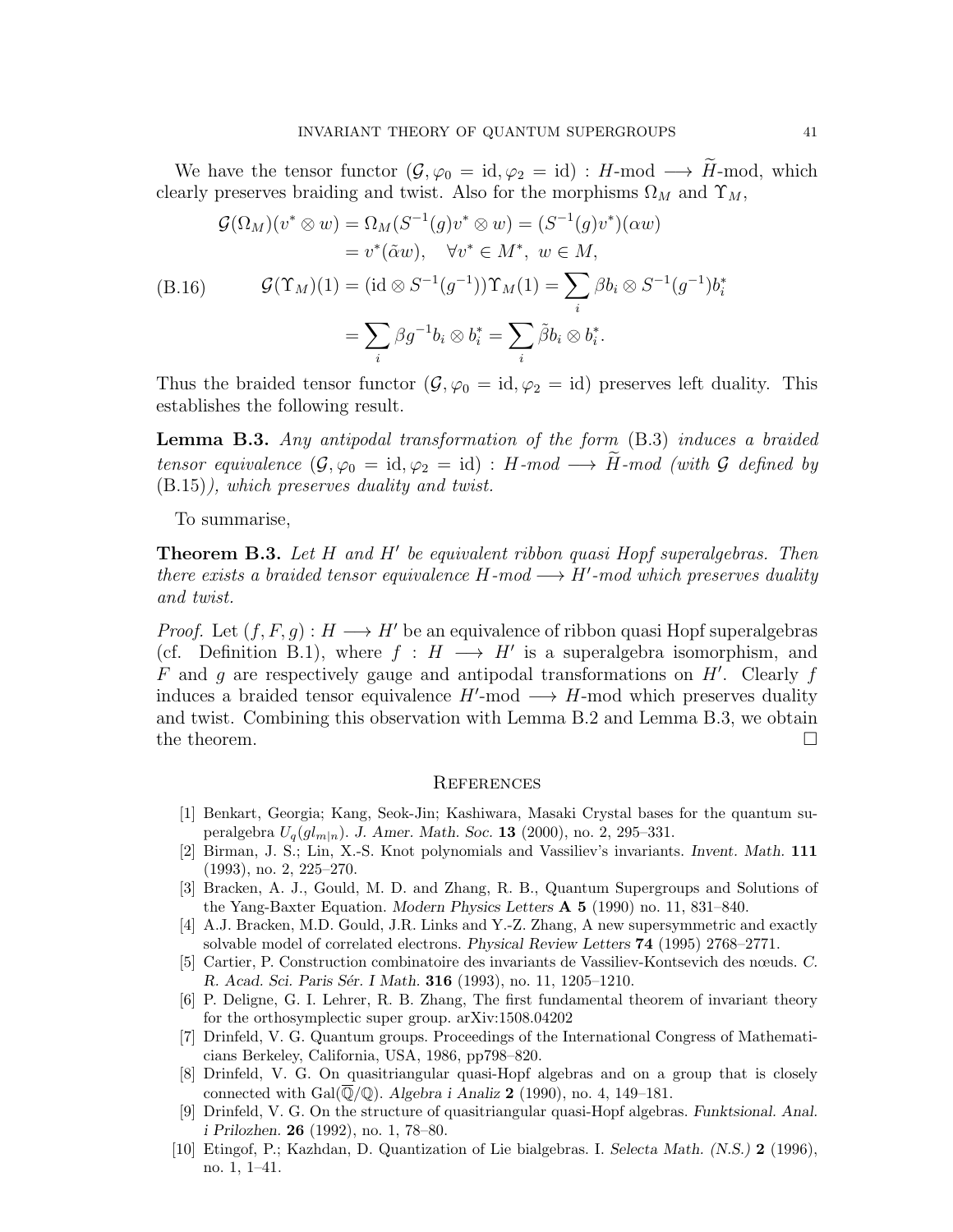- [11] Etingof, P.; Kazhdan, D. Quantization of Lie bialgebras. II, III. Selecta Math. (N.S.) 2 (1998), no. 2, 213–231, 233–269;
- [12] Freyd, P. J.; Yetter, D. N. Braided compact closed categories with applications to lowdimensional topology. Adv. Math. 77 (1989), no. 2, 156–182.
- [13] Geer, N. Etingof-Kazhdan quantization of Lie superbialgebras. Adv. Math. 207 (2006), no. 1, 1–38.
- [14] Geer, N. Some remarks on quantized Lie superalgebras of classical type. J. Algebra 314 (2007), no. 2, 565–580.
- [15] Gould, M. D., Zhang, R. B ., Bracken, A. J. Generalized Gel'fand invariants and characteristic identities for quantum groups. J. Math. Phys. 32 (1991) 2298–2303.
- [16] Gould, M. D., Zhang, R. B ., Bracken, A. J. Quantum double construction for graded Hopf algebras. Bulletin Australian Math Society 3 (2993) 353.
- [17] Jimbo, M. A q-difference analog of  $U(q)$  and the Yang-Baxter equation. Lett.Math.Phys. 10 (1985) 63–69.
- [18] Joyal, A; Street, R. Braided tensor categories. Adv. Math. 102 (1993), no. 1, 20–78.
- [19] Kac, V. G. Lie superalgebras. Advances in Math. 26 (1977), no. 1, 8–96.
- [20] C. Kassel, Quantum groups, Springer-Verlag, Berlin (1994).
- [21] M. Kontsevich, Vassiliev's knot invariants, in Gelfand Seminars, Adv Soviet Math 16 (1993) 137-150.
- [22] Khoroshkin, S. M.; Tolstoy, V. N. Universal R-matrix for quantized (super)algebras. Comm. Math. Phys. **141** (1991), no. 3, 599–617.
- [23] Lanzmann, E. The Zhang transformation and  $U_q(osp(1, 2l))$ -Verma modules annihilators. Algebr. Represent. Theory 5 (2002), no. 3, 235–258.
- [24] Links, J. R.; Gould, M. D.; Zhang, R. B. Quantum supergroups, link polynomials and representation of the braid generator. Rev. Math. Phys. 5 (1993), no. 2, 345–361.
- [25] Lehrer, G. I.; Zhang, R. B. Strongly multiplicity free modules for Lie algebras and quantum groups. J. Algebra 306 (2006), no. 1, 138–174.
- [26] Lehrer, G. I.; Zhang, R. B. A Temperley-Lieb analogue for the BMV algebra. Representation theory of algebraic groups and quantum groups, 155–190, Progr. Math., 284, Birkhuser/Springer, New York, 2010.
- [27] Lehrer, G. I.; Zhang, R. B. The Brauer Category and Invariant Theory. Journal of the European Mathematical Society 17 (2015) 2311-2351. arXiv:1207.5889
- [28] Lehrer, G. I.; Zhang, R. B. The first fundamental theorem of classical invariant theory for classical supergroups. arXiv:1407.1058 [math.RT].
- [29] Lehrer, G. I.; Zhang, R. B. The second fundamental theorem of invariant theory for the orthosymplectic supergroup. arXiv:1407.1058.
- [30] Lehrer, G. I.; Zhang, R. B. Invariants of the orthosymplectic Lie superalgebra and super Pfaffians. arXiv:1507.01329 [math.RT]
- [31] Lehrer, G. I.; Zhang, Hechun; Zhang, R. B. A quantum analogue of the first fundamental theorem of classical invariant theory. Comm. Math. Phys. 301 (2011), no. 1, 131–174.
- [32] Manin, Yu. I. Multiparametric quantum deformation of the general linear supergroup. Comm. Math. Phys. 123 (1989), no. 1, 163–175.
- [33] Mikhaylov, V.; Witten, E. Branes and Supergroups. Comm. Math. Phys. 340 (2015), no. 2, 699–832.
- [34] Musson, I. M.; Zou, Y. M. Crystal bases for  $U_q(osp(1,2r))$ . J. Algebra 210 (1998), no. 2, 514–534.
- [35] Reshetikhin, N. Yu.; Turaev, V. G. Ribbon graphs and their invariants derived from quantum groups. Comm. Math. Phys. 127 (1990), no. 1, 1–26.
- [36] M. Scheunert, The theory of Lie superalgebras, Lecture Notes in Mathematics 716, Springer, Berlin (1979).
- [37] M. Scheunert, The R-matrix of the symplecto-orthogonal quantum superalgebra  $U_q(spo(2n|2m))$  in the vector representation. arXiv:math/0004032.
- [38] Shum, Mei Chee, Tortile tensor categories. J. Pure Appl. Algebra 93 (1994), no. 1, 57–110.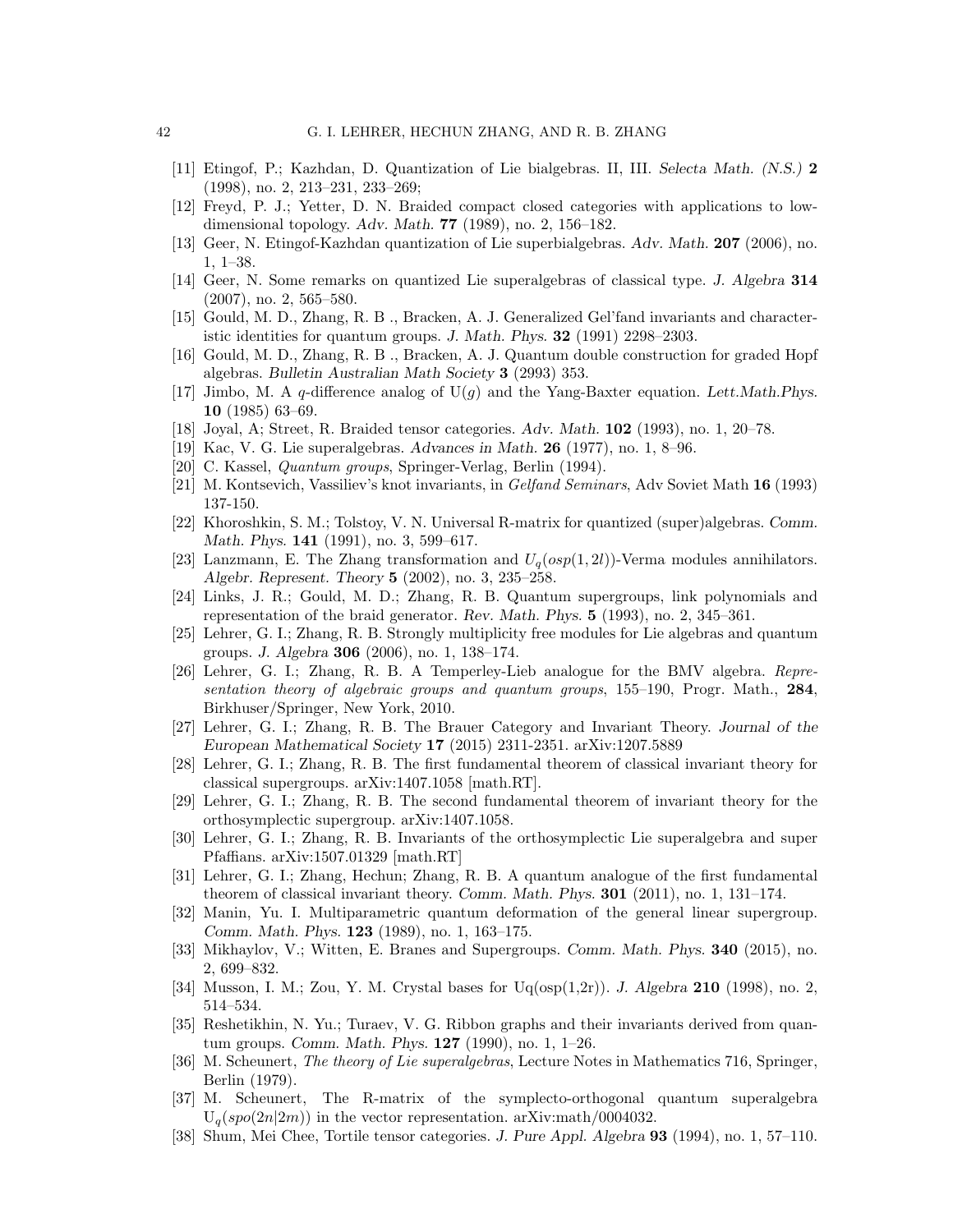- [39] Scheunert, M.; Zhang, R. B. Cohomology of Lie superalgebras and their generalizations. J. Math. Phys. 39 (1998), no. 9, 5024–5061.
- [40] Peter Selinger. Autonomous categories in which A ∼= A<sup>∗</sup> (extended abstract). Preprint. http://www.mscs.dal.ca/ selinger/papers/halftwist.pdf
- [41] Su, Yucai; Zhang, R. B. Cohomology of Lie superalgebras  $\mathfrak{sl}_{m|n}$  and  $\mathfrak{osp}_{2|2n}$ . Proc. Lond. Math. Soc. (3) **94** (2007), no. 1, 91–136.
- [42] V. G. Turaev, Quantum invariants of knots and 3-manifolds, de Gruyter, Berlin (1994).
- [43] Tuba, .I; Wenzl, H. On braided tensor categories of type BCD. J. Reine Angew. Math. 581 (2005), 31–69.
- [44] Witten, E. Quantum field theory and the Jones polynomial. Comm. Math. Phys. 121 (1989), no. 3, 351–399.
- [45] Yamane, H. Universal R-matrices for quantum groups associated to simple Lie superalgebras. Proc. Japan Acad. Ser. A Math. Sci. 67 (1991), no. 4, 108–112.
- [46] Yamane, H. A Serre type theorem for affine Lie superalgebras and their quantized enveloping superalgebras. Proc. Japan Acad. Ser. A Math. Sci. 70 (1994), no. 1, 31–36.
- [47] Wu, Yuezhu; Zhang, R. B. Unitary highest weight representations of quantum general linear superalgebra. J. Algebra 321 (2009), no. 11, 3568–3593.
- [48] Zhang, Hechun; Zhang, R. B. Dual canonical bases for the quantum special linear group and invariant subalgebras. Lett. Math. Phys. 73 (2005), no. 3, 165–181.
- [49] Zhang, Hechun, The quantum general linear supergroup, canonical bases and Kazhdan-Lusztig polynomials. Sci. China Ser. A 52 (2009), no. 3, 401–416.
- [50] Zhang, Hechun; Zhang, R. B. Dual canonical bases for the quantum general linear supergroup. J. Algebra 304 (2006), no. 2, 1026–1058.
- [51] Zhang, R. B. Universal L operator and invariants of the quantum supergroup  $U_q(\mathfrak{gl}(m|n))$ . J. Math. Phys. 33 (1992), no. 6, 1970 – 1979.
- [52] Zhang, R. B. Braid group representations arising from quantum supergroups with arbitrary q and link polynomials. J. Math. Phys. 33 (1992), no. 11, 3918–3930.
- [53] Zhang, R. B. Finite-dimensional representations of  $U_q(sp(1/2n))$  and its connection with quantum  $so(2n + 1)$ . Lett. Math. Phys. 25 (1992), no. 4, 317-325.
- [54] Zhang, R. B. A two-parameter quantization of  $osp(4/2)$ . J. Phys. A 25 (1992), no. 16, L991–L995.
- [55] Zhang, R. B. Finite-dimensional irreducible representations of the quantum supergroup  $U_q(gl(m/n))$ . J. Math. Phys. **34** (1993), no. 3, 1236–1254.
- [56] Zhang, R. B. Three-manifold invariants arising from  $U_q(osp(1|2))$ . Modern Phys. Lett. A 9 (1994), no. 16, 1453–1465.
- [57] Zhang, R. B. Quantum supergroups and topological invariants of three-manifolds. Rev. Math. Phys. **7** (1995), no. 5, 809-831.
- [58] Zhang, R. B. Structure and representations of the quantum general linear supergroup. Comm. Math. Phys. 195 (1998), no. 3, 525–547.
- [59] Zhang, R. B. Quantum enveloping superalgebras and link invariants. J. Math. Phys. 43 (2002), no. 4, 2029–2048.
- [60] Zhang, R. B. Quantum superalgebra representations on cohomology groups of noncommutative bundles. J. Pure Appl. Algebra 191 (2004), no. 3, 285–314.
- [61] Zhang, R. B. Serre presentations of Lie superalgebras. Advances in Lie Superalgebras Springer INdAM Series, Vol. 7 Papi, Paolo; Gorelik, Maria (Eds.) (2013) pp235–280.
- [62] Zhang, R. B.; Bracken, A. J.; Gould, M. D. Solution of the graded Yang-Baxter equation associated with the vector representation of  $U_q(osp(M|2n))$ . Phys. Lett. **B 257** (1991), no. 1-2, 133-139.
- [63] Zhang, R. B.; Gould, M. D. Universal R matrices and invariants of quantum supergroup. J. Math. Physics 32 (1991), no. 12, 3261–3267.
- [64] Zhang, R. B.; Gould, M. D.; Bracken, A. J. Quantum group invariants and link polynomials. Comm. Math. Phys. 137 (1991), no. 1, 13–27.
- [65] Zhang, R. B.; Gould, M. D.; Bracken, A. J. Solutions of the graded classical Yang-Baxter equation and integrable models. J. Phys.  $\bf{A}$  **24** (1991), no. 6, 1185–1197.